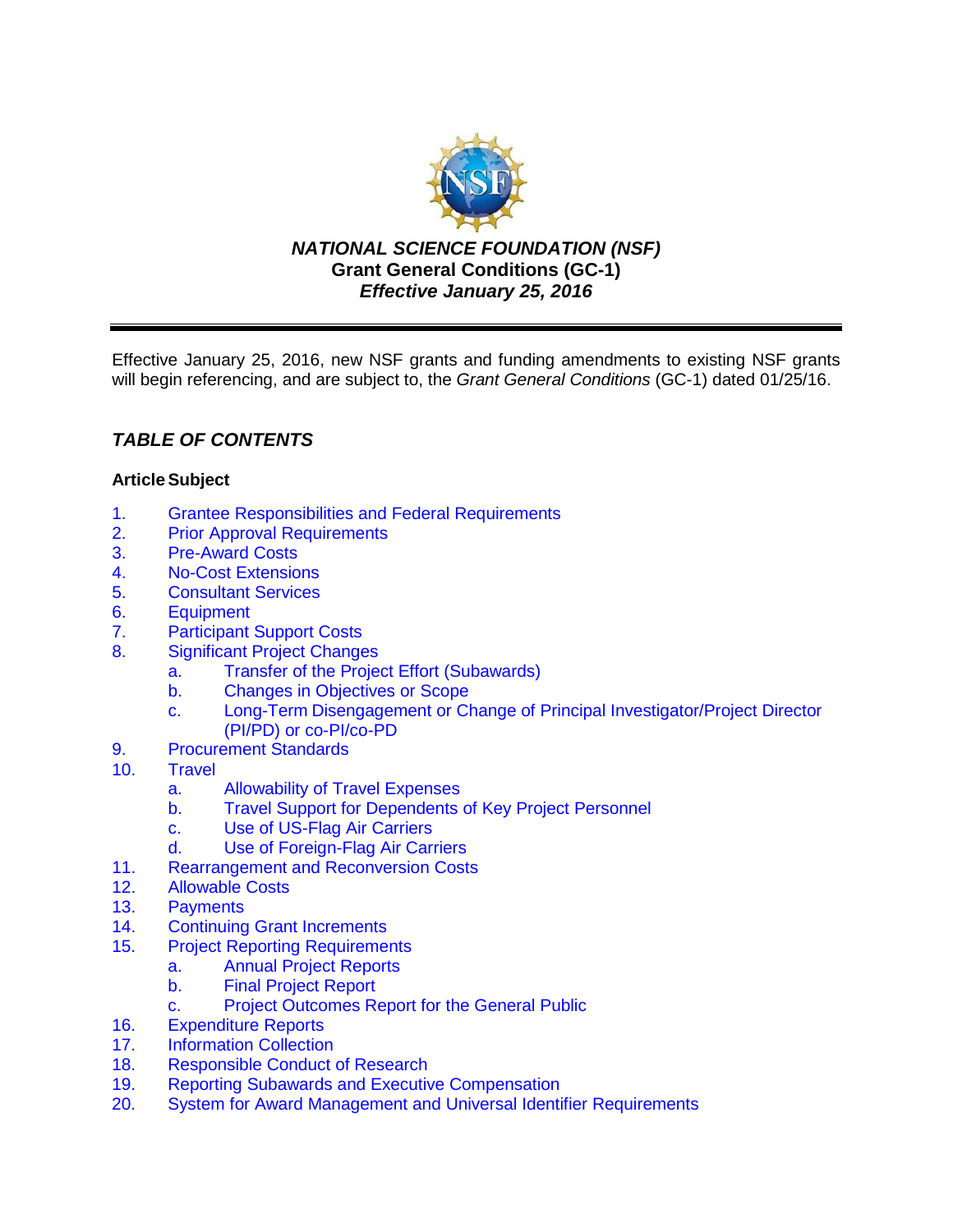- 21. [Academic Technology Transfer and Commercialization of University Research](#page-20-0)<br>22. Federal Tax Obligations
- **[Federal Tax Obligations](#page-21-0)**
- 23. [Unpaid Federal Tax Liability](#page-21-0)
- 24. [Criminal Convictions](#page-21-0)
- 25. [Copyrighted](#page-21-0) Material
- 26. [Public Access to Copyrighted Material](#page-22-0)
- 27. [Program Income](#page-23-0)
- 28. [Publications](#page-24-0)
	- a. [Acknowledgment of Support](#page-24-0)
	- b. [Disclaimer](#page-25-0)<br>c. Copies for
		- [Copies for NSF](#page-25-0)
	- d. [Metric System](#page-25-0)
- 29. [Patent Rights](#page-25-0)
- 30. [Cost Sharing and Cost Sharing Records](#page-31-0)
- 31. [Audit and Records](#page-32-0)
- 32. [Site Visits](#page-32-0)<br>33. Suspensio
- 33. [Suspension or Termination](#page-32-0)<br>34. Termination Review Proced
- **[Termination Review Procedure](#page-34-0)**
- 35. [Non-Discrimination](#page-34-0) Statutes
- 36. [Reporting Classifiable Information](#page-34-0)
- 37. [Animal Welfare](#page-35-0)
- 38. [Research Involving Recombinant or Synthetic Nucleic Acid Molecules](#page-35-0)
- 39. [Clean Air and Water](#page-36-0)<br>40. Human Research Su
- **[Human Research Subjects](#page-36-0)**
- 41. [Life Sciences Dual Use Research of Concern \(DURC\)](#page-36-0)
- 42. [Investigator Financial Disclosure Policy](#page-36-0)
- 43. [Whistleblower Protection](#page-37-0)
- 44. [State Sales and Use Taxes](#page-37-0)
- 45. [Debarment and Suspension](#page-37-0)
- 46. [Resolution of Conflicting Conditions](#page-37-0)

#### **[Other Considerations](#page-37-0)**

- 47. [Liability](#page-37-0)
- 48. [Sharing of Findings, Data, and Other Research Products](#page-37-0)
- 49. [Government Permits and Activities Abroad](#page-38-0)
- 50. [Increasing Seat Belt Use in the United States](#page-38-0)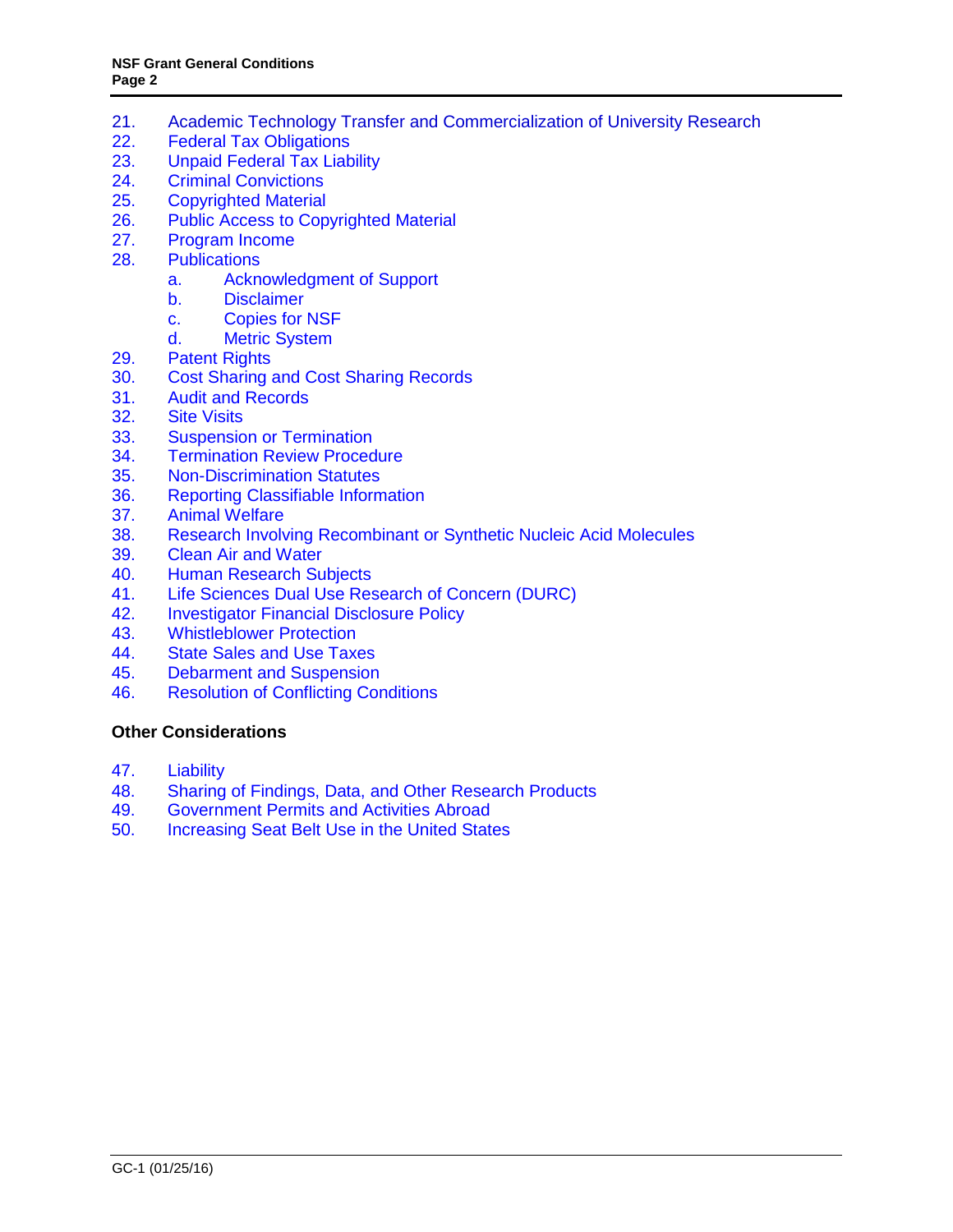## <span id="page-2-0"></span>**1. Grantee Responsibilities and Federal Requirements**

- a. The grantee has full responsibility for the conduct of the project or activity supported under this grant and for adherence to the grant conditions. Although the grantee is encouraged to seek the advice and opinion of NSF on special problems that may arise, such advice does not diminish the grantee's responsibility for making sound scientific and administrative judgments and should not imply that the responsibility for operating decisions has shifted to NSF. The grantee is responsible for notifying NSF about: (1) any allegation of research misconduct that it concludes has substance and requires an investigation in accordance with NSF research misconduct regulations published at [45](http://www.access.gpo.gov/nara/cfr/waisidx_06/45cfr689_06.html)  [Code of Federal Regulations \(CFR\) Part 689;](http://www.access.gpo.gov/nara/cfr/waisidx_06/45cfr689_06.html) or (2) any significant problems relating to the administrative or financial aspects of the grant.
- b. The requirements of this grant are contained in these *Grant General Conditions* unless otherwise specified in the notice of award. The applicable Federal administrative standards are incorporated by reference and are contained in [2 CFR §](http://www.ecfr.gov/cgi-bin/text-idx?SID=704835d27377ef5213a51c149de40cab&node=2:1.1.2.2.1&rgn=div5) 200, *Uniform Administrative Requirements, Cost Principles, and Audit Requirements for Federal Awards* (Uniform Guidance). 2 CFR § 200 also applies to commercial organizations, including small businesses. These *Grant General Conditions* (GC-1) serve as the Foundation's implementation of 2 CFR § 200. If the GC-1 is silent on a specific area covered by 2 CFR § 200, the requirements specified in 2 CFR § 200 must be followed.
- c. By acceptance of this grant, the grantee agrees to comply with the applicable Federal requirements for grants and cooperative agreements and to the prudent management of all expenditures and actions affecting the grant including the monitoring of subrecipients (if applicable). Specific guidance on subrecipient monitoring and management can be found in 2 CFR § 200.331. A listing of National Policy Requirements that grantees must adhere to, where applicable, is located at: [http://www.nsf.gov/bfa/dias/policy/gc1/policymatrix\\_dec14.pdf.](http://www.nsf.gov/bfa/dias/policy/gc1/policymatrix_dec14.pdf)
- d. Documentation for each expenditure or action affecting this grant must reflect appropriate organizational reviews or approvals that should be made in advance of the action. Organizational reviews are intended to help assure that expenditures are allowable, necessary and reasonable for the conduct of the project, and that the proposed action:
	- 1. is consistent with grant terms and conditions;
	- 2. is consistent with NSF and grantee policies;
	- 3. represents effective utilization of resources; and
	- 4. does not constitute a significant project change (see [Article 8\)](#page-7-1).

Nothing in this article shall be construed to require administrative reviews or documentation that duplicates those already required by existing organizational systems or by applicable Federal standards, e.g., 2 CFR § 200.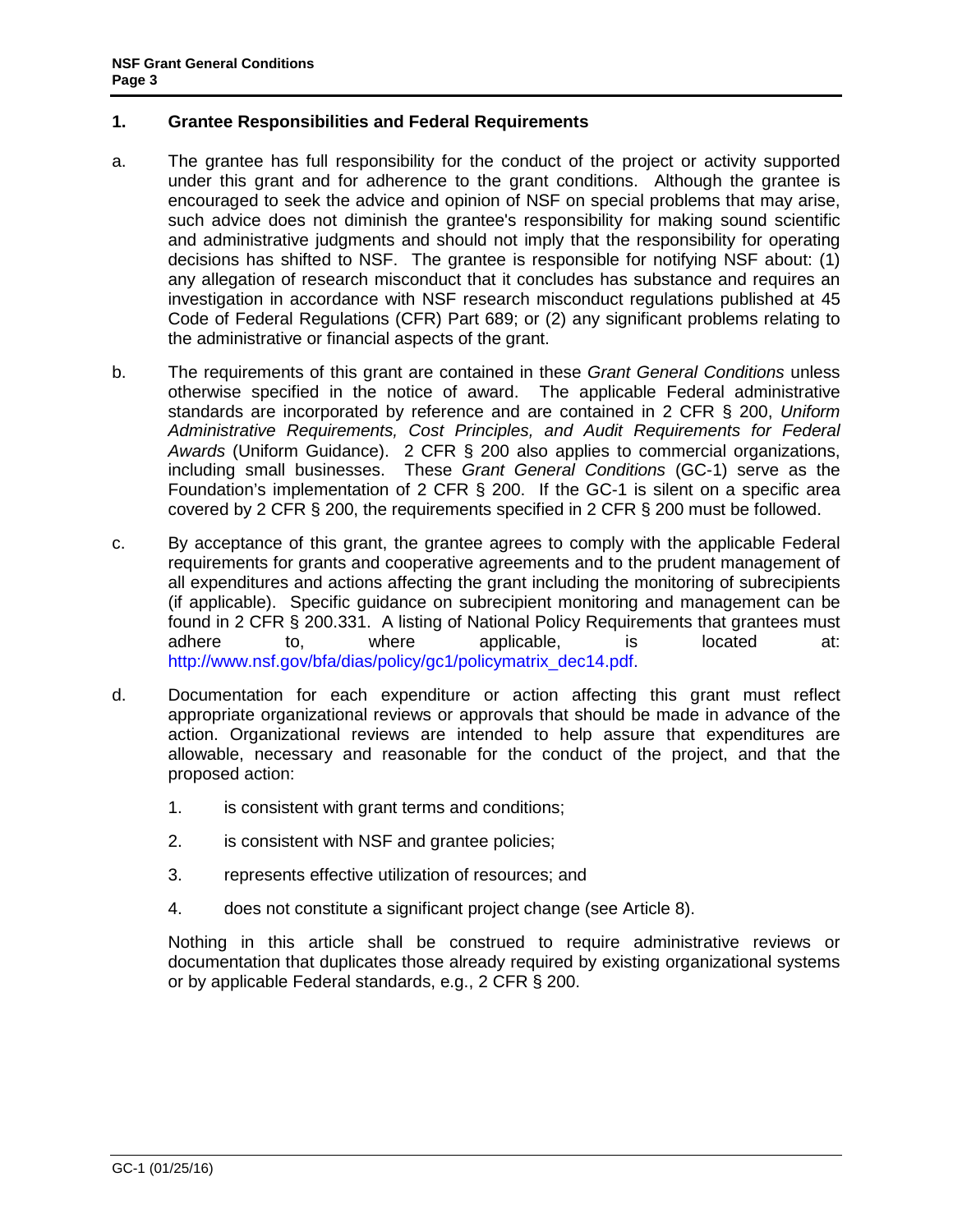<span id="page-3-0"></span>e. The grantee is responsible for ensuring that the Principal Investigator(s) (PIs) or Project Director(s) (PDs) and co-PIs/co-PDs receive a copy of the grant conditions, including: the notice of award, the budget, these general terms and conditions, any special terms and conditions and any subsequent changes in the grant conditions. These grant conditions are made available to the grantee by NSF in electronic form at [http://www.nsf.gov/awards/ managing/general\\_conditions.jsp?org=NSF,](http://www.nsf.gov/awards/managing/general_conditions.jsp?org=NSF) and may be duplicated, copied or otherwise reproduced by the grantee as appropriate. This provision does not alter the grantee's full responsibility for conduct of the project and compliance with all grant terms and conditions. Notices of award are available electronically via the NSF FastLane system at [https://www.fastlane.nsf.gov/fastlane.jsp.](https://www.fastlane.nsf.gov/fastlane.jsp) Sponsored project offices are able to view, print and/or download NSF notices of award for their organizations and PIs/PDs and co-PIs/co-PDs can access their individual notices of award through use of the FastLane system.

## <span id="page-3-1"></span>**2. Prior Approval Requirements**

Unless otherwise specified in the notice of award, the Federal administrative requirements for prior agency approval summarized in 2 CFR § 200.308, and the provisions of the governing cost principles, the requirement to obtain NSF prior approval applies only to the activities and expenditures specified below.

- a. Consistent with 2 CFR § 200, written prior approval from the cognizant NSF Grants and Agreements Officer is required for:
	- 1. Significant Project Changes
		- (a) Transfer of the project effort (see [Article 8.](#page-7-1) See also 2 CFR § 200.308)
		- (b) Changes in objectives or scope (see [Article 8.](#page-7-1) See also 2 CFR § 200.308)
		- (c) Long-Term Disengagement or change of PI/PD or co-PI/co-PD (see [Article 8.](#page-7-1) See also 2 CFR § 200.308)
		- (d) Change to cost sharing commitments reflected on Line M of the NSF grant budget (see [Article 3](#page-31-1)0)
	- 2. Rearrangement and Reconversion Costs (see [Article 11\)](#page-11-1)
	- 3. Salaries of administrative or clerical staff (see 2 CFR § 200.413)
	- 4. Travel costs for dependents (see Article 10. See also 2 CFR § 200.464)
	- 5. Additional categories of participant support costs other than those described in 2 CFR § 200.75 (see Article 7. See also 2 CFR § 200.75 and the NSF *[Grant](http://www.nsf.gov/pubs/policydocs/pappguide/nsf16001/gpg_2.jsp#IIC2gv)  Proposal Guide* [\(GPG\) Chapter II.C.2.g\(v\)\)](http://www.nsf.gov/pubs/policydocs/pappguide/nsf16001/gpg_2.jsp#IIC2gv).
- b. Written prior approval from the cognizant NSF Program Officer is required for transfer of funds budgeted for participant support (see [Article 7.](#page-7-2) See also 2 CFR § 200.308(c)(5)).
- c. Requests for the prior approvals identified above (as well as other types of award related notifications or requests stipulated in the [AAG Chapter II, Exhibit II-1\)](http://www.nsf.gov/pubs/policydocs/pappguide/nsf16001/aag_2ex1.pdf) must be submitted via the use of NSF's electronic systems.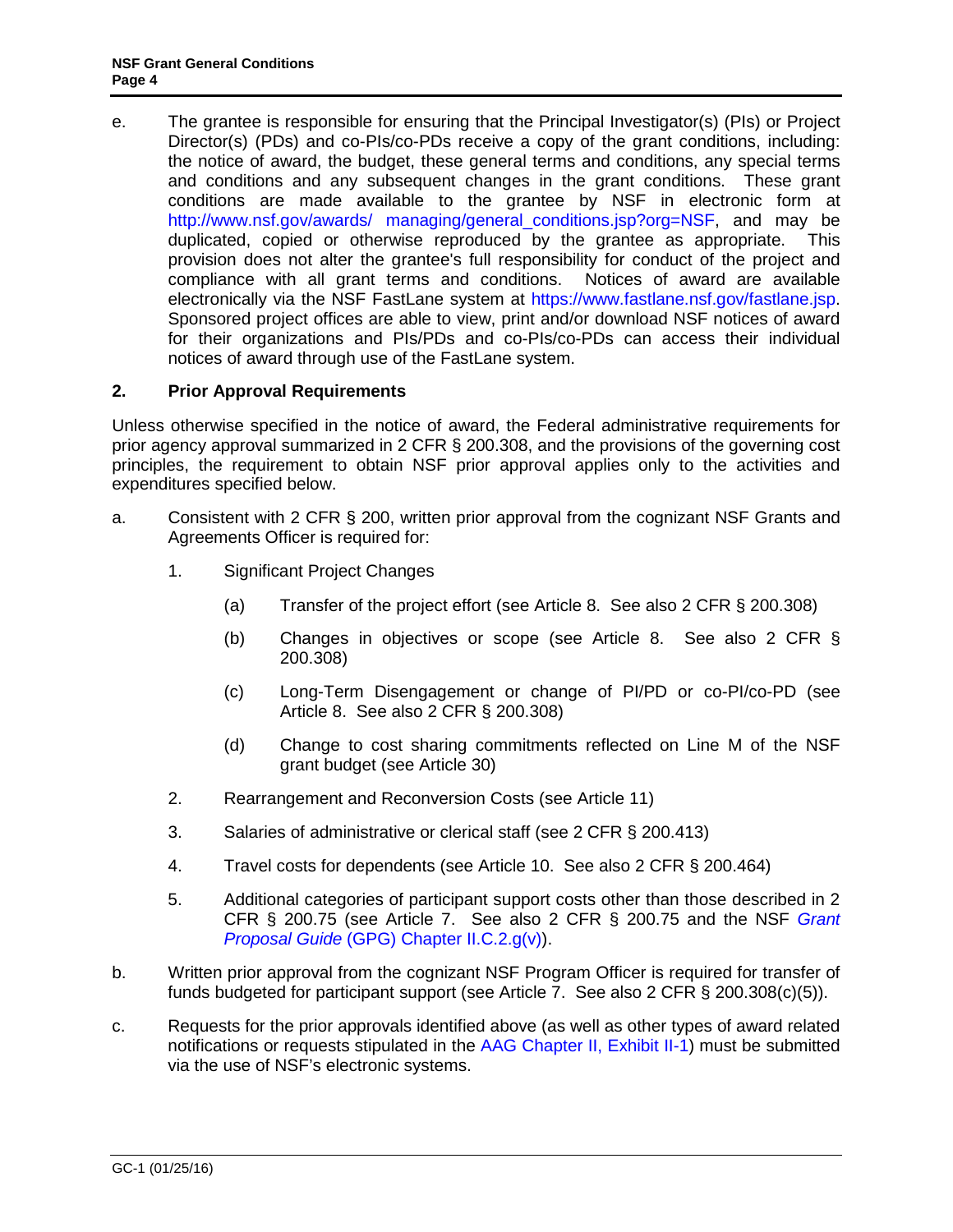#### <span id="page-4-0"></span>**3. Pre-Award Costs**

- a. Grantees may approve pre-award costs incurred within the ninety calendar day period before the start date of the grant. Requests for approval of pre-award costs for periods greater than 90 calendar days must be submitted electronically via NSF's electronic systems. Pre-award expenditures prior to the funding of an increment within a continuing grant are not subject to this limitation or approval requirement, but are subject to paragraph c. below.
- b. Pre-award costs must be necessary for the effective and economical conduct of the project and the costs must be otherwise allowable in accordance with [Article 12.](#page-12-1)
- c. Pre-award expenditures are made at the grantee's risk. Grantee authority to approve pre-award costs does not impose an obligation on NSF: (1) in the absence of appropriations; (2) if a grant is not subsequently made; or (3) if a grant is made for a lesser amount than the grantee anticipated.

#### **4. No-Cost Extensions**

- a. Grantees may authorize a one-time extension of the end date of the grant up to 12 months if additional time beyond the established end date is required to assure adequate completion of the original scope of work within the funds already made available.<sup>[1](#page-4-1)</sup> A single extension, which shall not exceed 12 months, may be made for this purpose and must be made prior to the originally established end date. As stipulated in 2 CFR § 200.308(d)(2), this one-time extension may not be exercised merely for the purpose of using any unliquidated balances.
- b. Grantees shall notify NSF, providing supporting reasons for the extension, and the revised period of performance, at least ten calendar days prior to the end date specified in the grant to ensure accuracy of NSF's award data. All grantee-authorized extensions must be submitted electronically via NSF's electronic systems.
- c. Requests for no-cost extensions beyond the above referenced authority must follow the procedures set forth in [AAG Chapter](http://www.nsf.gov/pubs/policydocs/pappguide/nsf16001/aag_1.jsp#ID3c) I.D.3.c.

## **5. Consultant Services (also referred to as Professional Service Costs)**

Costs for professional and consultant services, including those who are members of a particular profession or possess a special skill and who are not officers or employees of the performing organization, are allowable when reasonable in relation to the services rendered and when not contingent upon recovery of costs from NSF. If not included in the grant budget, anticipated services must be justified and information furnished on each individual's expertise, primary organizational affiliation, normal daily compensation rate, and number of days of expected service. Consultants' travel costs, including subsistence, may be included. If requested, the grantee must be able to justify that the proposed rate of pay is reasonable. Additional information on the allowability of consultant costs is available in 2 CFR § 200.459.

<span id="page-4-1"></span> $1$  Grantees are not authorized to extend an award that contains a zero balance.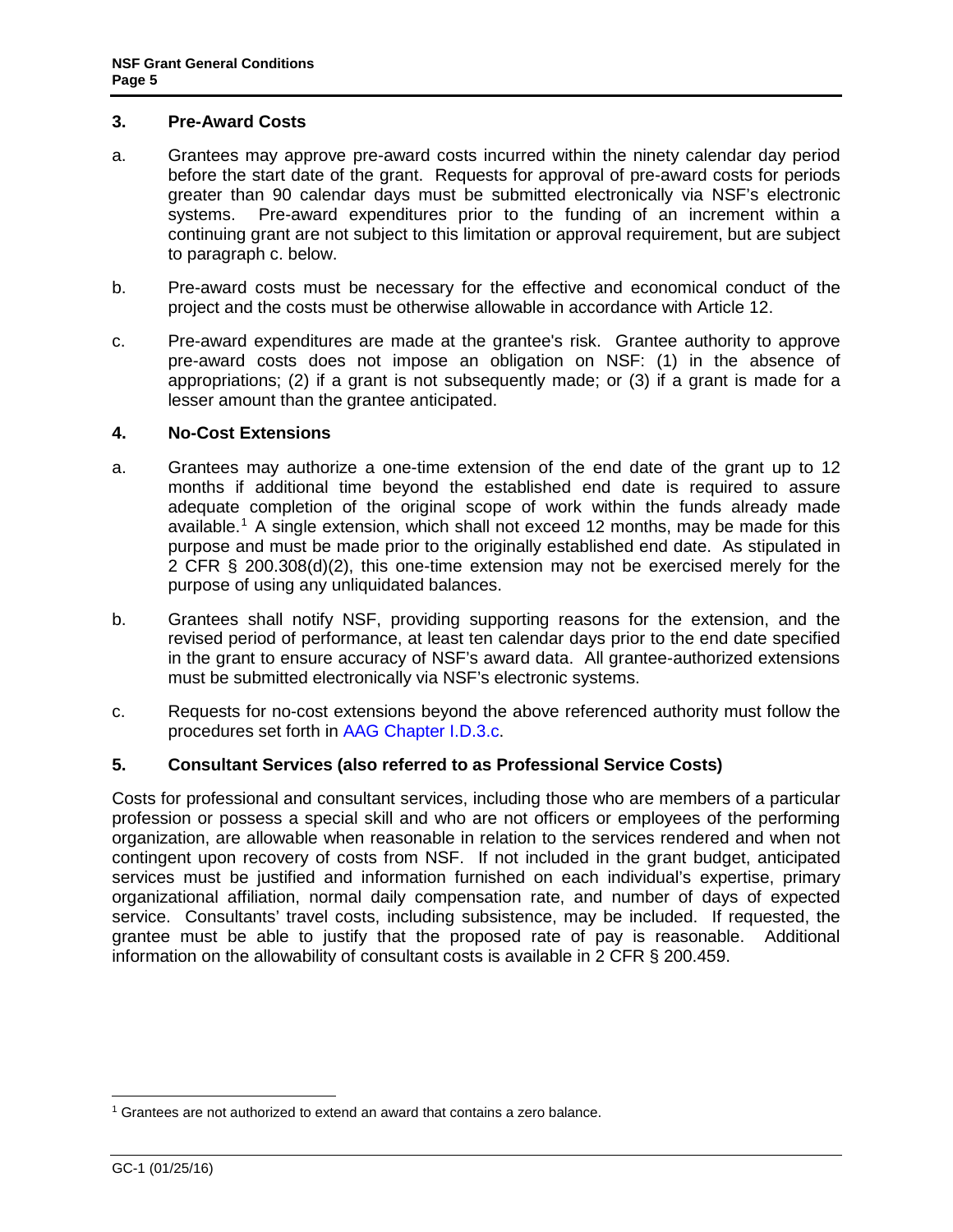## <span id="page-5-0"></span>**6. Equipment**

The standards for managing and disposing of property furnished by NSF or whose cost was charged to a project supported by an NSF grant are outlined in 2 CFR § 200.310-316. See also FAQ 200.318-1 of the *[Frequently Asked Questions for The Office of Management and Budget's](https://cfo.gov/wp-content/uploads/2015/09/9.9.15-Frequently-Asked-Questions.pdf) (OMB) [Uniform Administrative Requirements, Cost Principles, and Audit Requirements for](https://cfo.gov/wp-content/uploads/2015/09/9.9.15-Frequently-Asked-Questions.pdf)  [Federal Awards at 2 CFR § 200](https://cfo.gov/wp-content/uploads/2015/09/9.9.15-Frequently-Asked-Questions.pdf)* regarding Equipment and A-110 Screening Procedures.

## a. *Title to Equipment – Non-profit Organizations*

Unless otherwise specified in the grant, title to equipment purchased or fabricated with NSF grant funds by a college or university or other non-profit organization will vest in the grantee organization upon acquisition in accordance with 15 United States Code (USC) 3710. Such equipment is considered exempt property and shall be acquired and used in accordance with [paragraph c](#page-5-1) below. In special situations, the grant may require that title to equipment purchased, acquired or fabricated by the grantee with NSF funds pass directly to the government upon acquisition.

b. *Title to Equipment – Commercial Organizations*

Unless otherwise specified in the grant, title to equipment purchased or fabricated with NSF grant funds by a small business or other for-profit organization will vest in the Government. Such equipment will be acquired and used in accordance with [paragraph](#page-5-1)  [c](#page-5-1) below.

#### <span id="page-5-1"></span>c. *Conditions for Acquisition and Use of Equipment*

- 1. Grantee Assurance. The grantee will assure that for each purchase of equipment, it is:
	- (a) necessary for the research or activity supported by the grant;
	- (b) not otherwise reasonably available and accessible;
	- (c) of the type normally charged as a direct cost to sponsored agreements;

and

- (d) acquired in accordance with organizational practice.
- 2. General Purpose Equipment. Expenditures for general-purpose equipment are typically not eligible for support (see [AAG Chapter IV.D.2.b\)](http://www.nsf.gov/pubs/policydocs/pappguide/nsf16001/aag_4.jsp#IVD2).
- 3. Equipment Usage. The equipment must remain in use for the specific project for which it was obtained in accordance with [2 CFR § 200.313\(c\)\(1\),](http://a257.g.akamaitech.net/7/257/2422/15mar20071500/edocket.access.gpo.gov/cfr_2007/janqtr/pdf/2cfr215.34.pdf) unless the provision in 2 [CFR § 200.313\(c\)\(4\)](http://a257.g.akamaitech.net/7/257/2422/15mar20071500/edocket.access.gpo.gov/cfr_2007/janqtr/pdf/2cfr215.34.pdf) applies.
- 4. Equipment Sharing. The equipment must be shared on other projects or programs in accordance with [2 CFR § 200.313\(c\)\(1\).](http://a257.g.akamaitech.net/7/257/2422/15mar20071500/edocket.access.gpo.gov/cfr_2007/janqtr/pdf/2cfr215.34.pdf)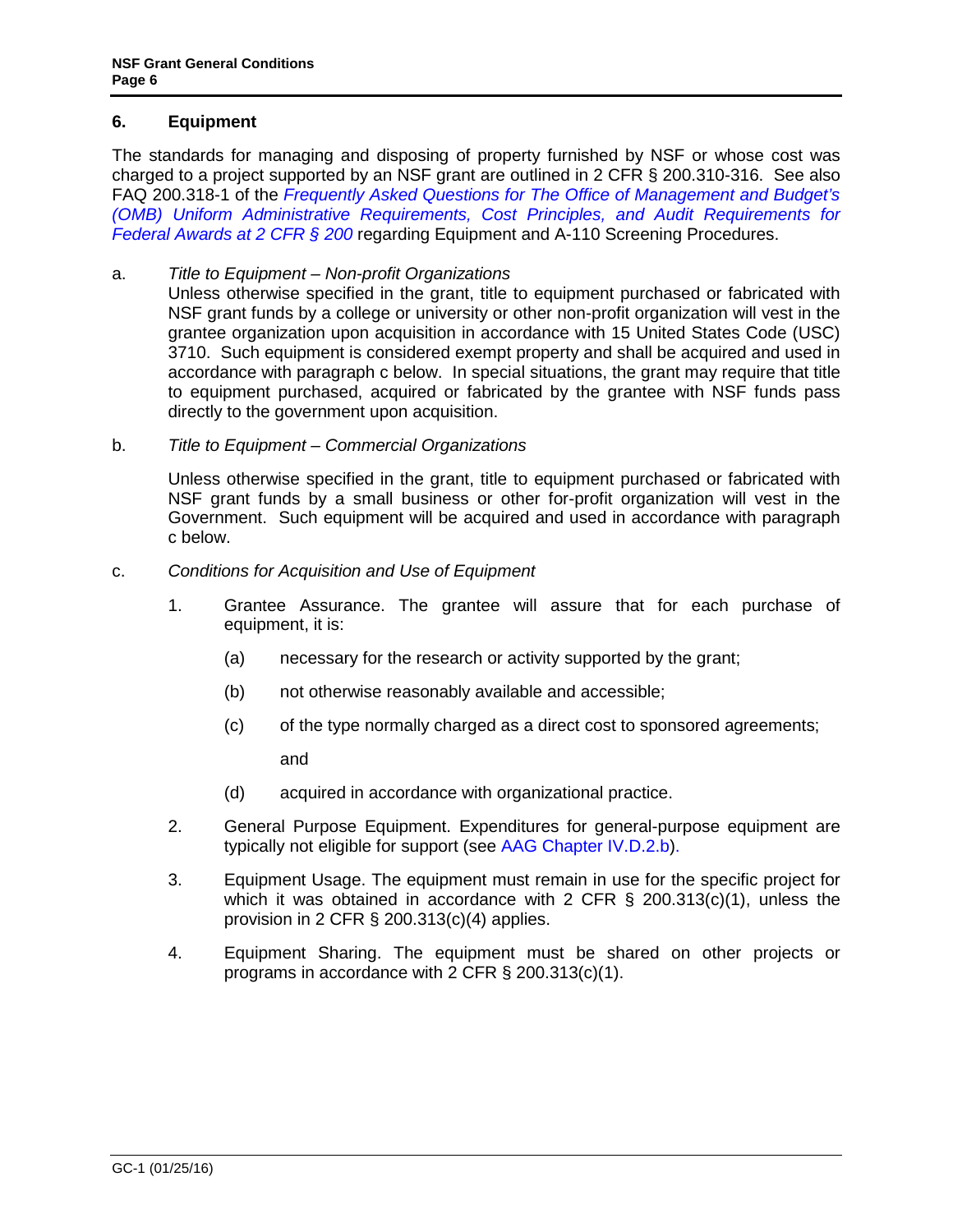- 5. Property Management Standards. The grantee shall maintain a property management system that, at a minimum, meets the requirements of [2 CFR §](http://a257.g.akamaitech.net/7/257/2422/15mar20071500/edocket.access.gpo.gov/cfr_2007/janqtr/pdf/2cfr215.34.pdf)  [200.313\(d\).](http://a257.g.akamaitech.net/7/257/2422/15mar20071500/edocket.access.gpo.gov/cfr_2007/janqtr/pdf/2cfr215.34.pdf) Because of increasing threats to information technology systems, the grantee is reminded that, under [2 CFR §§ 200.313\(d\)\(3\) and \(4\)](http://a257.g.akamaitech.net/7/257/2422/15mar20071500/edocket.access.gpo.gov/cfr_2007/janqtr/pdf/2cfr215.34.pdf), "[a] control system must be developed to ensure adequate safeguards to prevent loss, damage, or theft of the property" and "[a]dequate maintenance procedures must be developed to keep the property in good condition." This requirement imposes on the grantee a duty to adequately maintain and to insure adequate safeguards against the loss, damage, or theft of information technology equipment and systems purchased with NSF funds.
- 6. Inventory Requirements.
	- (a) In the event that title to equipment is vested in the Federal Government, such property shall be marked, tagged or segregated in such a manner as to indicate clearly its ownership by the government. In accordance with the requirements of 2 CFR § 200.312(a), for all NSF-owned equipment having an original acquisition cost of \$5,000 or more, the grantee must submit an annual inventory report by NSF grant number of such property to the NSF Property Administrator, Division of Administrative Services (DAS). The report should include all NSF-owned equipment purchased or constructed, including land and buildings, under the grant or acquired by screening excess through the General Services Administration (GSA); and include the type of equipment or property, serial number, acquisition price, acquisition date and condition of the equipment. In the event that the grantee is in possession of NSF-owned equipment under multiple grants, the reporting must be specific to each NSF grant number.

The report also should include a description of Construction-in-Progress (CIP) and Work-in-Progress (WIP) items and construction costs incurred to date. CIP is defined as real property that is in the process of being manufactured or fabricated but is not yet complete. WIP is defined as equipment that is in the process of being manufactured or fabricated but is not yet complete. CIP and WIP consist of the costs of direct materials, direct labor, direct purchased services, and indirect costs, including general and administrative and overhead costs. Costs coded as such should not be depreciated. The inventory should be submitted electronically to [fsrpts@nsf.gov](mailto:fsrpts@nsf.gov) and must be received by DAS no later than August 15 each year.

- (b) A physical inventory of NSF-owned equipment shall be conducted every two years pursuant to [2 CFR § 200.313\(d\)\(2\).](http://a257.g.akamaitech.net/7/257/2422/15mar20071500/edocket.access.gpo.gov/cfr_2007/janqtr/pdf/2cfr215.34.pdf) At the end of the grant, the grantee shall report the property to the Property Section for further agency utilization (See [AAG Chapter IV.D.5\)](http://www.nsf.gov/pubs/policydocs/pappguide/nsf16001/aag_4.jsp#IVD5).
- 7. Competition. The grantee shall not use equipment acquired with Federal funds to provide services to non-Federal outside organizations for a fee that is less than private companies charge for equivalent services, unless specifically authorized by Federal statute for as long as the Federal government retains an interest in the equipment in accordance with [2 CFR § 200.313\(c\)\(](http://a257.g.akamaitech.net/7/257/2422/15mar20071500/edocket.access.gpo.gov/cfr_2007/janqtr/pdf/2cfr215.34.pdf)3).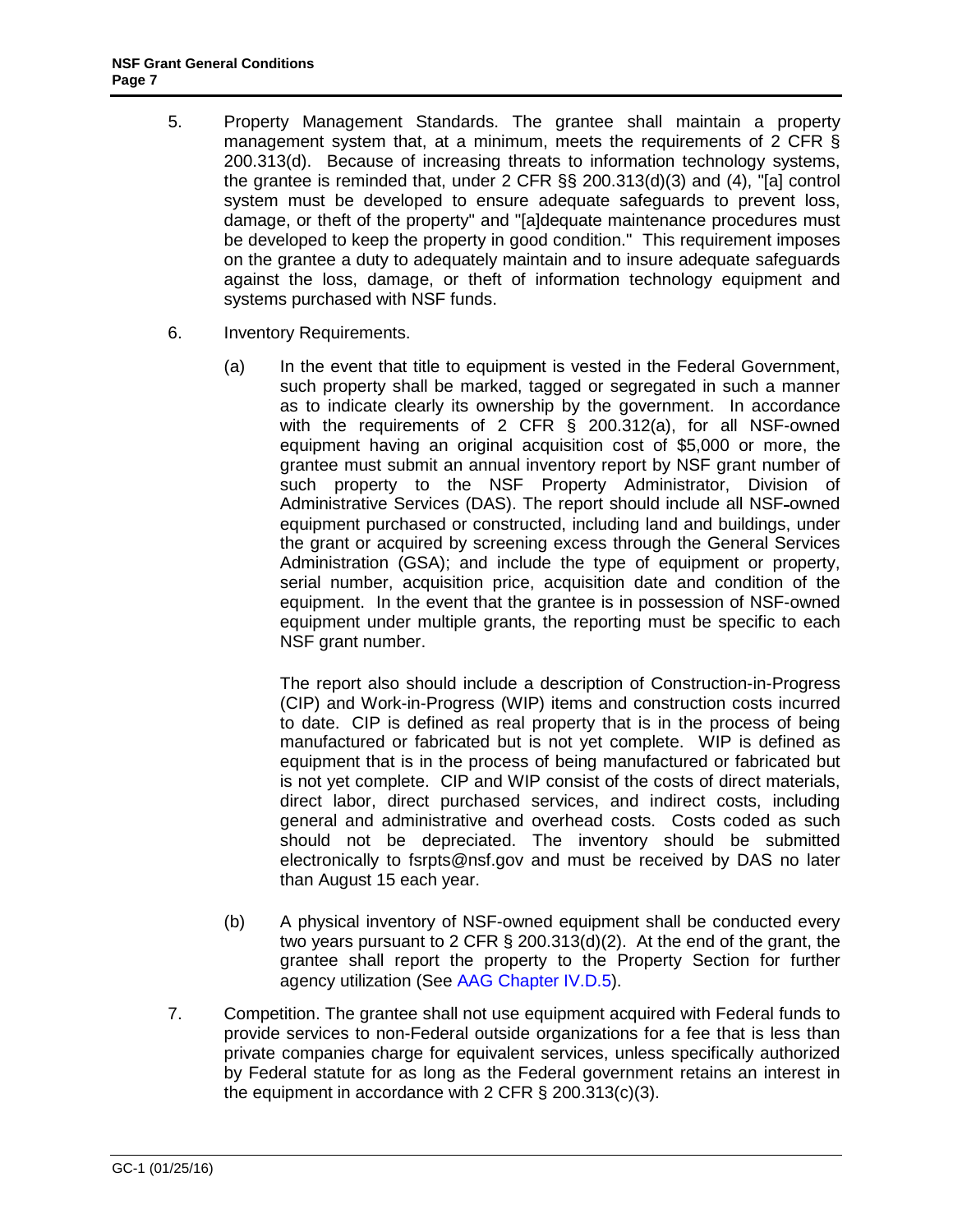- <span id="page-7-0"></span>8. Right to Transfer Title.
	- (a) In accordance with 2 CFR § 200.313(e), NSF may identify items of equipment having an acquisition cost of \$5,000 or more where NSF reserves the right to transfer the title to the Federal Government or a third party named by the Federal Government at any time during the grant period.
	- (b) In cases where NSF elects to transfer the title, disposition instructions will be issued no later than 120 days after the end date of the NSF-supported project for which it was acquired.

### <span id="page-7-2"></span>**7. Participant Support Costs**

- a. Participant support costs as defined in 2 CFR § 200.75 are direct costs for items such as stipends or subsistence allowances, travel allowances and registration fees paid to or on behalf of participants (but not employees) in connection with NSF-sponsored conferences. In accordance with Article 2, prior approval is required for any additional categories of participant support costs, such as incentives, gifts, souvenirs, t-shirts and/or memorabilia. The request must be submitted via use of NSF's electronic systems and NSF approval of such changes will be by an amendment to the grant signed by the cognizant NSF Grants and Agreements Officer. Grantee organizations must account for participant support costs separately. Indirect costs (F&A) are not allowed on participant support costs (see [GPG II.C.2.g\(v\)\).](http://www.nsf.gov/pubs/policydocs/pappguide/nsf16001/gpg_2.jsp#IIC2gv)
- b. Funds provided for participant support may not be used by grantees for other categories of expense without the specific prior written approval of the cognizant NSF Program Officer. Such requests must be submitted electronically via use of NSF's electronic systems.

## <span id="page-7-1"></span>**8. Significant Project Changes**

Consistent with 2 CFR § 200.308, the grantee is required to obtain prior written approval from the cognizant NSF Grants and Agreements Officer whenever there are significant changes in the project or its direction as stipulated below.

- <span id="page-7-3"></span>a. *Transfer of the Project Effort (Subawards)*
	- 1. NSF authorization to transfer a significant part of the research or substantive effort to another organization that has been disclosed in the proposal is not needed unless approval has been specifically withheld in the notice of award.
	- 2. If it becomes necessary to transfer a significant part of the research or effort after a grant has been made, notification of this intent should be submitted via use of NSF's electronic systems and must be electronically signed by an Authorized Organizational Representative (AOR). The request shall include a clear description of the work to be performed and a proposed budget (see [AAG](http://www.nsf.gov/pubs/policydocs/pappguide/nsf16001/aag_2.jsp#IIB3)  [Chapter II.B.3](http://www.nsf.gov/pubs/policydocs/pappguide/nsf16001/aag_2.jsp#IIB3) for additional information). NSF approval of such changes will be by an amendment to the grant signed by the cognizant NSF Grants and Agreements Officer.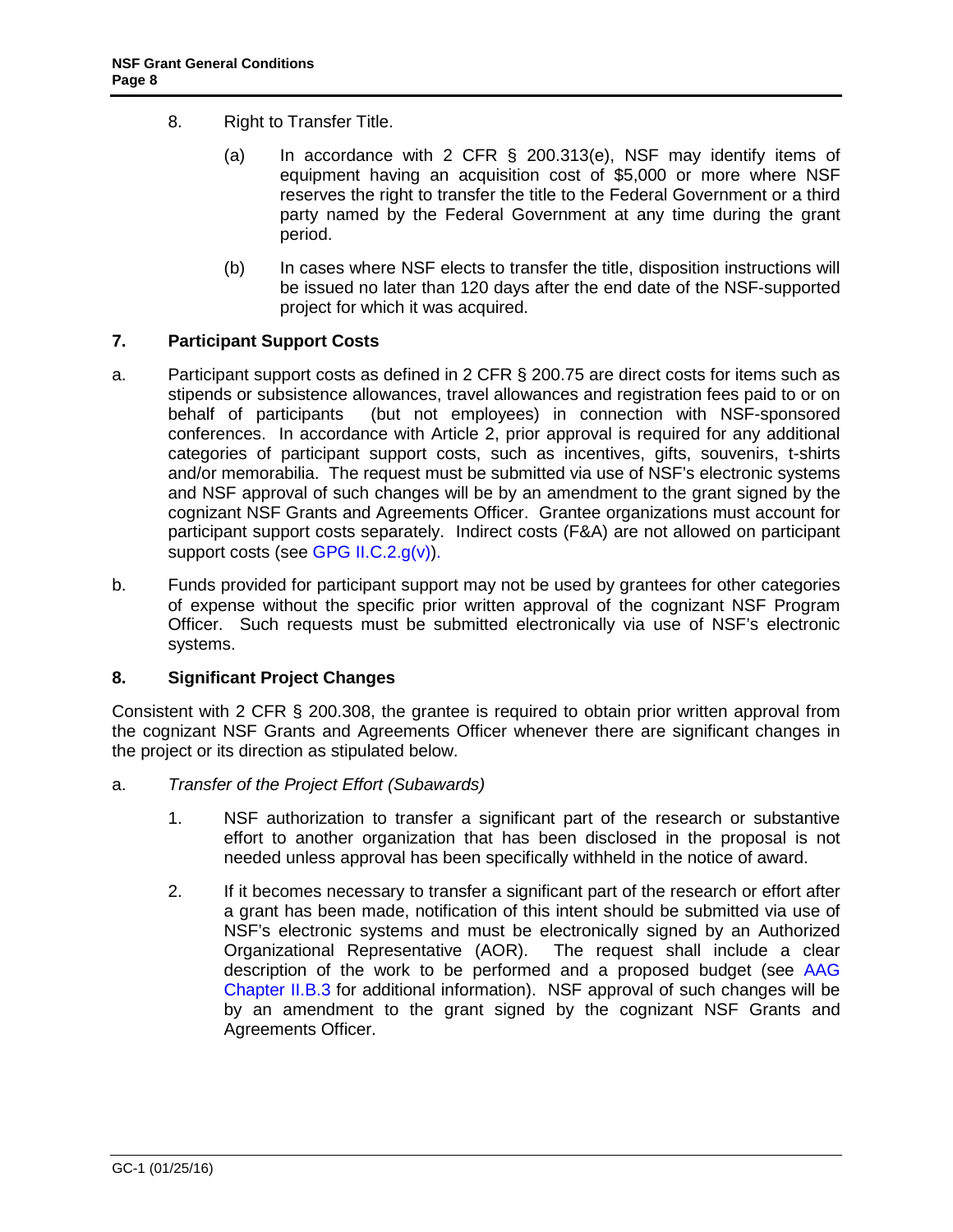- <span id="page-8-0"></span>3. The grantee remains responsible for monitoring of the activities of the subrecipient as necessary to ensure that the subaward is used for authorized purposes, in compliance with Federal statutes, regulations, and the terms and conditions of the subaward as outlined in 2 CFR § 200.331. This includes maintaining the necessary documentation on all subawards and making it available to NSF upon request. The grantee shall include subaward activities in the annual and final project reports that are submitted to NSF.
- 4. Consistent with the guidance in 2 CFR § 200.331, grantees must adhere to the requirements for pass-through entities in establishing and managing subawards and contracts issued under the grant. In addition, grantees shall ensure that the following articles, if applicable, flow down to all subrecipients, or are appropriately addressed in the subaward instrument: Articles 5, 7, 9, 10, 11, 12, 17, 18, 19, 20, 25, 27, 28, 29, 30, 31, 32, 35, 36, 37, 38, 39, 40, 41, 43, 44, 45, 47, 48, 49 and 50. If the grantee issues contracts exceeding \$2,000 for construction, alteration or repair that are within the scope of the Acts found in 2 CFR § [200, Appendix II,](http://www.access.gpo.gov/nara/cfr/waisidx_07/2cfr215_07.html)  "*[Contract Provisions](http://www.access.gpo.gov/nara/cfr/waisidx_07/2cfr215_07.html) for Non-Federal Entity Contracts Under Federal Awards*," the appropriate clauses applicable to construction activities also will be included in applicable contracts.
- b. *Changes in Objectives or Scope*

A proposed change in the phenomenon or phenomena under study or the objectives of the project stated in the proposal or agreed modifications thereto should be communicated via use of NSF's electronic systems. NSF approval of such changes will be by an amendment to the grant signed by the cognizant NSF Grants and Agreements Officer.

c. *Long-Term Disengagement or Change of Principal Investigator/Project Director or co-Principal Investigator/co-Project Director*

If a named Principal Investigator/Project Director or co-PI/co-PD plans to or becomes aware that he or she will: (1) devote substantially less effort to the work than anticipated in the approved proposal (defined in 2 CFR § 200.308(c)(3) as a reduction of 25% or more in time devoted to the project); (2) sever his or her connection with the grantee organization; or (3) be disengaged from the project for a continuous period of more than 3 months, or otherwise relinquish active direction of the project, he or she shall advise the appropriate official at the grantee organization, who shall initiate action appropriate to the situation in accordance with the guidelines described in [AAG Chapter II.B.2.](http://www.nsf.gov/pubs/policydocs/pappguide/nsf16001/aag_2.jsp#IIB2)

#### **9. Procurement Standards**

Whether or not approval of a procurement is required under [Article 8.a.](#page-7-3), where appropriate, the grantee (including commercial organizations) is responsible for compliance with the procurement standards identified in [2 CFR § 200.3](http://www.access.gpo.gov/nara/cfr/waisidx_07/2cfr215_07.html)18. The grantee also is responsible for ensuring that the provisions contained in Appendix II of 2 CFR § 200 are made a part of any contract whose award amount exceeds the simplified acquisition threshold (currently \$150,000).

See FAQ 200.110-6 of the *[Frequently Asked Questions for The Office of Management and](https://cfo.gov/wp-content/uploads/2015/09/9.9.15-Frequently-Asked-Questions.pdf)  [Budget's Uniform Administrative Requirements, Cost Principles, and Audit Requirements for](https://cfo.gov/wp-content/uploads/2015/09/9.9.15-Frequently-Asked-Questions.pdf)  [Federal Awards at 2 CFR § 200](https://cfo.gov/wp-content/uploads/2015/09/9.9.15-Frequently-Asked-Questions.pdf)* regarding Effective Dates and Grace Period for Procurement. See also FAQ 200.320-2 regarding Methods of Procurement - Sole Source for Research.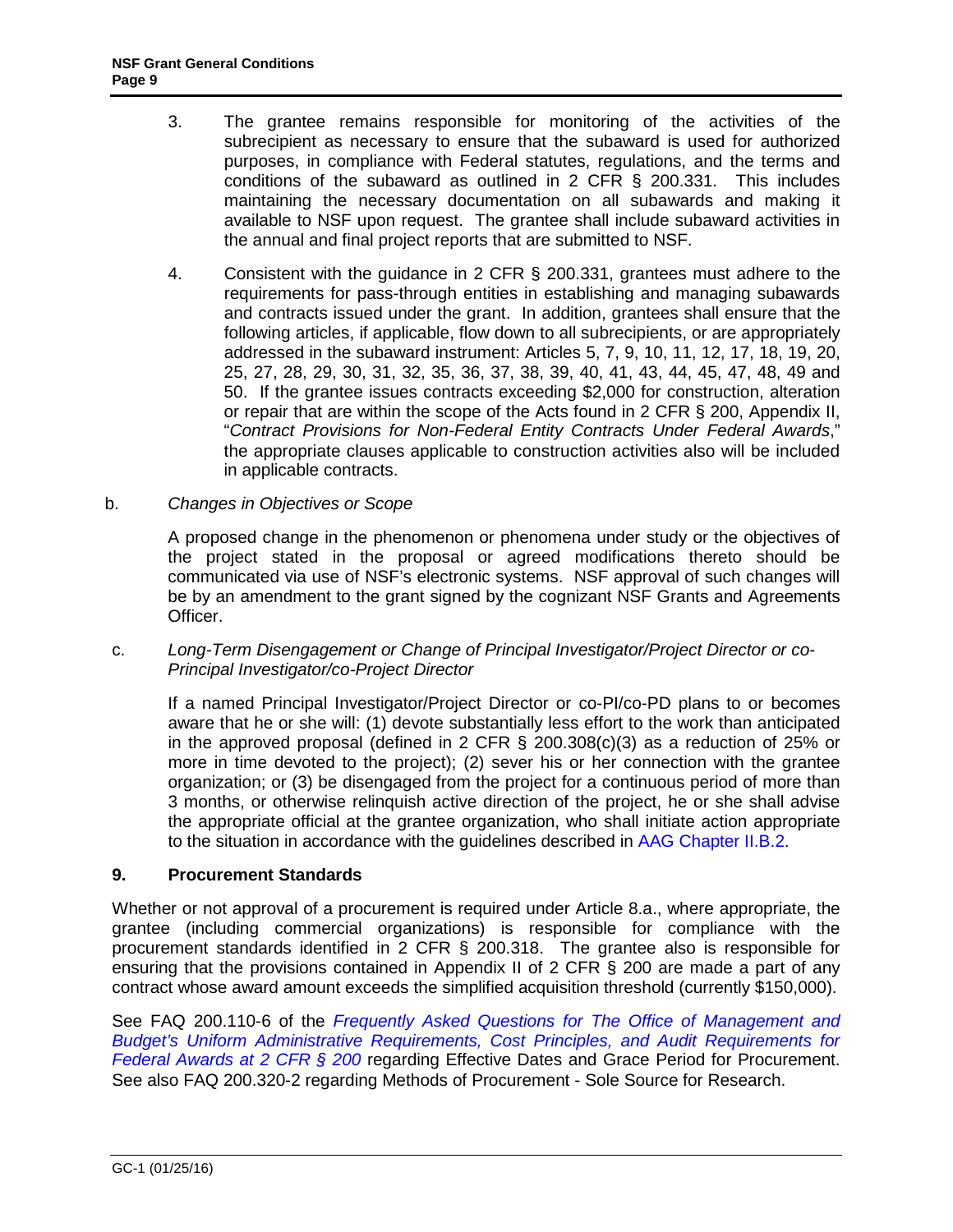## <span id="page-9-0"></span>**10. Travel**

#### a. *Allowability of Travel Expenses*

1. Expenses for transportation, lodging, subsistence and related items incurred by project personnel and by outside consultants employed on the project (see [GPG Chapter](http://www.nsf.gov/pubs/policydocs/pappguide/nsf16001/gpg_2.jsp#IIC2giv)   $ILC.2.g(iv)$  who are in travel status on business related to an NSF-supported project are allowable as prescribed in the governing cost principles. Except as noted in paragraph b. below, the requirements for prior approval specified in 2 CFR § 200.474 are waived.

2. Except as provided in the governing cost principles, the difference between economy airfare and a higher-class airfare is unallowable. A train, bus or other surface carrier may be used in lieu of, or as a supplement to, air travel at the lowest first-class rate by the transportation facility used. If such travel, however, could have been performed by air, the allowance will not normally exceed that for jet economy airfare.

### b. *Travel Support for Dependents of Key Project Personnel*

Travel support for dependents of key project personnel is allowable only under the following conditions as outlined in 2 CFR § 474(c)(2):

- 1. the individual is a key person who is essential to the project on a full-time basis;
- 2. the individual's residence away from home and in a foreign country is for a continuous period of six months or more and is essential to the effective performance of the project; and
- 3. the dependents' travel allowance is consistent with the policies of the organization administering the grant.

In accordance with Article 2, prior approval is required for travel costs for dependents and must be requested via use of NSF's electronic systems. NSF approval of such changes will be by an amendment to the grant signed by the cognizant NSF Grants and Agreements Officer.

#### c. *Use of US-Flag Air Carriers*

1. In accordance with the Fly America Act (49 USC 40118), any air transportation to, from, between, or within a country other than the US of persons or property, the expense of which will be assisted by NSF funding, must be performed by or under a code-sharing arrangement with a US-flag air carrier if service provided by such a carrier is available (see Comptroller General Decision B-240956, dated September 25, 1991). Tickets (or documentation for electronic tickets) must identify the US flag air carrier's designator code and flight number.

2. For the purposes of this requirement, US-flag air carrier service is considered available even though:

(a) comparable or a different kind of service can be provided at less cost by a foreign-flag air carrier;

(b) foreign-flag air carrier service is preferred by, or is more convenient for, NSF or traveler; or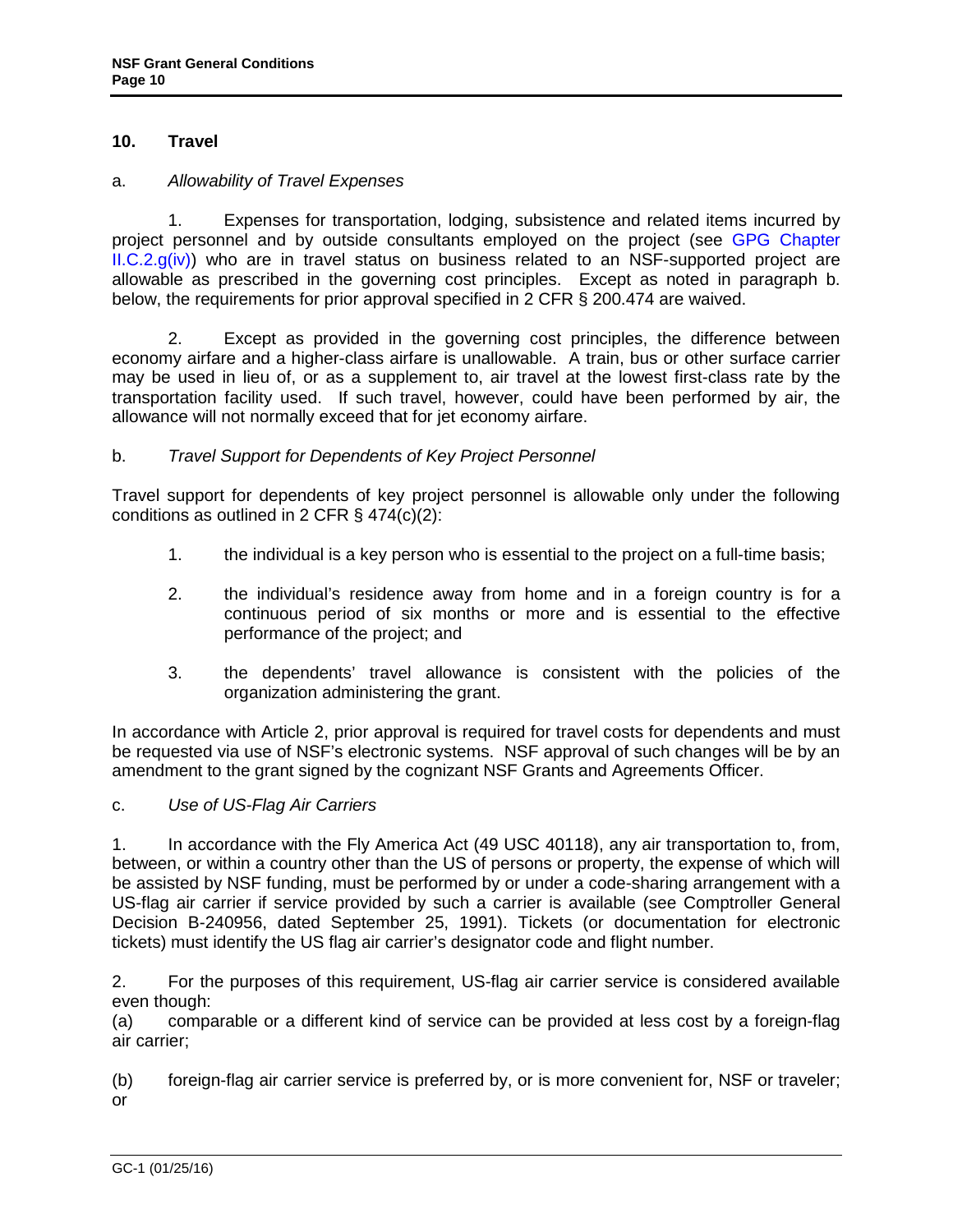<span id="page-10-0"></span>(c) service by a foreign-flag air carrier can be paid for in excess foreign currency.

3. The following rules apply unless their application would result in the first or last leg of travel from or to the US being performed by a foreign-flag air carrier:

(a) a US-flag air carrier shall be used to destination or, in the absence of direct or through service, to the farthest interchange point on a usually traveled route.

(b) if a US-flag air carrier does not serve an origin or interchange point, a foreign-flag air carrier shall be used only to the nearest interchange point on a usually traveled route to connect with a US flag air carrier.

## d. *Use of Foreign-Flag Air Carriers*

There are certain circumstances under which use of a foreign-flag air carrier is permissible. These circumstances are outlined below:

1. *Airline "Open Skies" Agreements*:

A foreign flag air carrier may be used if the transportation is provided under an air transportation agreement between the United States and a foreign government, which the Department of Transportation has determined meets the requirements of the Fly America Act. For information on "open skies" agreements in which the United States has entered, please refer to the General Services Administration's (GSA) website at [http://www.gsa.gov/portal/content/103191.](http://www.gsa.gov/portal/content/103191)

Note on US/European Union Open Skies Agreement

In 2007, the US entered into an "Open Skies" Agreement with the European Union ("EU"). This agreement was modified in June 2010. The current Agreement gives European Community airlines (airlines of Member States) the right to transport passengers and cargo on flights funded by the US government, when the transportation is between: (1) any two points outside the United States; or (2) a point in the United States and any point outside the United States that the EU airline is authorized to serve under the "Open Skies" Agreement.

In 2011, two significant changes were made to the US/EU Open Skies Agreement. First, EU airlines are now granted the right to transport civilian agency-funded passengers who are NOT eligible to travel on GSA Airline City Pair Contract fares (e.g., grantees) between a point in the United States and a point outside the United States even if there is a GSA Airline City Pair Contract fare in effect between the origin and destination points. An individual, however, who is traveling on a route for which there is a City Pair Contract fare in effect, *and who is eligible for such a fare* (e.g., Federal employee), is required to fly on a US carrier, absent another applicable exception.

Second, under the amended Agreement, EU airlines are now authorized to transport passengers between points in the United States and points outside the EU if the EU airline is authorized to serve the route under the Agreement. This includes flights that originate, arrive, or stop in the EU. Prior to this change, EU airlines were limited to flying passengers between points in the US and points in the EU.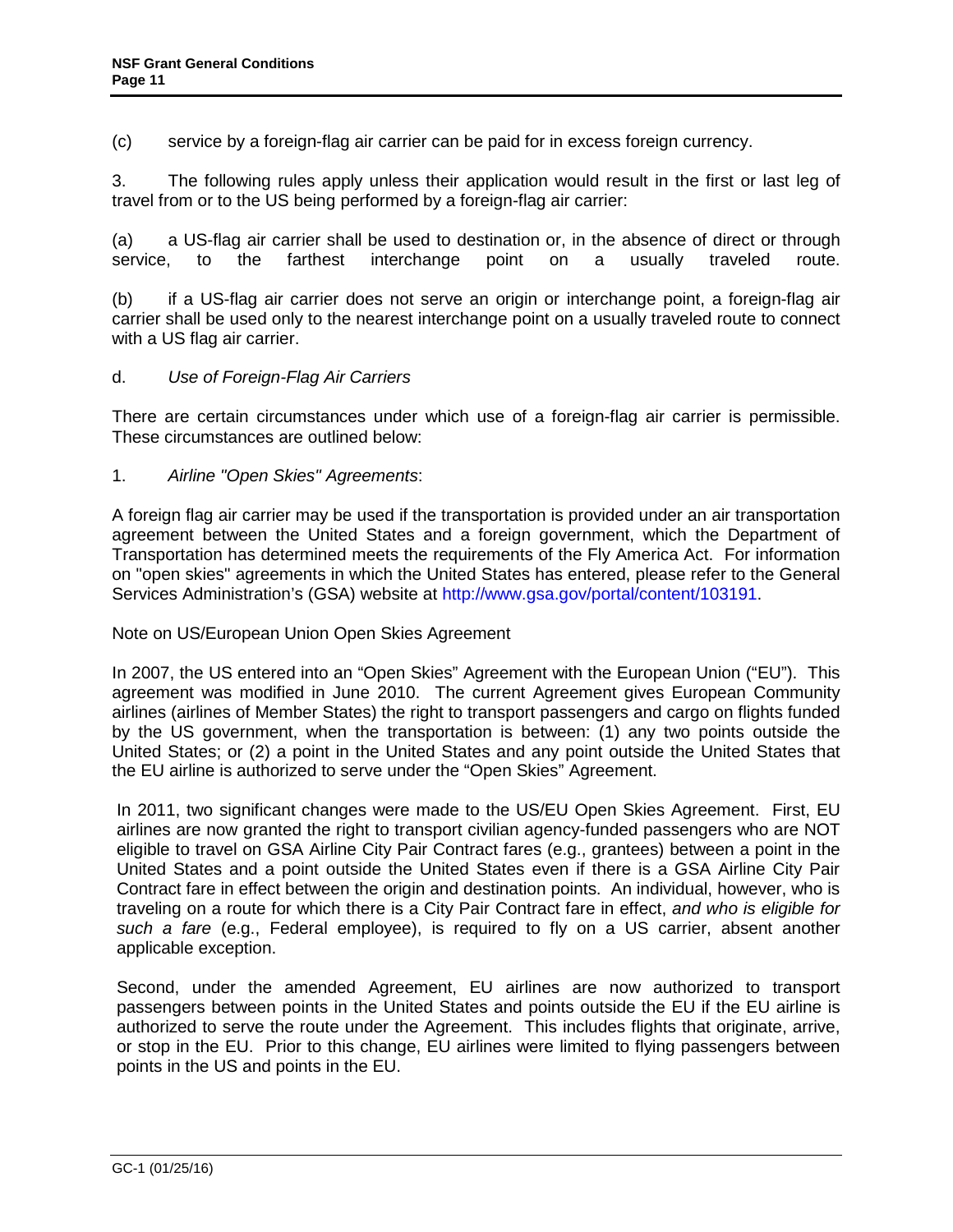<span id="page-11-0"></span>2. *Involuntary Rerouting:* Travel on a foreign-flag carrier is permitted if a US-flag air carrier involuntarily reroutes the traveler via a foreign-flag air carrier, notwithstanding the availability of alternative US-flag air carrier service.

## 3. *Travel To and From the US on non-European Community Airlines*

Use of a non-European Community foreign-flag air carrier is permissible if the airport abroad is:

(a) the traveler's origin or destination airport, and use of US-flag air carrier service would extend the time in a travel status by at least 24 hours more than travel by a foreign-flag air carrier; or

(b) an interchange point, and use of US-flag air carrier service would increase the number of aircraft changes the traveler must make outside of the US by two or more, would require the traveler to wait four hours or more to make connections at that point, or would extend the time in a travel status by at least six hours more than travel by a foreign-flag air carrier.

### 4. *Travel Between Points Outside the US on non-European Community Airlines*

Use of a non-European Community foreign-flag air carrier is permissible if:

(a) travel by a foreign-flag air carrier would eliminate two or more aircraft changes en route;

(b) travel by a US-flag air carrier would require a connecting time of four hours or more at an overseas interchange point; or

(c) the travel is not part of the trip to or from the US, and use of a US-flag air carrier would extend the time in a travel status by at least six hours more than travel by a foreign-flag air carrier.

5. *Short Distance Travel.* For all short distance travel, regardless of origin and destination, use of a foreign-flag air carrier is permissible if the elapsed travel time on a scheduled flight from origin to destination airport by a foreign-flag air carrier is three hours or less and service by a US-flag air carrier would double the travel time.

#### <span id="page-11-1"></span>**11. Rearrangement and Reconversion Costs**

- a. Costs incurred for ordinary and normal rearrangement and alteration of facilities that do not constitute construction (i.e., rearrangements and alterations costs aggregating less than \$25,000) to adapt space or utilities within a completed structure to accomplish the objectives of the grant, are allowable and approved, provided:
	- 1. the building has a usable life consistent with project purposes and is architecturally suitable for conversion;
	- 2. the rearrangements and alterations are essential to the project supported by the grant; and
	- 3. the space involved will be occupied by the project. In situations where the space is rented, in order for the costs of the rearrangement and alteration to be allowed, the grantee must secure a lease for the length of the project.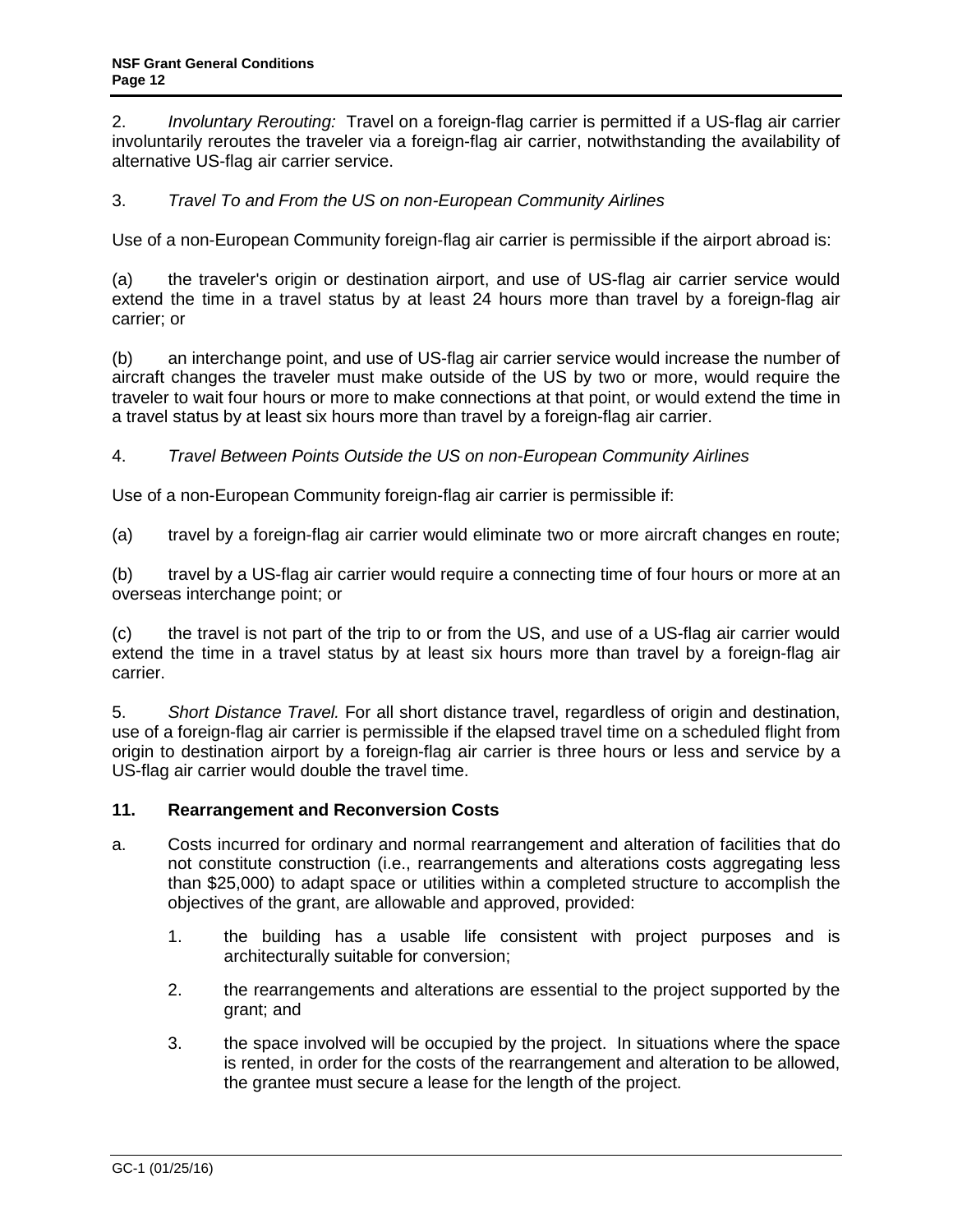<span id="page-12-0"></span>b. The rearrangements and alteration of facilities aggregating \$25,000 or over require the prior written approval from NSF via use of NSF's electronic systems. Appendix II of 2 CFR § 200 contains provisions that must be included in contracts made by the grantee.

### <span id="page-12-1"></span>**12. Allowable Costs**

- a. The allowability of costs<sup>[2](#page-12-2)</sup> and cost allocation methods for work performed under this grant, up to the amount specified in the grant, shall be determined in accordance with the governing cost principles as specified below and must conform with NSF policies, grant special provisions and grantee internal policies in effect on the date of the grant.
- <span id="page-12-3"></span>b. The cost principles applicable to educational institutions, State, local, and Indian Tribal governments and non-profit organizations (other than hospitals) can be found in 2 CFR § 200, Subpart E.
- c. Separate guidance for hospitals can be found in [45 CFR Part 74, Appendix E,](http://a257.g.akamaitech.net/7/257/2422/13nov20061500/edocket.access.gpo.gov/cfr_2006/octqtr/pdf/45cfr74.91.pdf) "Principles for Determining Costs Applicable to Research and Development Under Grants and Contracts with Hospitals."
- d. Separate guidance for for-profit organizations can be found in the Federal Acquisition Regulation, Part 31.
- e. Certain prior approval requirements contained in the governing cost principles have been modified by [Article 2.](#page-3-1)

## **13. Payments**

- a. Except as noted in [AAG Chapter III.C,](http://www.nsf.gov/pubs/policydocs/pappguide/nsf16001/aag_3.jsp#IIIC) NSF grantees are required to request payments electronically through the Award Cash Management Service (ACM\$). Under ACM\$, grantees must provide award level detail at the time of the payment request. Grantees should request payments in amounts necessary to meet their current needs, pursuant to the guidelines contained in [31 CFR Part 205.](http://www.access.gpo.gov/nara/cfr/waisidx_06/31cfr205_06.html) Unless otherwise specified in the grant, the grantee agrees to comply with all applicable Treasury regulations and National Science Foundation implementing and reporting procedures, which are outlined in [AAG](http://www.nsf.gov/pubs/policydocs/pappguide/nsf16001/aag_3.jsp)  [Chapter III.](http://www.nsf.gov/pubs/policydocs/pappguide/nsf16001/aag_3.jsp)
- b. In accordance with [2 CFR § 200.3](http://www.access.gpo.gov/nara/cfr/waisidx_06/31cfr205_06.html)05, where appropriate, grantees are required to maintain advances of Federal funds in interest-bearing accounts. Grantees may retain interest earned on amounts up to \$500 per year for administrative expenses. Any additional interest earned on Federal advance payments deposited in interest-bearing accounts must be remitted annually to the Department of Health and Human Services Payment Management System (PMS) through an electronic medium using either the Automated Clearing House (ACH) network or a Fedwire Funds Service payment. Instructions on submission of remittances can be found in [AAG Chapter III.D.3.](http://www.nsf.gov/pubs/policydocs/pappguide/nsf16001/aag_3.jsp#IIID3)

<span id="page-12-2"></span><sup>&</sup>lt;sup>2</sup> Consistent with 2 CFR § 200.453, for computing devices, charging as a direct cost is allowable for devices that are essential and allocable, but not solely dedicated, to the performance of the grant.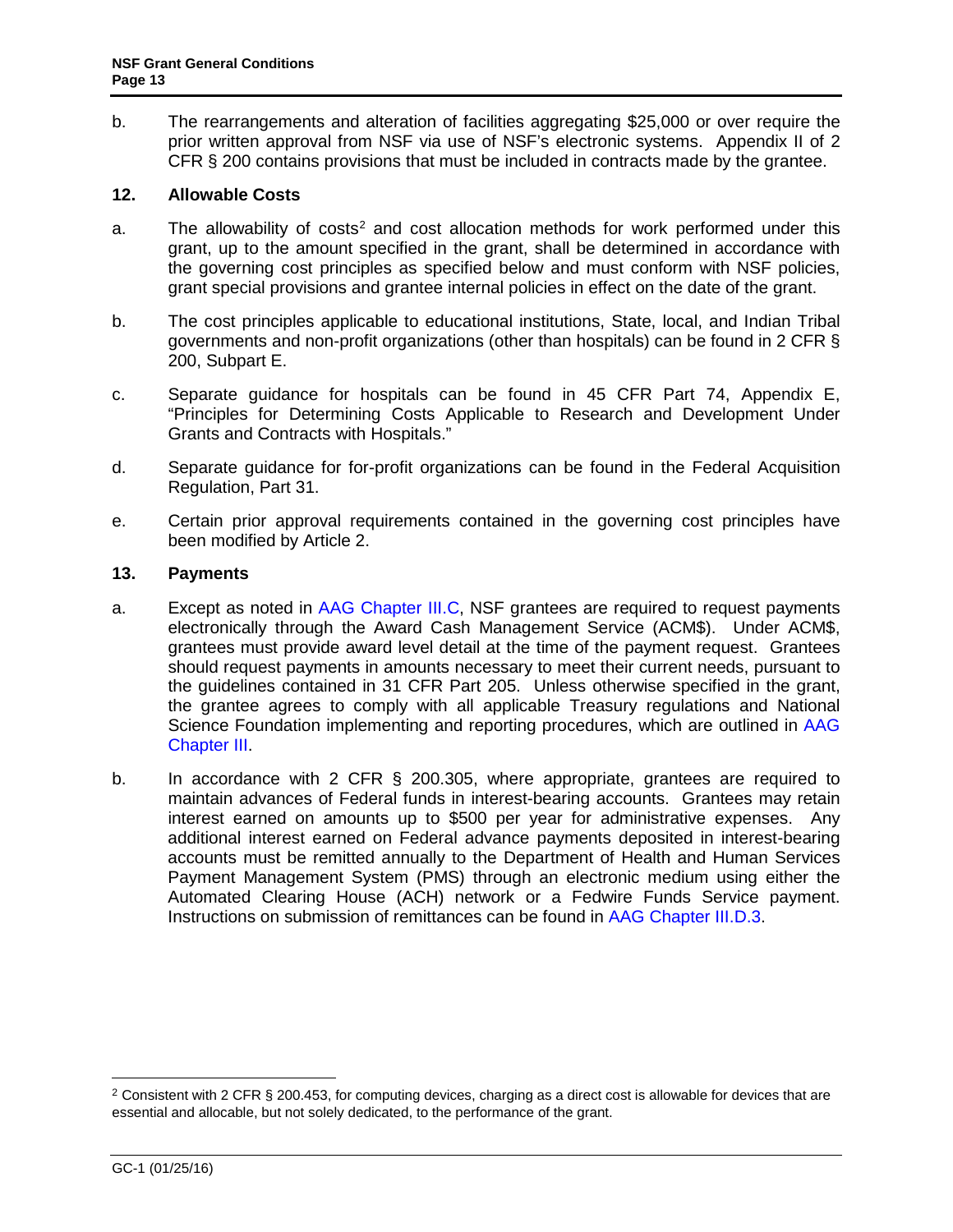#### <span id="page-13-0"></span>**14. Continuing Grant Increments**

Unless otherwise specified, each successive increment of a continuing grant will be funded at the level specified in the original notice of award without a formal request from the grantee provided an annual project report has been received from the Principal Investigator(s) and accepted by the cognizant NSF Program Officer.

Continuing funding is contingent on (1) availability of funds; (2) satisfactory scientific/technical progress; and (3) any special conditions of the grant.

### **15. Project Reporting Requirements**

#### a. *Annual Project Reports*

- 1. Submission Requirement. Annual project reports are required for both standard and continuing grants.[3](#page-13-1)
- 2. Content of Annual Project Reports. The Research Performance Progress Report (RPPR), as implemented in Research.gov, should be used for preparation of the Annual Project Reports to address progress in all activities of the project, including any activities intended to address the Broader Impacts criterion that are not intrinsic to the research. The grantee shall include subaward activities in annual project reports that are submitted to NSF.
- 3. Timing of Annual Project Reports.

Unless otherwise specified in the grant, annual project reports should be submitted electronically no later than 90 days prior to the end of the current budget period to allow adequate time for the cognizant NSF Program Officer to review and approve the report. As reflected in the Project Report System, the report is considered due during the 90 day period. The report becomes overdue **the day after the 90 day period ends.** It should be noted that the final annual report serves as the project's final report and must be submitted in accordance with paragraph b below.

Failure to submit timely reports will delay NSF review and processing of pending proposals and processing of additional funding and administrative actions, including, but not limited to, no-cost extensions for all identified PIs/PDs and co-PIs/co-PDs on a given grant. In the case of continuing grants, failure to submit timely reports may delay processing of funding increments.

<span id="page-13-1"></span><sup>&</sup>lt;sup>3</sup> Submission of an "interim" report via [Research.gov](http://www.research.gov/) does not constitute compliance with the annual reporting requirement.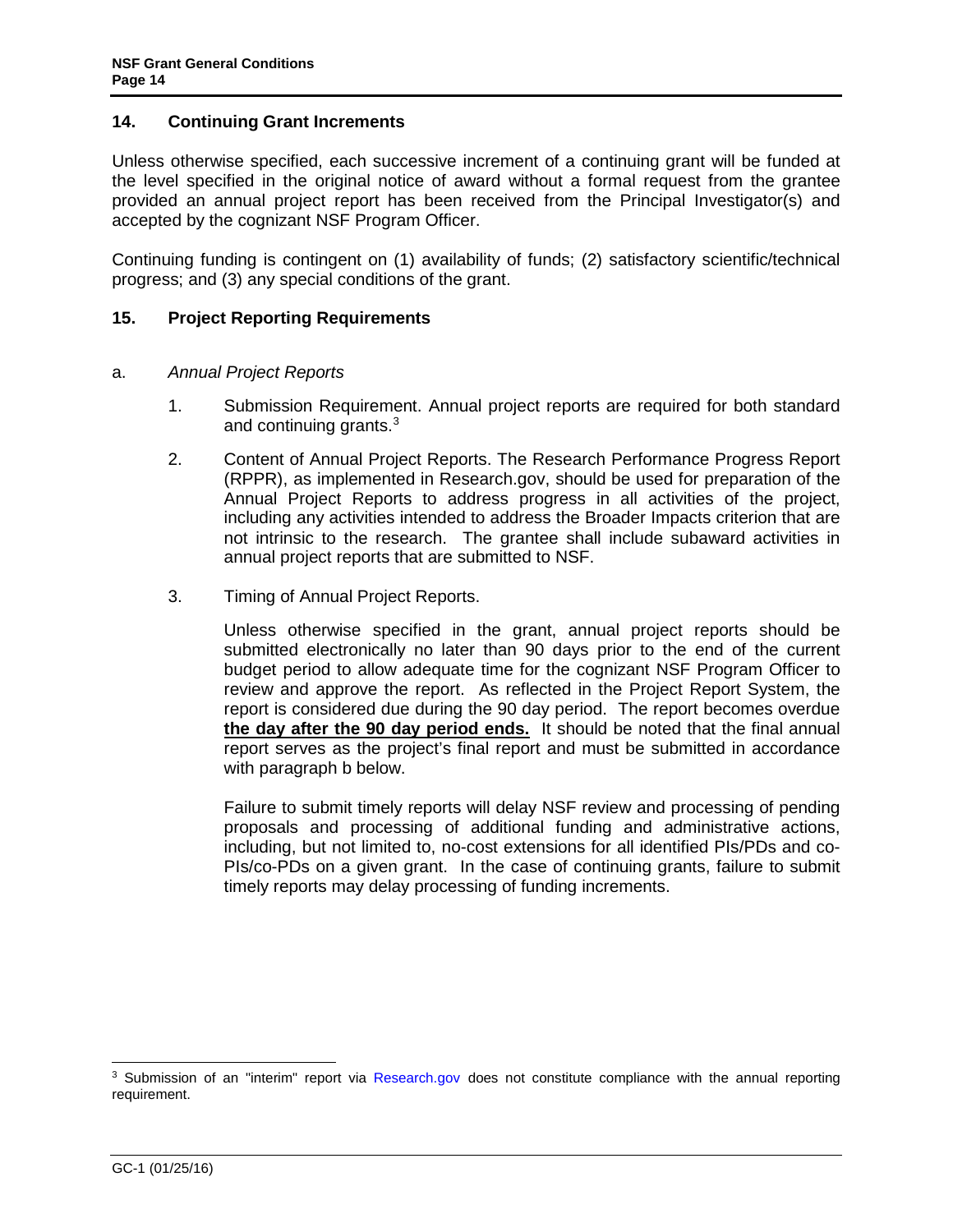### <span id="page-14-0"></span>b. *Final Project Report*

- 1. Submission Requirement. Unless otherwise specified in the grant, the final project report should be submitted electronically no later than 120 days following the end of the grant. As reflected in the Project Report System, the report is considered due during the 120 day period. The report becomes overdue **the day after the 120 day period ends.** Note, however, that standard grants made prior to January 25, 2016 retain the requirement to submit final project reports no later than 90 days following the end date of the grant.
- 2. Content of Final Project Report. The Research Performance Progress Report, as implemented in Research.gov, also should be used for preparation of the Final Project Report to address progress in all activities of the project, including any activities intended to address the Broader Impacts criterion that are not intrinsic to the research. The grantee shall include subaward activities in final project reports that are submitted to NSF.
- 3. Additional Requirements. The grantee also shall provide to the cognizant NSF Program Officer, no later than 120 days following the end of the grant, any unique reports or other end items specified in the grant (e.g., special cost sharing reports), including any reporting requirements set forth in the applicable program solicitation referenced in the grant as being directly related to either the grant or the administration of the grant.

### c. *Project Outcomes Report for the General Public*

No later than 120 days following the end of the grant, a project outcomes report for the general public must be submitted electronically via Research.gov. This report serves as a brief summary, prepared specifically for the public, of the nature and outcomes of the project. This report will be posted electronically by NSF exactly as it is submitted. For information about the content of the report, see the [AAG Chapter II.D.3.](http://www.nsf.gov/pubs/policydocs/pappguide/nsf16001/aag_2.jsp#IID3) Note, however, that standard grants made prior to January 25, 2016 retain the requirement to submit project outcomes reports no later than 90 days following the end date of the grant.

## **16. Expenditure Reports**

**Article 16 establishes the requirement that grantees must submit final payment requests through the Award Cash Management Service no later than 120 days after the end date of the grant. This requirement applies to all current grants and funding amendments to existing NSF grants, as well as to all new NSF grants.**

NSF uses the payment request entries in the Award Cash Management Service (ACM\$) to collect the final financial data for awards paid through that system. No additional interim or final financial reporting is required.

Grantees must submit final payment requests through ACM\$ **no later than 120 days** after the grant end date. For instructions regarding final disbursement reporting, see the [AAG Chapter](http://www.nsf.gov/pubs/policydocs/pappguide/nsf16001/aag_3.jsp#IIIE)  [III.E.](http://www.nsf.gov/pubs/policydocs/pappguide/nsf16001/aag_3.jsp#IIIE)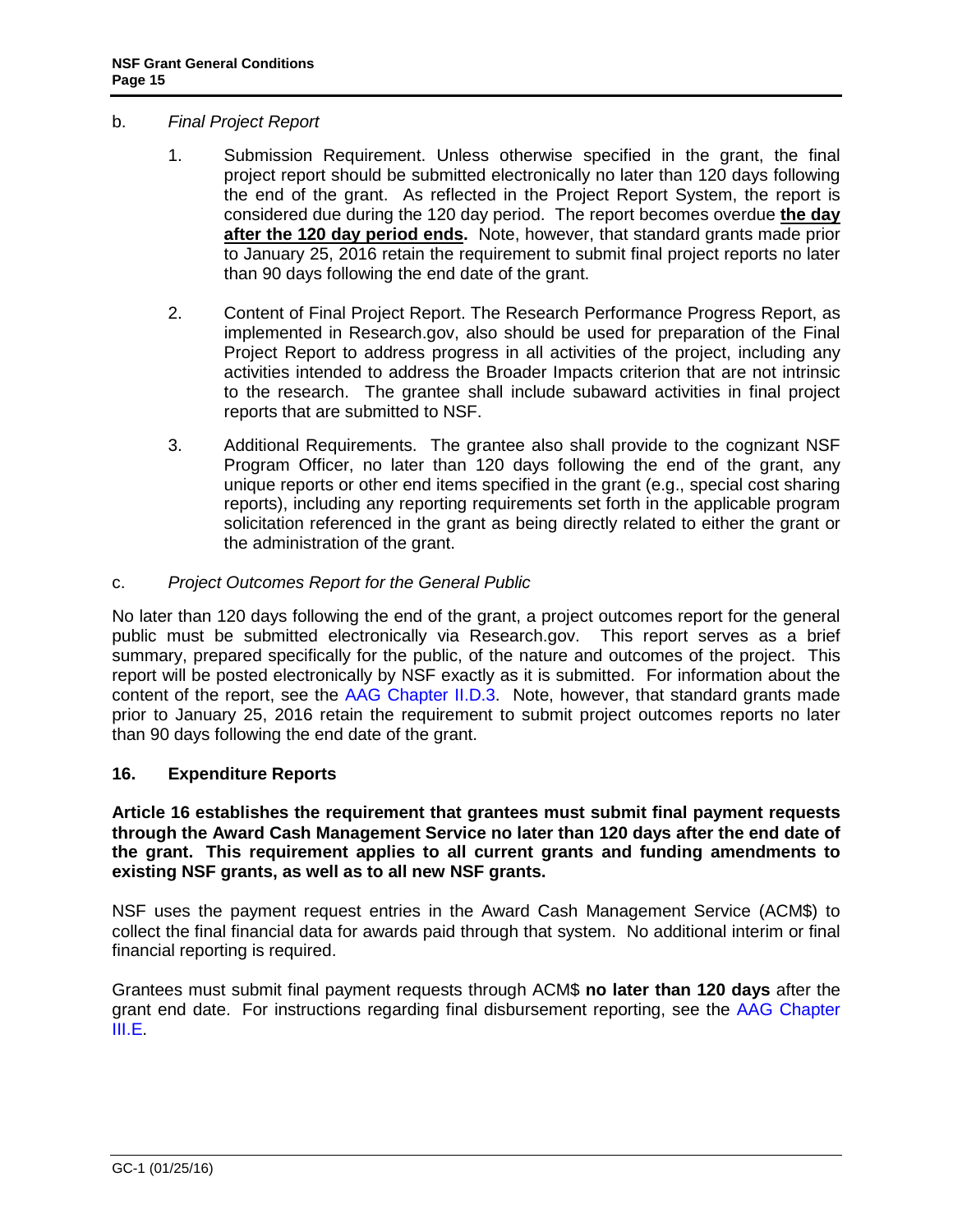## <span id="page-15-0"></span>**17. Information Collection**

Information collection activities performed under this grant are the responsibility of the grantee, and NSF support of the project does not constitute NSF approval of the survey design, questionnaire content or information collection procedures. The grantee shall not represent to respondents that such information is being collected for or in association with the National Science Foundation or any other Government agency without the specific written approval of such information collection plan or device by the Foundation. This requirement, however, is not intended to preclude mention of NSF support of the project in response to an inquiry or acknowledgment of such support in any publication of this information.

## **18. Responsible Conduct of Research**

In accordance with Section 7009 of the America Creating Opportunities to Meaningfully Promote Excellence in Technology, Education, and Science (COMPETES) Act (42 USC 1862o–1) NSF requires that grantees must have a plan in place to provide appropriate training and oversight in the responsible and ethical conduct of research (RCR) to undergraduates, graduate students, and postdoctoral researchers who will be supported by NSF to conduct research. Training plans are subject to review, upon request.

Grantees must designate one or more persons to oversee compliance with the RCR training requirement. Grantees are responsible for verifying that undergraduate students, graduate students, and postdoctoral researchers supported by NSF to conduct research have received training in the responsible and ethical conduct of research, in accordance with the plan the grantee has put in place for their organization.

Grantees shall ensure that these RCR requirements flow down to all subrecipients, or are otherwise appropriately addressed in the subaward.

## **19. Reporting Subawards and Executive Compensation**

#### **The URL referenced in b.2.(a) below has changed to: [http://www.sam.gov.](http://www.sam.gov/)**

In accordance with the Office of Management and Budget guidance published in the Federal Register (FR) September 14, 2010 on *Requirements for Federal Funding Accountability and Transparency Act Implementation*, grantees must comply with the following award term, contained in 75 FR 22705:

#### a. *Reporting of first-tier subawards*

1. *Applicability*. Unless you are exempt as provided in paragraph d. of this award term, you must report each action that obligates \$25,000 or more in Federal funds that does not include Recovery funds (as defined in section 1512(a)(2) of the American Recovery and Reinvestment Act of 2009, Pub. L. 111-5) for a subaward to an entity (see definitions in paragraph e of this award term).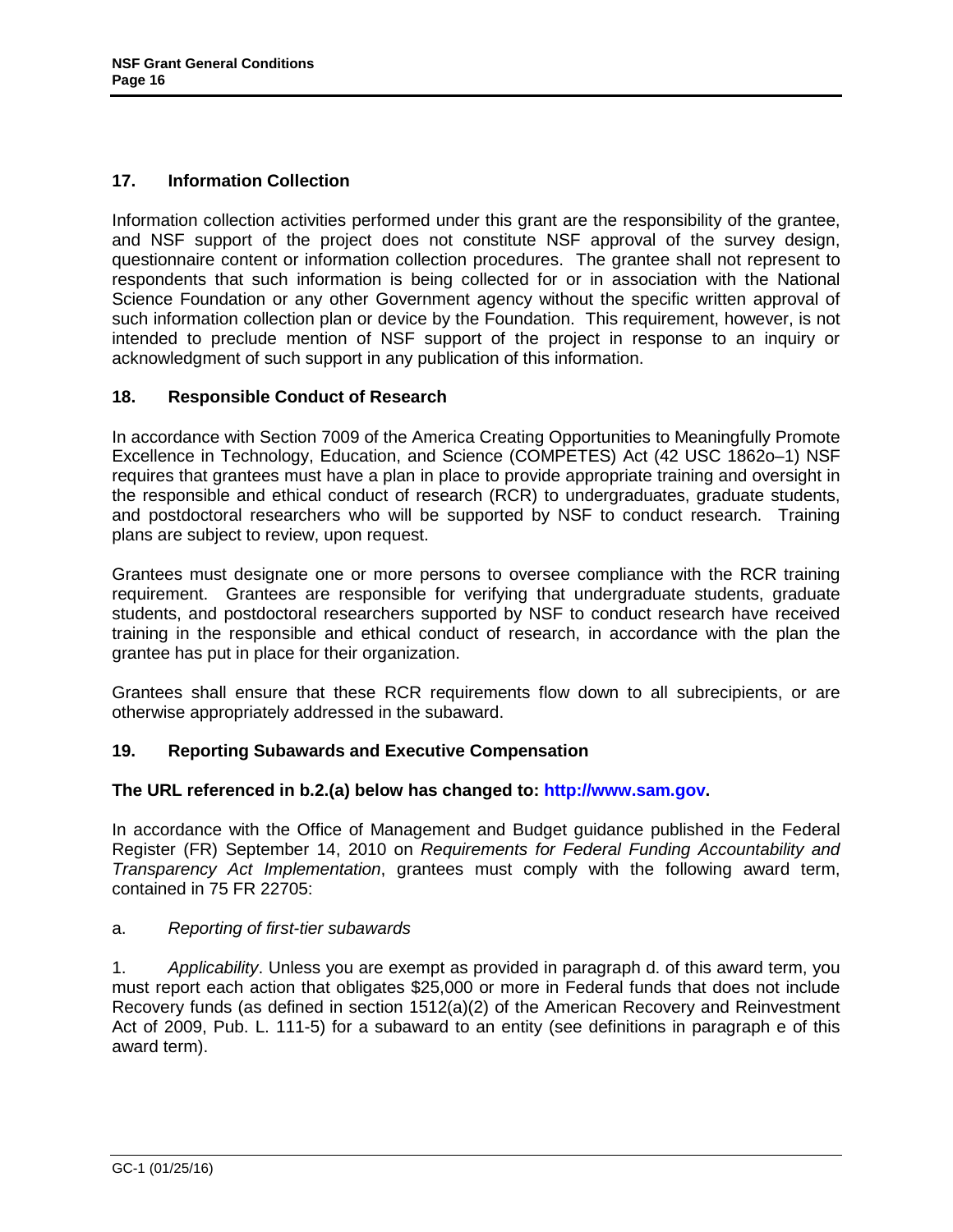2. *Where and when to report*

(a) You must report each obligating action described in paragraph a.1.of this award term to [www.fsrs.gov.](http://www.fsrs.gov/)

(b) For subaward information, report no later than the end of the month following the month in which the obligation was made. (For example, if the obligation was made on November 7, 2010, the obligation must be reported by no later than December 31, 2010.)

3*. What to report*. You must report the information about each obligating action that the submission instructions posted at [www.fsrs.gov](http://www.fsrs.gov/) specify.

b. *Reporting Total Compensation of Recipient Executives*

1. *Applicability and what to report*. You must report total compensation for each of your five most highly compensated executives for the preceding completed fiscal year, if:

(a) the total Federal funding authorized to date under this award is \$25,000 or more;

(b) in the preceding fiscal year, you received—

(i) 80 percent or more of your annual gross revenues from Federal procurement contracts (and subcontracts) and Federal financial assistance subject to the Transparency Act, as defined at 2 CFR 170.320 (and subawards); and

(ii) \$25,000,000 or more in annual gross revenues from Federal procurement contracts (and subcontracts) and Federal financial assistance subject to the Transparency Act, as defined at 2 CFR 170.320 (and subawards); and

(c) The public does not have access to information about the compensation of the executives through periodic reports filed under section 13(a) or 15(d) of the Securities Exchange Act of 1934 (15 U.S.C. 78m(a), 78o(d)) or section 6104 of the Internal Revenue Code of 1986. (To determine if the public has access to the compensation information, see the U.S. Security and Exchange Commission total compensation filings at: http://www.sec.gov/answers/execomp.htm.)

2. *Where and when to report*. You must report executive total compensation described in paragraph b.1.of this award term:

(a) As part of your registration profile at [www.ccr.gov.](http://www.sam.gov/)

(b) By the end of the month following the month in which this award is made, and annually thereafter.

c. *Reporting of Total Compensation of Subrecipient Executives*

1. *Applicability and what to report*. Unless you are exempt as provided in paragraph d. of this award term, for each first-tier subrecipient under this award, you shall report the names and total compensation of each of the subrecipient's five most highly compensated executives for the subrecipient's preceding completed fiscal year, if:

(a) in the subrecipient's preceding fiscal year, the subrecipient received—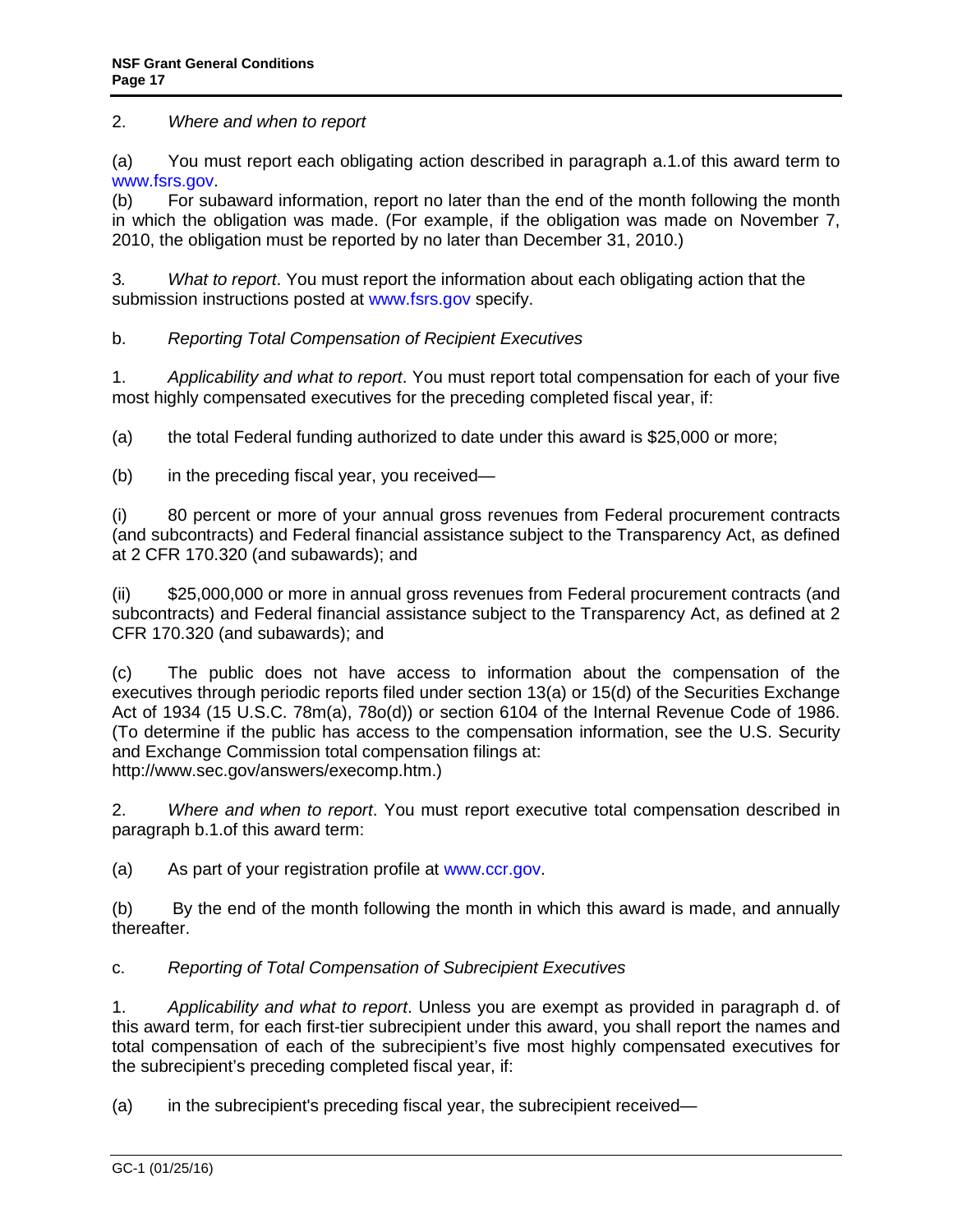(i) 80 percent or more of its annual gross revenues from Federal procurement contracts (and subcontracts) and Federal financial assistance subject to the Transparency Act, as defined at 2 CFR 170.320 (and subawards); and

(ii) \$25,000,000 or more in annual gross revenues from Federal procurement contracts (and subcontracts), and Federal financial assistance subject to the Transparency Act (and subawards); and

(b) The public does not have access to information about the compensation of the executives through periodic reports filed under section 13(a) or 15(d) of the Securities Exchange Act of 1934 (15 U.S.C. 78m(a), 78o(d)) or section 6104 of the Internal Revenue Code of 1986. (To determine if the public has access to the compensation information, see the U.S. Security and Exchange Commission total compensation filings at http://www.sec.gov/answers/execomp.htm.)

2. *Where and when to report*. You must report subrecipient executive total compensation described in paragraph c.1.of this award term:

(a) To the recipient.

(b) By the end of the month following the month during which you make the subaward. For example, if a subaward is obligated on any date during the month of October of a given year (i.e., between October 1 and 31), you must report any required compensation information of the subrecipient by November 30 of that year.

d. *Exemptions*

If, in the previous tax year, you had gross income, from all sources, under \$300,000, you are exempt from the requirements to report:

1. subawards, and

2. the total compensation of the five most highly compensated executives of any subrecipient.

e. *Definitions* 

For purposes of this award term:

- 1. Entity means all of the following, as defined in 2 CFR part 25:
- (a) A Governmental organization, which is a State, local government, or Indian tribe;
- (b) A foreign public entity;
- (c) A domestic or foreign nonprofit organization;
- (d) A domestic or foreign for-profit organization;

(e) A Federal agency, but only as a subrecipient under an award or subaward to a non-Federal entity.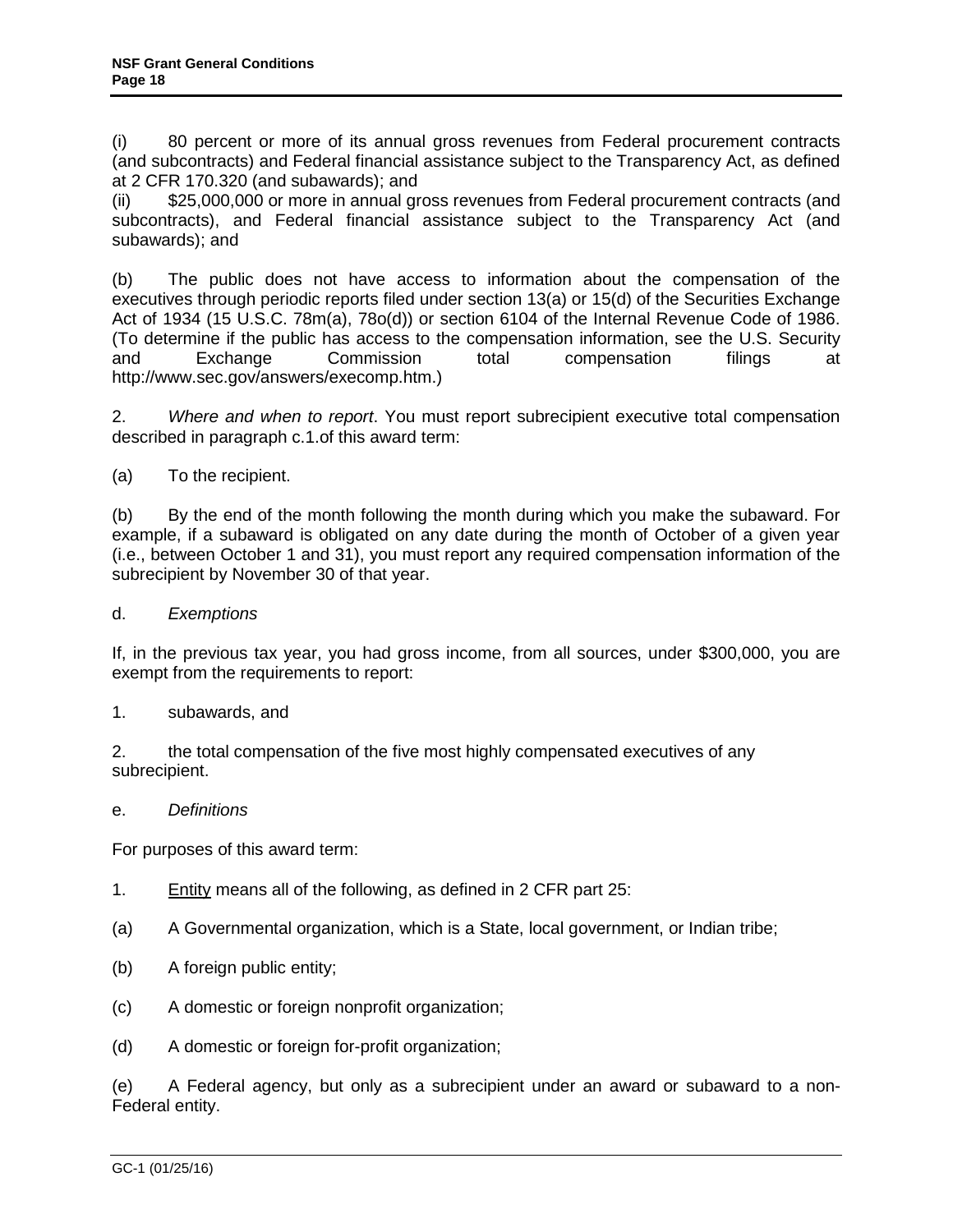2. Executive means officers, managing partners, or any other employees in management positions.

## 3. Subaward:

(a) This term means a legal instrument to provide support for the performance of any portion of the substantive project or program for which you received this award and that you as the recipient award to an eligible subrecipient.

(b) The term does not include your procurement of property and services needed to carry out the project or program (for further explanation, see 2 CFR § 200.330).

(c) A subaward may be provided through any legal agreement, including an agreement that you or a subrecipient considers a contract.

4. Subrecipient means an entity that:

(a) Receives a subaward from you (the recipient) under this award; and

(b) Is accountable to you for the use of the Federal funds provided by the subaward.

5. Total compensation means the cash and noncash dollar value earned by the executive during the recipient's or subrecipient's preceding fiscal year and includes the following (for more information see 17 CFR 229.402(c)(2)):

#### (a) *Salary and bonus*.

(b) *Awards of stock, stock options, and stock appreciation rights*. Use the dollar amount recognized for financial statement reporting purposes with respect to the fiscal year in accordance with the Statement of Financial Accounting Standards No. 123 (Revised 2004) (FAS 123R), Shared Based Payments.

(c) *Earnings for services under non-equity incentive plans*. This does not include group life, health, hospitalization or medical reimbursement plans that do not discriminate in favor of executives, and are available generally to all salaried employees.

(d) *Change in pension value.* This is the change in present value of defined benefit and actuarial pension plans.

(e) *Above-market earnings on deferred compensation which is not tax-qualified*.

(f) Other compensation, if the aggregate value of all such other compensation (e.g. severance, termination payments, value of life insurance paid on behalf of the employee, perquisites or property) for the executive exceeds \$10,000.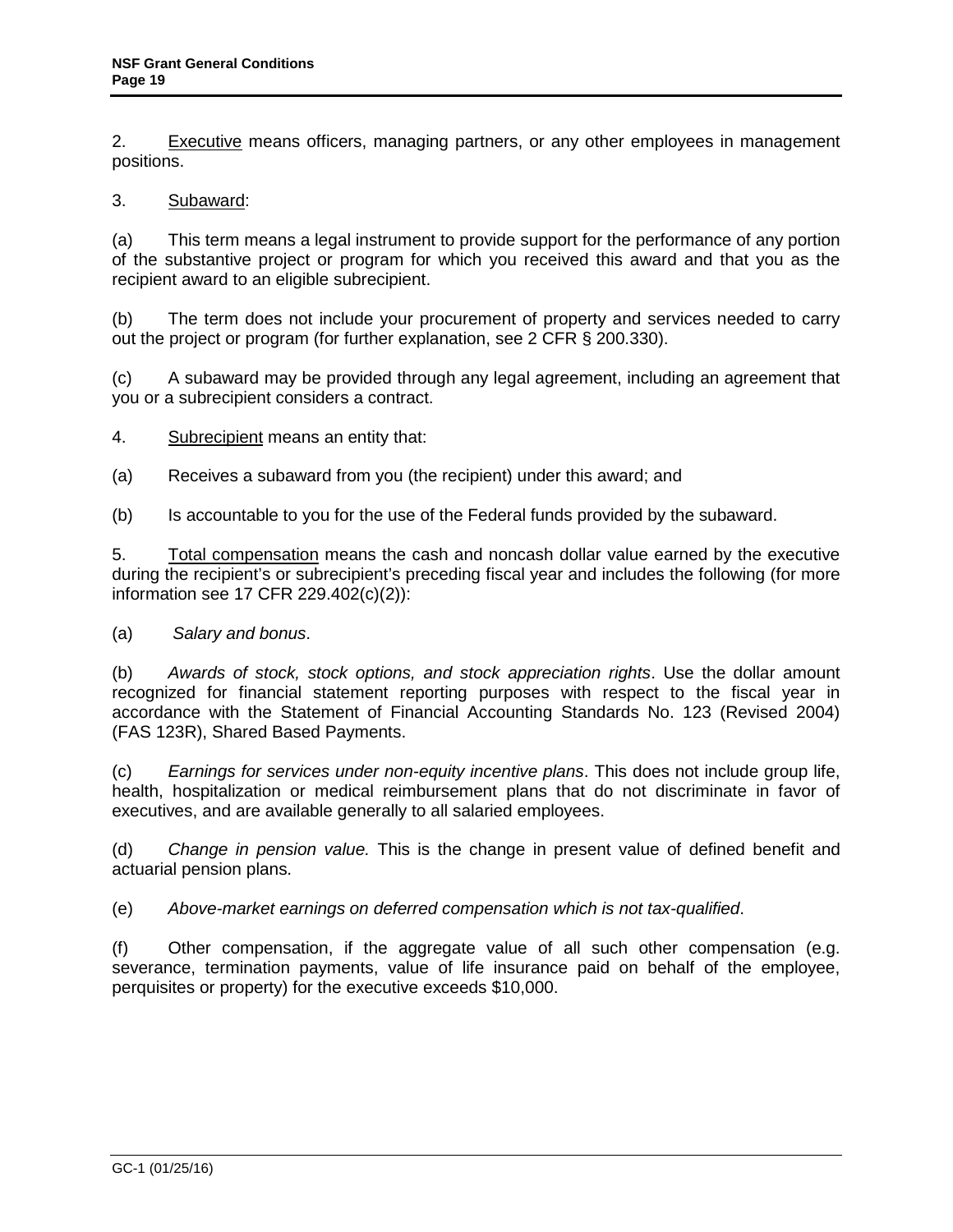## <span id="page-19-0"></span>**20. System for Award Management and Universal Identifier Requirements**

**The Central Contractor Registration (CCR) has become the System for Award Management (SAM). The URL has changed to: [https://www.sam.gov.](https://www.sam.gov/) All requirements related to CCR mentioned in the Article below apply to and must be completed in SAM.** 

In accordance with the Office of Management and Budget guidance published in the Federal Register (FR) September 14, 2010 on *Financial Assistance Use of Universal Identifier and Central Contractor Registration*, grantees must comply with the following award term, contained in 75 FR 22706:

a. *Requirement for Central Contractor Registration (CCR).* Unless you are exempted from this requirement under 2 CFR 25.110, you as the recipient must maintain the currency of your information in the CCR until you submit the final financial report required under this award or receive the final payment, whichever is later. This requires that you review and update the information at least annually after the initial registration, and more frequently if required by changes in your information or another award term.

b. *Requirement for Data Universal Numbering System (DUNS) numbers*. If you are authorized to make subawards under this award, you:

1. Must notify potential subrecipients that no entity (see definition in paragraph c. of this award term) may receive a subaward from you unless the entity has provided its DUNS number to you.

2. May not make a subaward to an entity unless the entity has provided its DUNS number to you.

c. *Definitions*. For purposes of this award term:

1. Central Contractor Registration (CCR) means the Federal repository into which an entity must provide information required for the conduct of business as a recipient. Additional information about registration procedures may be found at the CCR Internet site (currently at http://www.ccr.gov).

2. Data Universal Numbering System (DUNS) number means the nine-digit number established and assigned by Dun and Bradstreet, Inc. (D&B) to uniquely identify business entities. A DUNS number may be obtained from D&B by telephone (currently 866-705-5711) or the Internet (currently at [http://fedgov.dnb.com/webform\)](http://fedgov.dnb.com/webform).

3. Entity, as it is used in this award term, means all of the following, as defined at 2 CFR part 25, subpart C:

(a) A Governmental organization, which is a State, local government, or Indian tribe;

- (b) A foreign public entity;
- (c) A domestic or foreign nonprofit organization;
- (d) A domestic or foreign for-profit organization; and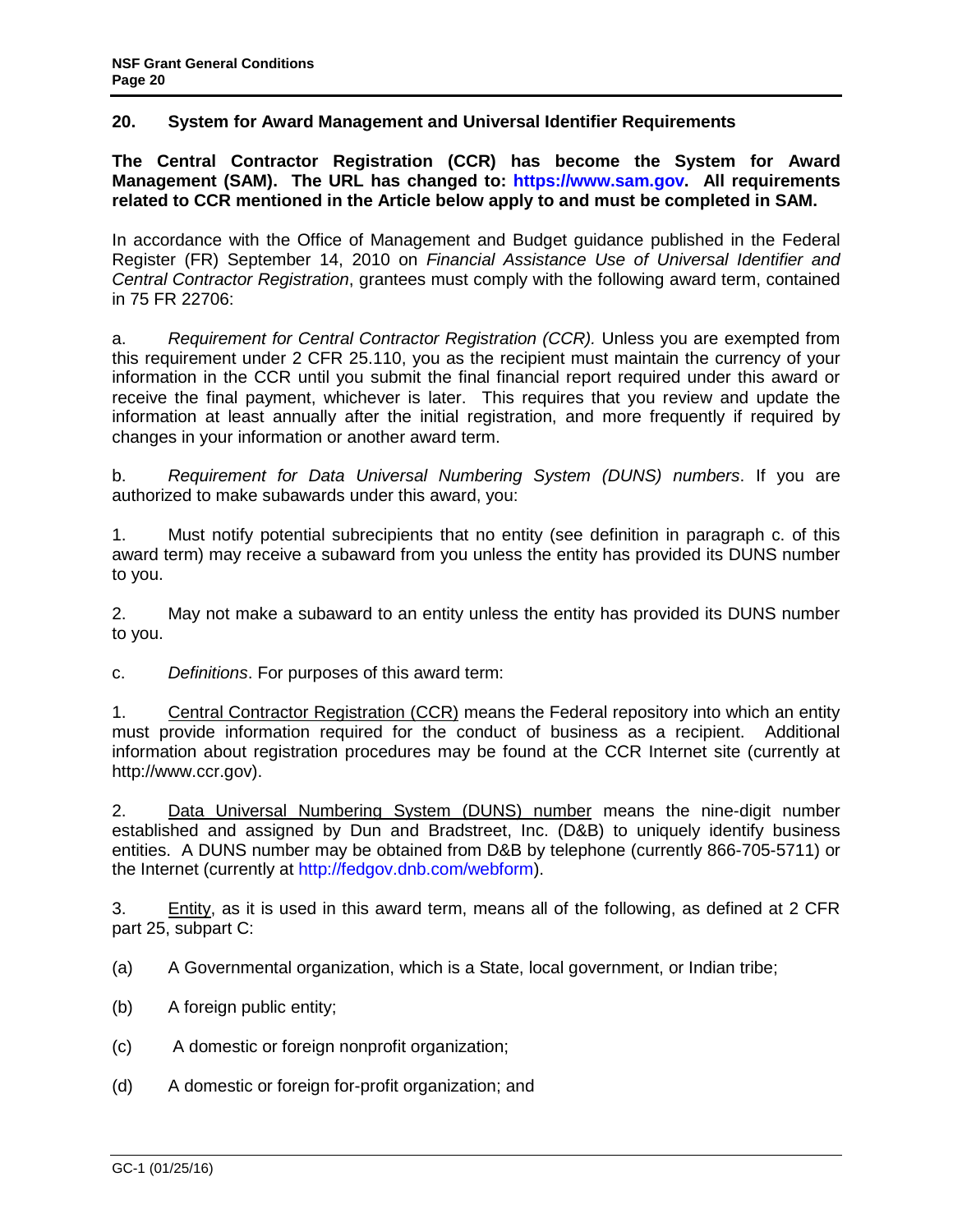<span id="page-20-0"></span>(e) A Federal agency, but only as a subrecipient under an award or subaward to a non-Federal entity.

#### 4. Subaward:

(a) This term means a legal instrument to provide support for the performance of any portion of the substantive project or program for which you received this award and that you as the recipient award to an eligible subrecipient.

(b) The term does not include your procurement of property and services needed to carry out the project or program (for further explanation, see 2 CFR § 200.330).

(c) A subaward may be provided through any legal agreement, including an agreement that you consider a contract.

- 5. Subrecipient means an entity that:
- (a) Receives a subaward from you under this award; and
- (b) Is accountable to you for the use of the Federal funds provided by the subaward.

### **21. Academic Technology Transfer and Commercialization of University Research**

a. Any institution of higher education (as such term is defined in section 101(A) of the Higher Education Act of 1965 (20 USC 1001(a)) that receives National Science Foundation research support (i.e., any grant or cooperative agreement awarded by NSF) and has received at least \$25,000,000 in total Federal research grants in the most recently completed Federal fiscal year shall keep, maintain, and report annually to the National Science Foundation the universal resource locator (URL) for a public website that contains information concerning its general approach to and mechanisms for transfer of technology and the commercialization of research results, including:

- 1. contact information for individuals and university offices responsible for technology transfer and commercialization;
- 2. information for both university researchers and industry on the institution's technology licensing and commercialization strategies;
- 3. success stories, statistics, and examples of how the university supports commercialization of research results;
- 4. technologies available for licensing by the university where appropriate; and
- 5. any other information deemed by the institution to be helpful to companies with the potential to commercialize university inventions.

For purposes of determining whether an institution meets the threshold for this requirement, both the NSF research support and the Federal research grants must have been active at some point during the most recently completed Federal fiscal year.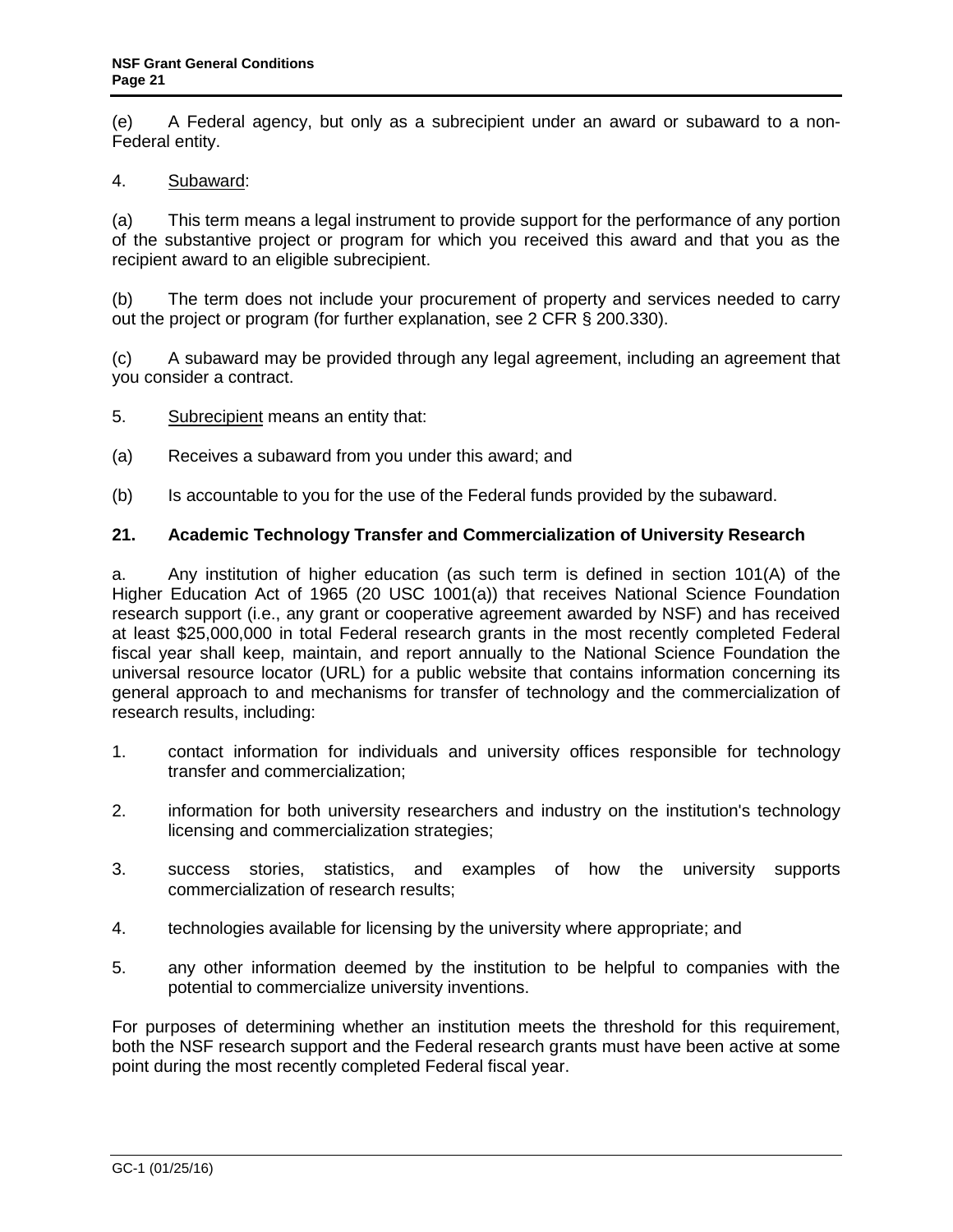<span id="page-21-0"></span>The institution's URL containing the information required in section a. must be electronically submitted to the following email alias: ACA520@nsf.gov. The URLs will be available to the public on Research.gov at: [http://www.research.gov/acasection520.](http://www.research.gov/acasection520)

b. Trade Secret Information - Notwithstanding section a., an institution shall not be required to reveal confidential, trade secret, or proprietary information on its website.

## **22. Federal Tax Obligations**

## **Article 22 applies only to awards that have cumulative budgets that exceed \$5,000,000.**

In accordance with the *Commerce, Justice, Science and Related Agencies Appropriations Act of 2012*, the grantee affirms that they:

- (1) have filed all required Federal tax returns;
- (2) have not been convicted of a criminal offense under the Internal Revenue Code of 1986; and
- (3) have not been notified of any unpaid Federal tax assessment for which the liability remains unsatisfied, unless the assessment is the subject of an installment agreement or offer in compromise that has been approved by the Internal Revenue Service and is not in default, or the assessment is the subject of a non-frivolous administrative or judicial proceeding.

## **23. Unpaid Federal Tax Liability**

#### **Article 23 applies only to grantees that are corporations.**

In accordance with the *Commerce, Justice, Science and Related Agencies Appropriations Act of 2012*, the grantee affirms that the corporation has no unpaid Federal tax liability that has been assessed, for which all judicial and administrative remedies have been exhausted or lapsed, and that is not being paid in a timely manner pursuant to an agreement with the authority responsible for collecting the tax liability.

#### **24. Criminal Convictions**

#### **Article 24 applies only to grantees that are corporations.**

In accordance with the *Commerce, Justice, Science and Related Agencies Appropriations Act of 2012*, the grantee affirms that the corporation has not been convicted of a felony criminal violation under any Federal law.

#### **25. Copyrighted Material**

#### a. *Definition*

Subject writing means any material that:

1. is or may be copyrighted under [Title 17 of the USC;](http://www.access.gpo.gov/uscode/title17/title17.html) and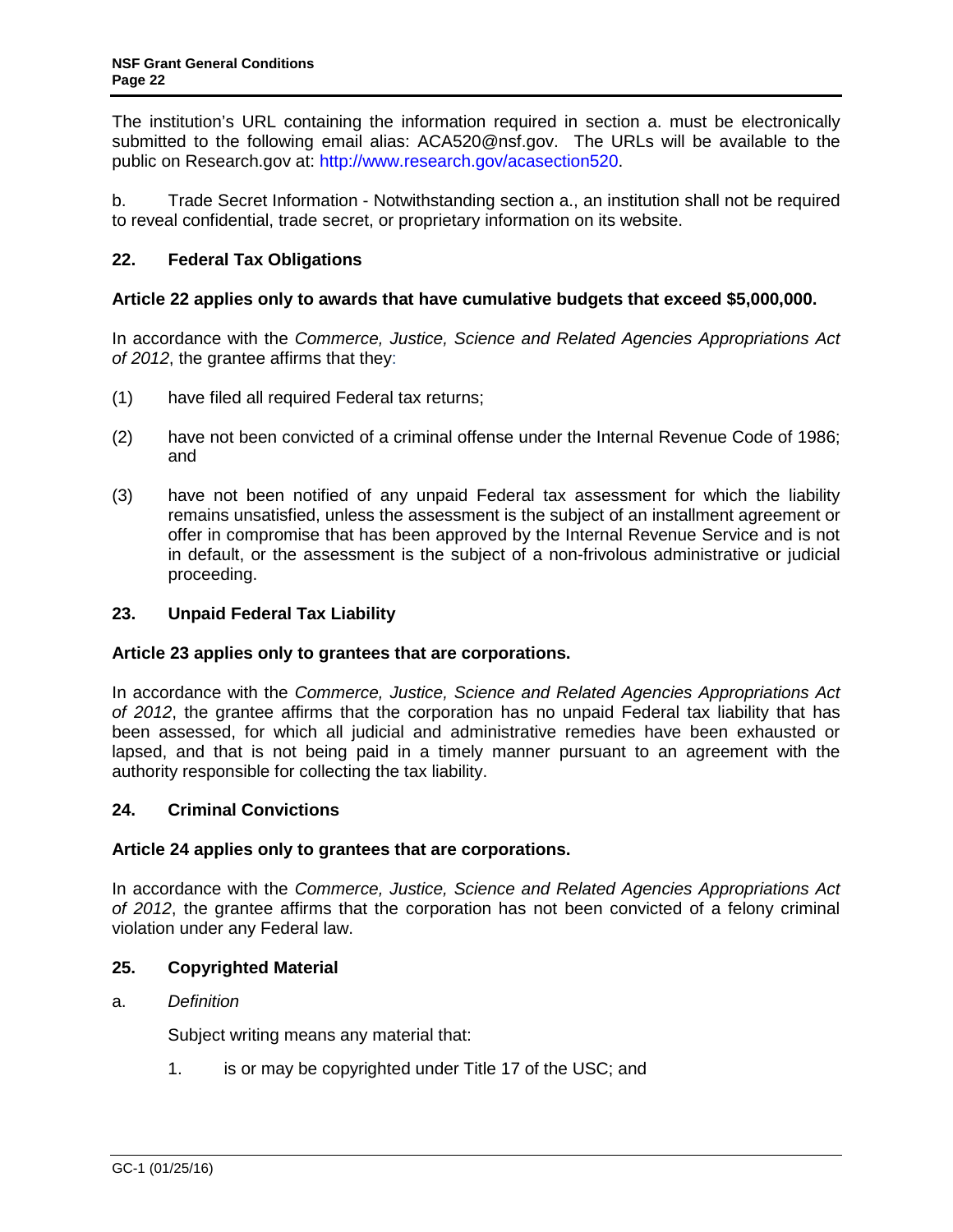<span id="page-22-0"></span>2. is produced by the grantee or its employees in the performance of work under this award.

Subject writings include such items as reports, books, journal articles, software, databases, sound recordings, videotapes, and videodiscs.

#### b. *Copyright Ownership, Government License*

Except as otherwise specified in the grant or by this paragraph, the grantee may own or permit others to own copyright in all subject writings. The grantee agrees that if it or anyone else does own copyright in a subject writing, the Federal government will have a nonexclusive, nontransferable, irrevocable, royalty-free license to exercise or have exercised for or on behalf of the US throughout the world all the exclusive rights provided by copyright. Such license, however, will not include the right to sell copies or phonorecords of the copyrighted works to the public.

c. *Grants Affected by International Agreements*

If the grant indicates it is subject to an identified international agreement or treaty, NSF can direct the grantee to convey to any foreign participant or otherwise dispose of such rights to subject writings as are required to comply with that agreement or treaty. In such cases, the standard clauses for Copyrighted Material or Patents Rights will be modified through the addition of the following:

"This project is supported under the cooperative program listed below. Your rights in inventions, writings, and data may be affected."

The applicable agreement or treaty will be identified immediately beneath that sentence.

#### d. *Grantee Action to Protect Government Interests*

The grantee agrees to acquire, through written agreement or an employment relationship, the ability to comply with the requirements of the preceding paragraphs and, in particular, to acquire the ability to convey rights in a subject writing to a foreign participant if directed by NSF under the previous paragraph. The grantee further agrees that any transfer of copyright or any other rights to a subject writing, by it or anyone whom it has allowed to own such rights, will be made subject to the requirements of this article.

#### **26. Public Access to Copyrighted Material**

**NSF's Public Access Policy applies to awards, funded in whole or in part, as a result of proposals submitted, or due, on or after January 25, 2016. NSF's Public Access Policy may be viewed at** [http://www.nsf.gov/news/special\\_reports/public\\_access/](http://www.nsf.gov/news/special_reports/public_access/)**.**

NSF's policy on public access to copyrighted material (Public Access Policy) reflects the Foundation's commitment to making certain that, to the extent possible, the American public, industry and the scientific community have access to the results of federally funded scientific research. Pursuant to this policy, awardees must ensure that all articles in peer-reviewed scholarly journals and papers in juried conference proceedings:

• are deposited in a public access compliant repository (as identified in the Public Access Policy);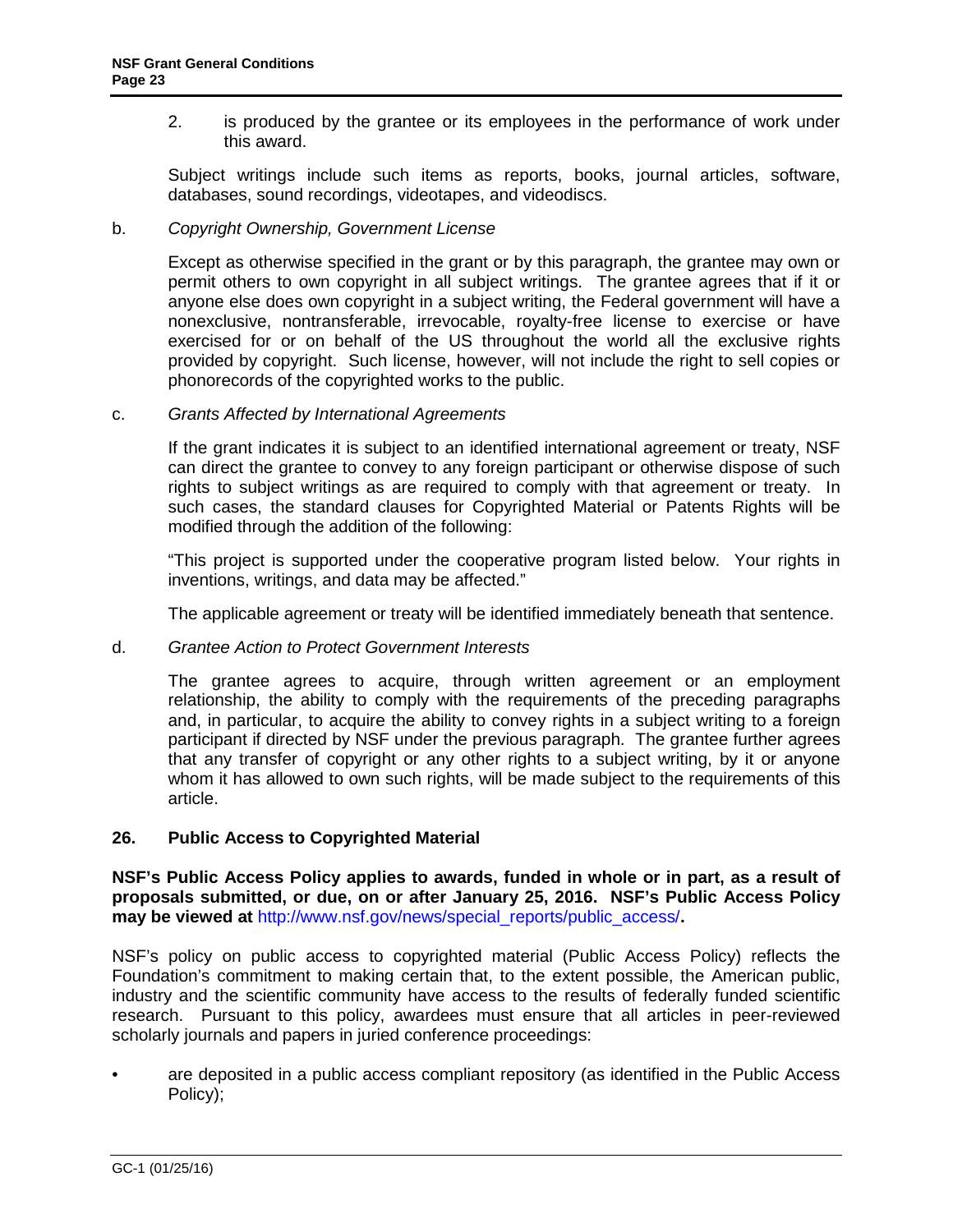- <span id="page-23-0"></span>• are available for download, reading, and analysis within 12 months of publication;
- possess a minimum set of machine-readable metadata elements as described in the Public Access Policy;
- are reported in annual and final reports with a persistent identifier.

Either the final printed version or the final peer-reviewed manuscript is acceptable for deposit.

#### **27. Program Income**

a. *Definition*

The following provisions implement applicable portions of 2 CFR § 200.307. Program income means gross income earned by the grantee that is directly generated by a supported activity or earned as a result of the grant during the period of performance. Program income includes, but is not limited to, income from fees for services performed, the use of rental or real or personal property acquired under the grant, the sale of commodities or items fabricated under the grant, license fees and royalties on patents and copyrights, and principal and interest on loans made with grant funds. Interest earned on advances of Federal funds is not program income.

Except as otherwise provided in Federal statutes, regulations, or the terms and conditions of the grant, program income does not include rebates, credits, discounts, and interest earned on any of them. Note that registration fees collected under NSFsupported conferences are considered program income.

#### b. *NSF Policy*

#### 1. *Standard Treatment*

Unless otherwise specified in the grant, program income received or accruing to the grantee during the period of the grant is to be retained by the grantee, added to the funds committed to the project by NSF, and thus used to further project objectives. The grantee has no obligation to NSF with respect to program income received beyond the period of the grant. The grantee also shall have no obligation to NSF with respect to program income earned from license fees and royalties for copyrighted material, patents, patent applications, trademarks, and inventions produced under a grant (see [AAG](http://www.nsf.gov/pubs/policydocs/pappguide/nsf16001/aag_3.jsp#IIID4)  [Chapter III.D.4\)](http://www.nsf.gov/pubs/policydocs/pappguide/nsf16001/aag_3.jsp#IIID4). However, Patent and Trademark Amendments (35 USC 18) shall apply to inventions made under a grant. See also FAQ 200.307.1 of the *[Frequently Asked](https://cfo.gov/wp-content/uploads/2015/09/9.9.15-Frequently-Asked-Questions.pdf)  [Questions for The Office of Management and Budget's Uniform Administrative](https://cfo.gov/wp-content/uploads/2015/09/9.9.15-Frequently-Asked-Questions.pdf)  [Requirements, Cost Principles, and Audit Requirements](https://cfo.gov/wp-content/uploads/2015/09/9.9.15-Frequently-Asked-Questions.pdf) for Federal Awards at 2 CFR § [200](https://cfo.gov/wp-content/uploads/2015/09/9.9.15-Frequently-Asked-Questions.pdf)* regarding Fees and Royalties and Bayh-Dole.

Efforts should be made to avoid having unexpended program income remaining at the end of the grant. Program income earned during the project period should be expended prior to requesting reimbursement against the grant. In the event a grantee has unexpended program income remaining at the end of the grant, it must be remitted to NSF by crediting costs otherwise chargeable against the grant. If it is not possible to record the credit via ACM\$, the excess program income must be remitted to NSF electronically or by check payable to the National Science Foundation.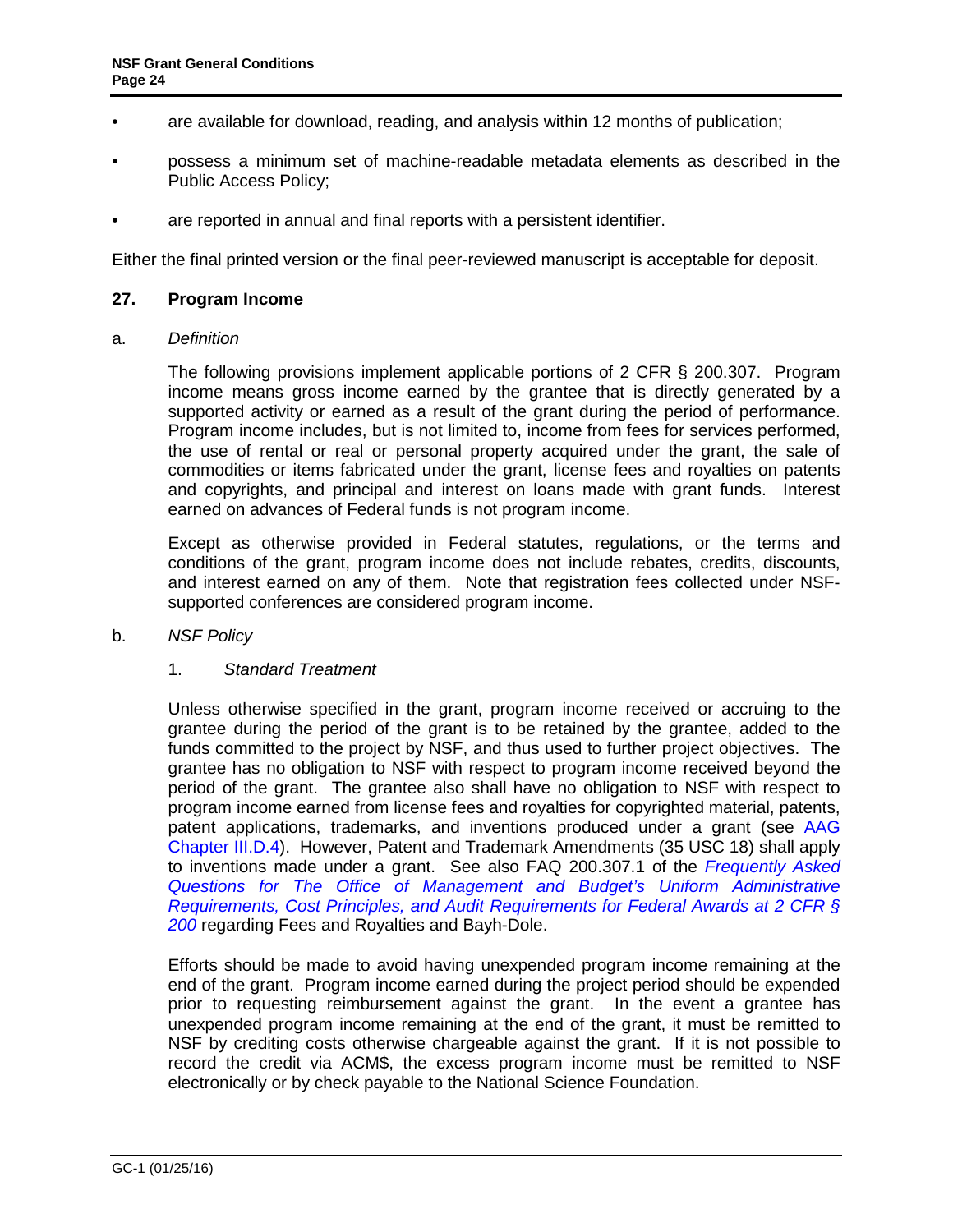#### <span id="page-24-0"></span>*2. Special Treatment*

In exceptional circumstances, NSF may approve use of a special grant provision to restrict or eliminate a grantee's control of income earned through NSF-supported activities if it determines that this would best serve the purposes of a particular program or grant. The special provisions may require treatment of the program income via use of the deductive method, the Federal share of program income be kept in a separate account, or reported on and/or remitted for such periods as may be reasonable under the circumstances.

If, in accordance with the grant terms and conditions program income is designated for deductive treatment, it must be remitted to NSF by crediting costs otherwise chargeable against the grant. Program Income in excess of the grant will be remitted to NSF electronically or by check payable to the National Science Foundation.

#### c. *Records Retention*

The grantee is required to retain appropriate financial and other records relating to project income earned during the grant period of performance and for three years beyond the date of submission of the final financial disbursements in ACM\$. For instructions regarding final disbursement reporting, see AAG Chapter III.E.

### d. *Reporting Requirements*

On an annual basis, grantees are required to submit a Program Income Reporting Worksheet to NSF in order to report program income earned/expended for any of their grants during the previous twelve months or to validate that they did not earn/expend program income for any of their grants during the applicable period. The Program Income Reporting Worksheet utilizes the standard OMB-approved government-wide data elements from the Program Income section of the Federal Financial Report (SF 425) and is due 45 days after the end of the Federal Fiscal Year. The Program Income Reporting Worksheet and related instructions are available through Research.gov [\(http://research.gov/programincome\)](http://research.gov/programincome).

Failure to report program income or to validate that no program income was earned or expended could result in suspension of future grant payments.

## **28. Publications**

#### a. *Acknowledgment of Support*

The grantee is responsible for assuring that an acknowledgment of NSF support:

1. is made in any publication (including World Wide Web pages) of any material based on or developed under this project, in the following terms:

"This material is based upon work supported by the National Science Foundation under Grant No. (NSF grant number)."

2. is orally acknowledged during all news media interviews, including popular media such as radio, television and news magazines.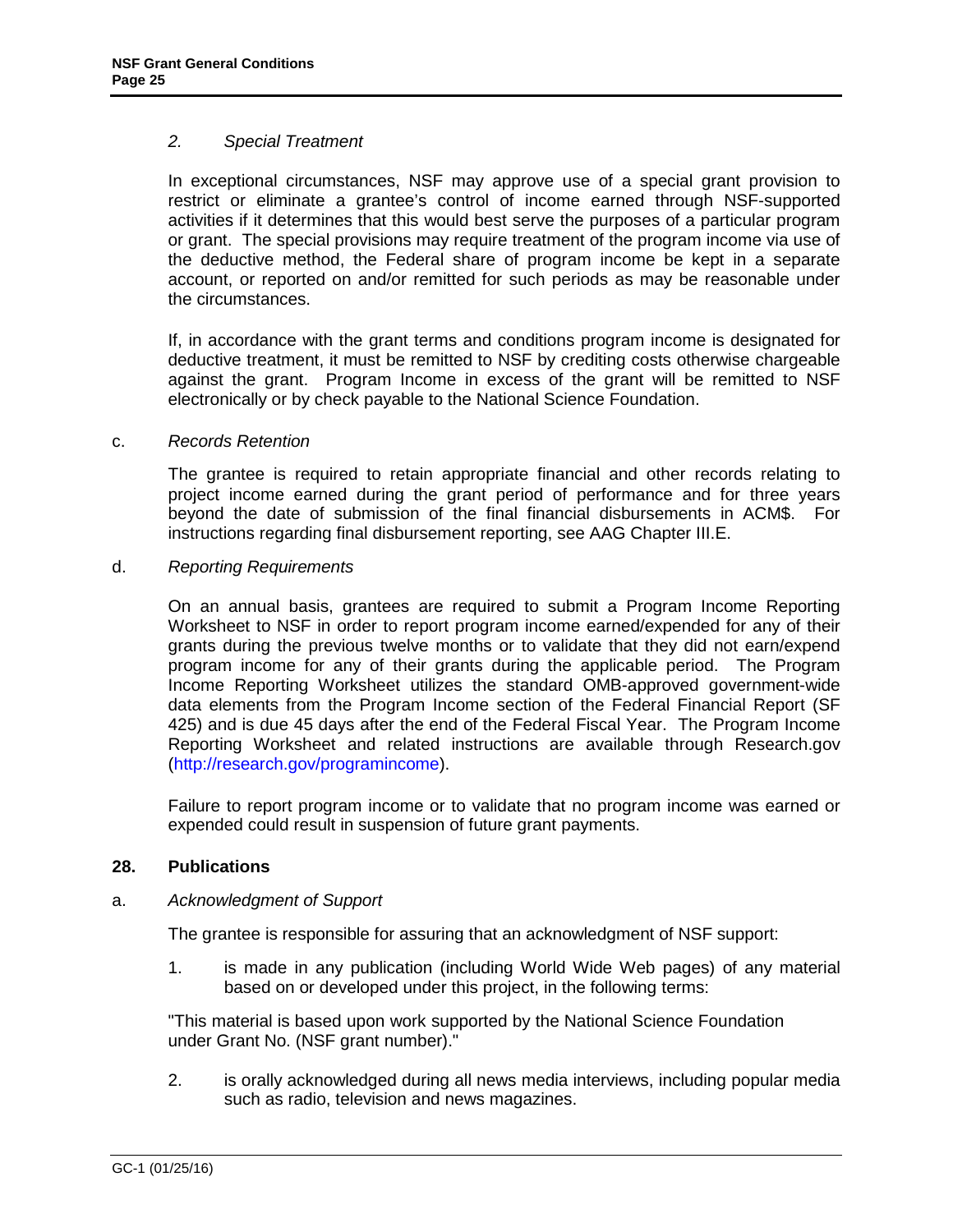#### <span id="page-25-0"></span>b. *Disclaimer*

The grantee is responsible for assuring that every publication of material (including World Wide Web pages) based on or developed under this grant, except scientific articles or papers appearing in scientific, technical or professional journals, contains the following disclaimer:

"Any opinions, findings, and conclusions or recommendations expressed in this material are those of the author(s) and do not necessarily reflect the views of the National Science Foundation."

#### c. *Copies for NSF*

The grantee is responsible for assuring that the cognizant NSF Program Officer is provided access to, either electronically or in paper form, a copy of every publication of material based on or developed under this grant, clearly labeled with the grant number and other appropriate identifying information, promptly after publication.

#### d. *Metric System*

The Metric Conversion Act of 1975 (15 USC §§ 205a-k) and E.O. 12770 (3 CFR § 1991 comp.) encourage Federal agencies to use the Metric System in procurement, grants and other business-related activities. All reports and publications resulting from this NSF grant are encouraged to use the metric system of measurements.

#### **29. Patent Right[s4](#page-25-1)**

Unless otherwise provided in the grant, if this grant is for experimental, developmental, or research work, the following clause (implementing the Bayh-Dole Act, [\[35 USC § 200 et seq.](http://uscode.house.gov/download/pls/35T.txt)]) shall apply. The grantee shall include this clause in all subawards for experimental, developmental, or research activities.

#### a. *Definitions*

- 1. INVENTION means any invention or discovery which is or may be patentable or otherwise protectable under Title 35 of the USC, to any novel variety of plant which is or may be protected under the Plant Variety Protection Act (7 USC § [2321 et seq.](http://www.access.gpo.gov/uscode/title7/chapter57_.html)).
- 2. SUBJECT INVENTION means any invention of the grantee conceived or first actually reduced to practice in the performance of work under this grant, provided that in the case of a variety of plant, the date of determination (as defined in section 41(d)) must also occur during the period of performance.

<span id="page-25-1"></span> <sup>4</sup> Awardees are reminded that, in view of the US Supreme Court decision in Stanford v. Roche, employee assignment agreements should include a present conveyance of rights ("I hereby assign" rather than a promise or intent to assign) in order to effectively convey patent rights to the institution, allowing the institution to meet its responsibility under the Bayh-Dole Act to provide the agency with a license to patented inventions.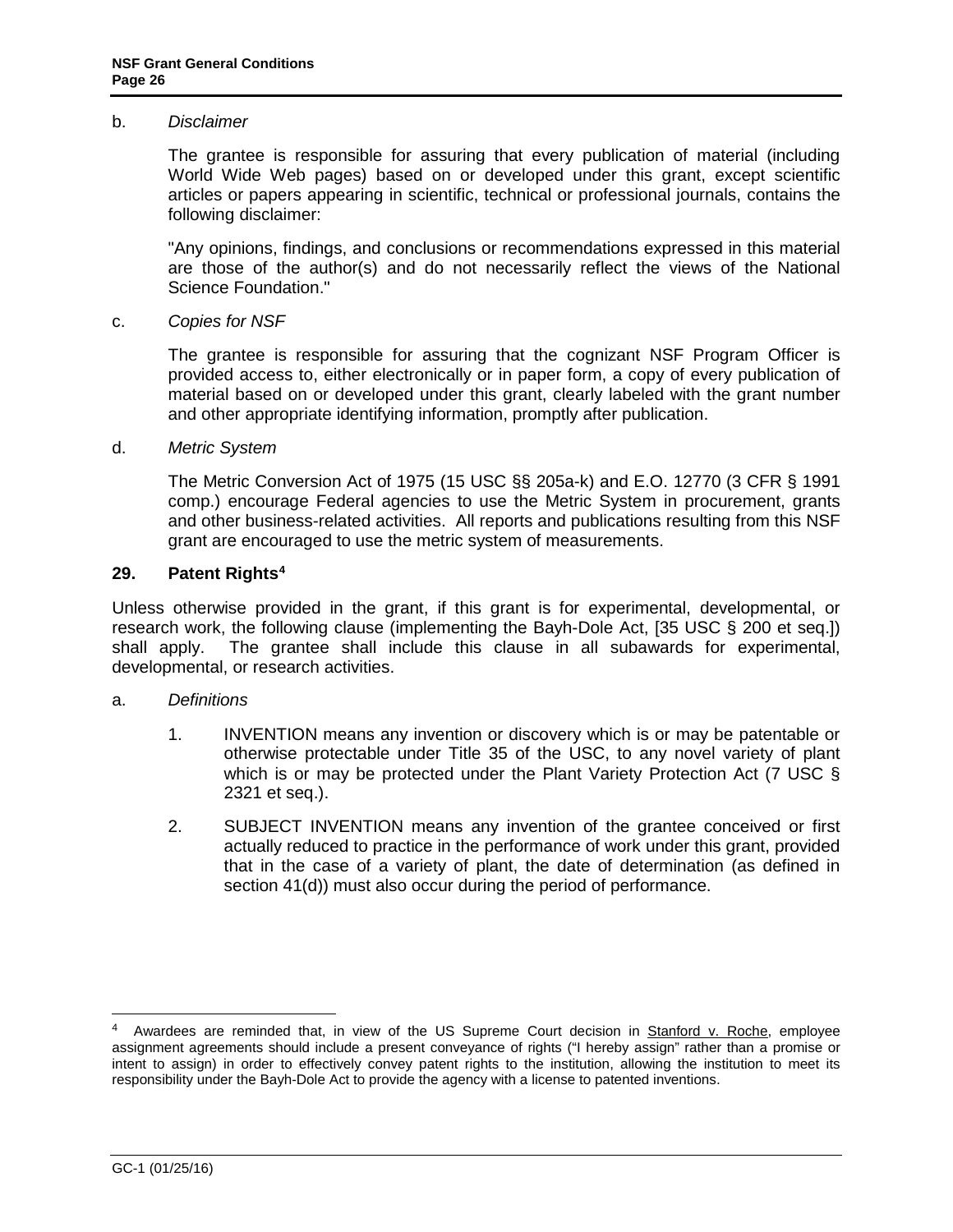- 3. PRACTICAL APPLICATION means to manufacture in the case of a composition or product, to practice in the case of a process or method, or to operate in the case of a machine or system; and, in each case, under such conditions as to establish that the invention is being utilized and that its benefits are to the extent permitted by law or Government regulations available to the public on reasonable terms.
- 4. MADE when used in relation to any invention means the conception or first actual reduction to practice of such invention.
- 5. NON-PROFIT ORGANIZATION means a domestic university or other institution of higher education or an organization of the type described in Section 501(c)(3) of the Internal Revenue Code of 1954 [\(26 USC § 501\(c\)\)](http://frwebgate.access.gpo.gov/cgi-bin/getdoc.cgi?dbname=browse_usc&docid=Cite:+26USC501) and exempt from taxation under Section 501(a) of the Internal Revenue Code [\(26 USC § 501\(a\)\)](http://frwebgate.access.gpo.gov/cgi-bin/getdoc.cgi?dbname=browse_usc&docid=Cite:+26USC501) or any domestic non-profit scientific or educational organization qualified under a State non-profit organization statute.

### b. *Allocation of Principal Rights*

The grantee may retain the entire right, title, and interest throughout the world to each subject invention subject to the provisions of this Patent Rights clause and 35 USC § [203.](http://frwebgate.access.gpo.gov/cgi-bin/getdoc.cgi?dbname=browse_usc&docid=Cite:+35USC203) With respect to any subject invention in which the grantee retains title, the Federal Government shall have a non-exclusive, nontransferable, irrevocable, paid-up license to practice or have practiced for or on behalf of the US the subject invention throughout the world. If the grant indicates it is subject to an identified international agreement or treaty, the National Science Foundation (NSF) also has the right to direct the grantee to convey to any foreign participant such patent rights to subject inventions as are required to comply with that agreement or treaty.

#### c. *Invention Disclosure, Election of Title and Filing of Patent Applications by Grantee*

- 1. The grantee will disclose each subject invention to NSF within two months after the inventor discloses it in writing to grantee personnel responsible for the administration of patent matters. The disclosure to NSF shall be in the form of a written report and shall identify the grant under which the invention was made and the inventor(s). It shall be sufficiently complete in technical detail to convey a clear understanding of the nature, purpose, operation, and, to the extent known, the physical, chemical, biological or electrical characteristics of the invention. The disclosure shall also identify any publication, on sale or public use of the invention, whether a manuscript describing the invention has been submitted for publication and, if so, whether it has been accepted for publication, at the time of disclosure. In addition, after disclosure to NSF, the grantee will promptly notify NSF of the acceptance of any manuscript describing the invention for publication, or of any on sale or public use planned by the grantee.
- 2. The grantee will elect in writing whether or not to retain title to any such invention by notifying NSF within two years of disclosure to NSF. However, in any case where publication, on sale, or public use has initiated the one-year statutory period wherein valid patent protection can still be obtained in the US, the period for election of title may be shortened by NSF to a date that is no more than 60 days prior to the end of the statutory period.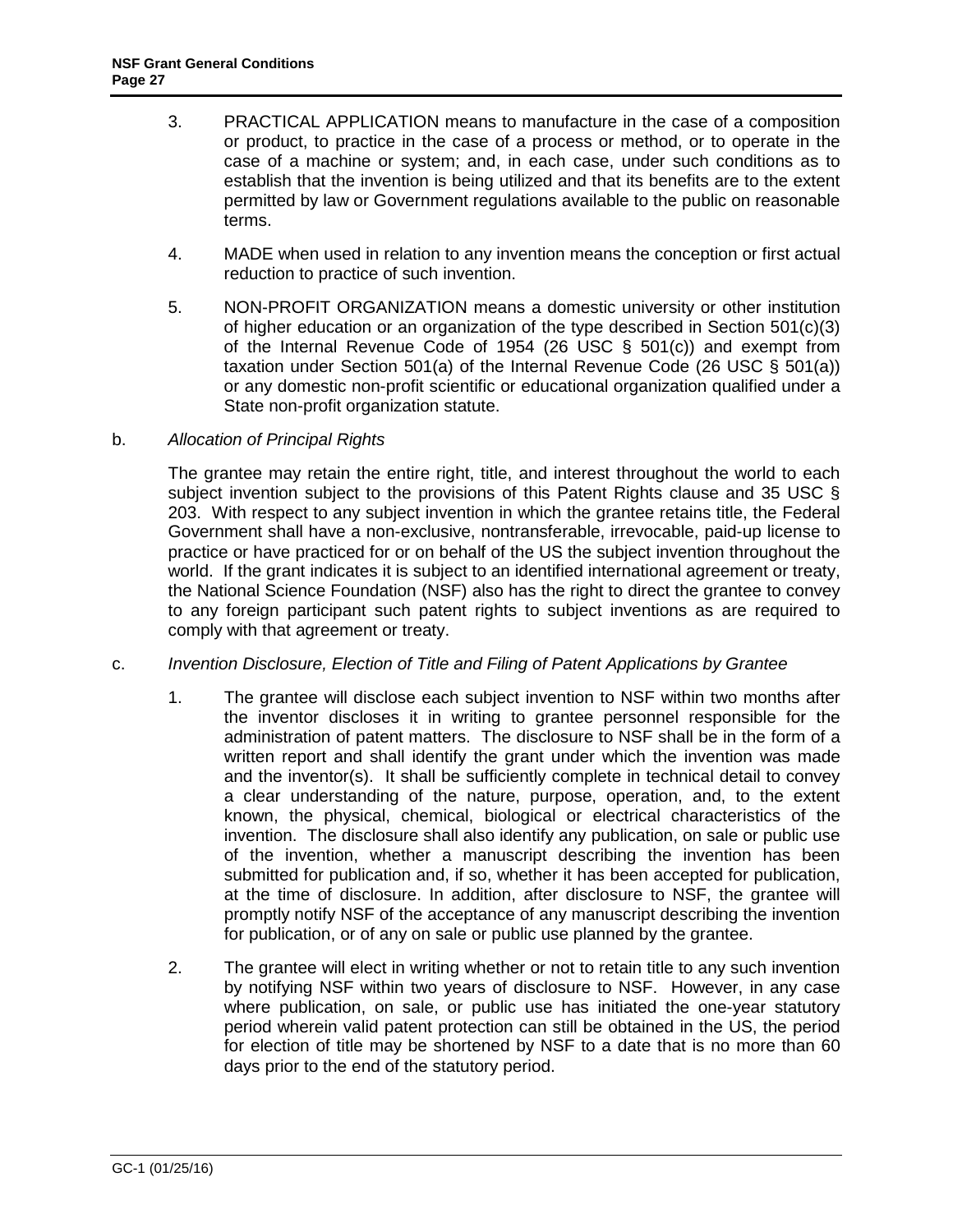- 3. The grantee will file its initial patent application on an invention to which it elects to retain title within one year after election of title or, if earlier, prior to the end of any statutory period wherein valid patent protection can be obtained in the US after a publication, on sale, or public use. The grantee will file patent applications in additional countries or international patent offices within either ten months of the corresponding initial patent application, or six months from the date when permission is granted by the Commissioner of Patents and Trademarks to file foreign patent applications when such filing has been prohibited by a Secrecy Order.
- 4. Requests for extension of the time for disclosure to NSF, election, and filing under subparagraphs 1., 2., and 3. may, at the discretion of NSF, be granted.

#### d. *Conditions When the Government May Obtain Title*

The grantee will convey to NSF, upon written request, title to any subject invention:

- 1. if the grantee fails to disclose or elect the subject invention within the times specified in paragraph c. above, or elects not to retain title, provided that NSF may only request title within 60 days after learning of the failure of the grantee to disclose or elect within the specified times;
- 2. in those countries in which the grantee fails to file patent applications within the times specified in paragraph c. above, but prior to its receipt of the written request of NSF, the grantee shall continue to retain title in that country; or in any country in which the grantee decides not to continue the prosecution of any application for, to pay the maintenance fees on, or defend in a reexamination or opposition proceeding on, a patent on a subject invention.
- e. *Minimum Rights to Grantee*
	- 1. The grantee will retain a non-exclusive royalty-free license throughout the world in each subject invention to which the Government obtains title, except if the grantee fails to disclose the subject invention within the times specified in paragraph c. above. The grantee's license extends to its domestic subsidiaries and affiliates, if any, within the corporate structure of which the grantee is a party and includes the right to grant sublicenses of the same scope to the extent the grantee was legally obligated to do so at the time the grant was made. The license is transferable only with the approval of NSF except when transferred to the successor of that part of the grantee's business to which the invention pertains.
	- 2. The grantee's domestic license may be revoked or modified by NSF to the extent necessary to achieve expeditious practical application of the subject invention pursuant to an application for an exclusive license submitted in accordance with applicable provisions at [37 CFR Part 404.](http://www.access.gpo.gov/nara/cfr/waisidx_06/37cfr404_06.html) This license will not be revoked in that field of use or the geographical areas in which the grantee has achieved practical application and continues to make the benefits of the invention reasonably accessible to the public. The license in any foreign country may be revoked or modified at discretion of NSF to the extent the grantee, its licensees, or its domestic subsidiaries or affiliates have failed to achieve practical application in that foreign country.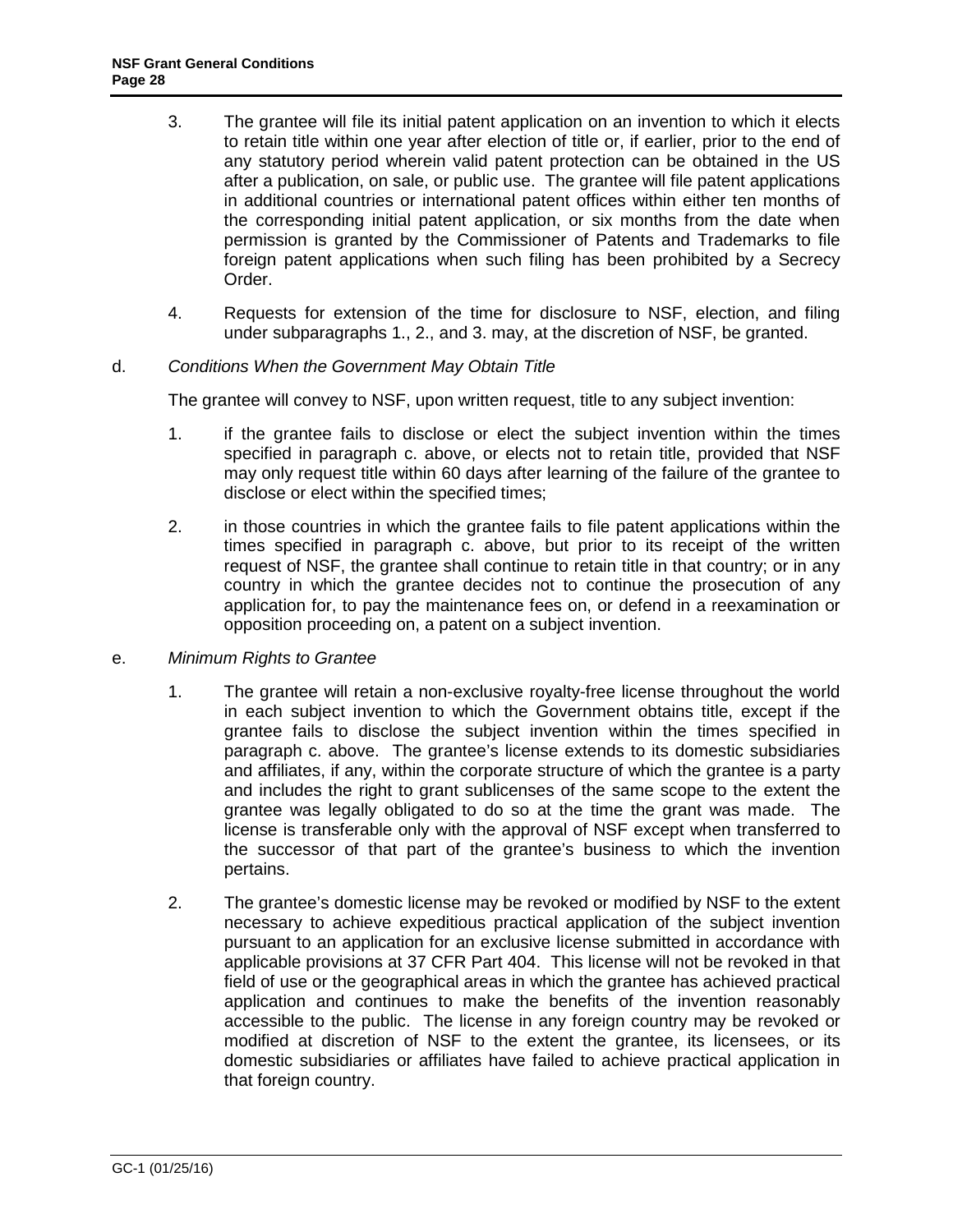- 3. Before revocation or modification of the license, NSF will furnish the grantee a written notice of its intention to revoke or modify the license, and the grantee will be allowed thirty days (or such other time as may be authorized by NSF for good cause shown by the grantee) after the notice to show cause why the license should not be revoked or modified. The grantee has the right to appeal, in accordance with applicable regulations in [37 CFR Part 404](http://www.access.gpo.gov/nara/cfr/waisidx_06/37cfr404_06.html) concerning the licensing of Government-owned inventions, any decision concerning the revocation or modification of its license.
- f. *Grantee Action to Protect Government's Interest*
	- 1. The grantee agrees to execute or to have executed and promptly deliver to NSF all instruments necessary to: (i) establish or confirm the rights the Government has throughout the world in those subject inventions for which the grantee retains title; and (ii) convey title to NSF when requested under paragraph d. above, and to enable the Government to obtain patent protection throughout the world in that subject invention.
	- 2. The grantee agrees to require, by written agreement, its employees, other than clerical and non-technical employees, to disclose promptly in writing to personnel identified as responsible for the administration of patent matters and in a format suggested by the grantee each subject invention made under this grant in order that the grantee can comply with the disclosure provisions of paragraph c. above, and to execute all papers necessary to file patent applications on subject inventions and to establish the Government's rights in the subject inventions. The disclosure format should require, as a minimum, the information requested by paragraph c.1 above. The grantee shall instruct such employees through the employee agreements or other suitable educational programs on the importance of reporting inventions in sufficient time to permit the filing of patent applications prior to US or foreign statutory bars.
	- 3. The grantee will notify NSF of any decision not to continue prosecution of a patent application, pay maintenance fees, or defend in a reexamination or opposition proceeding on a patent, in any country, not less than 30 days before the expiration of the response period required by the relevant patent office.
	- 4. The grantee agrees to include, within the specification of any US patent application and any patent issuing thereon covering a subject invention, the following statement:

"This invention was made with Government support under (identify the grant) awarded by the National Science Foundation. The Government has certain rights in this invention."

5. The grantee or its representative will complete, execute and forward to NSF a confirmation of a License to the US Government and the page of a United States patent application that contains the Federal support clause within two months of filing any domestic or foreign patent application.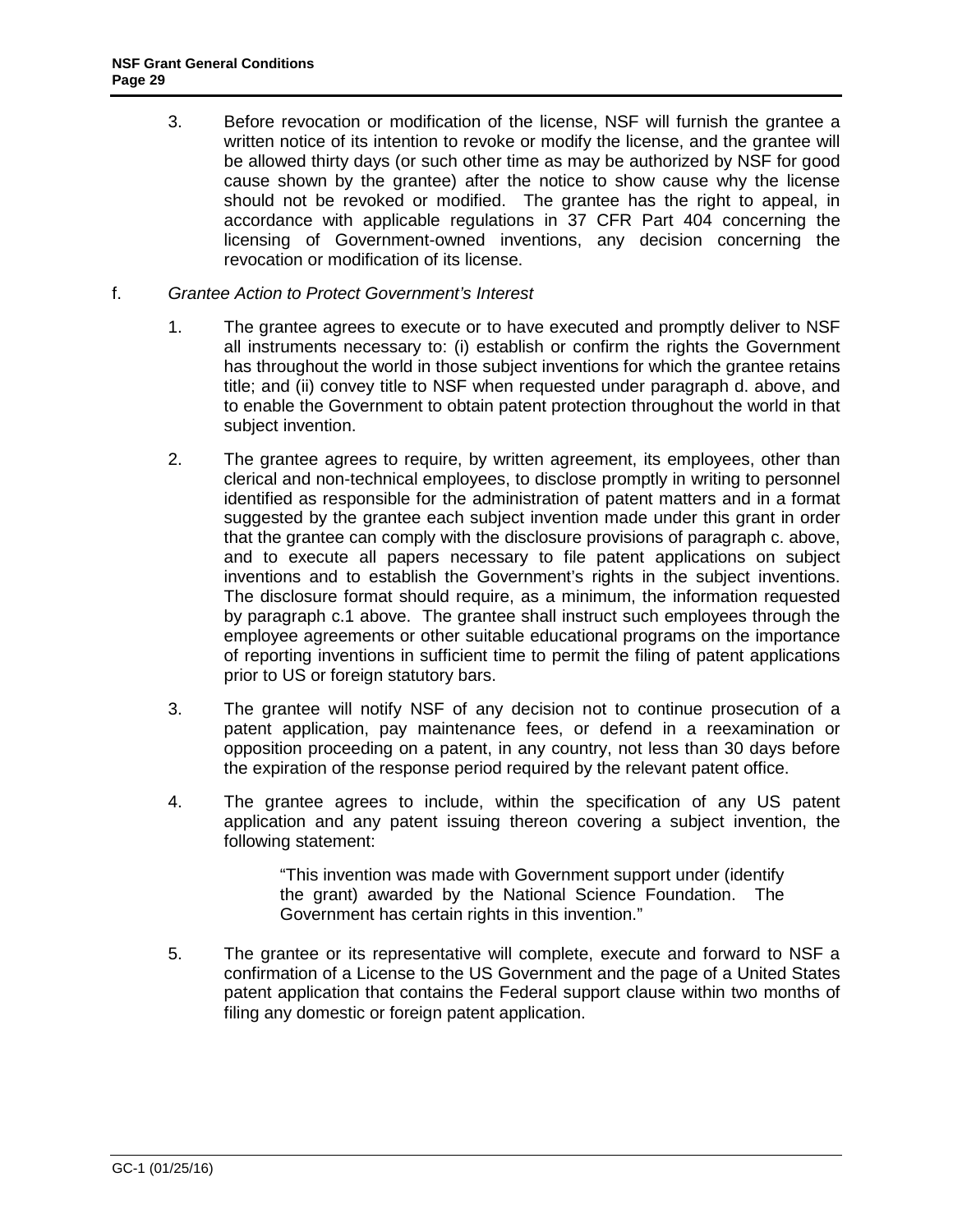#### g. *Subcontracts*

- 1. The grantee will include this Patent Rights clause, suitably modified to identify the parties, in all subcontracts, regardless of tier, for experimental, developmental or research work. The subcontractor will retain all rights provided for the grantee in this Patent Rights clause, and the grantee will not, as part of the consideration for awarding the subcontract, obtain rights in the subcontractors' subject inventions.
- 2. In the case of subcontracts, at any tier, when the prime award by NSF was a contract (but not a cooperative agreement), NSF, subcontractor, and contractor agree that the mutual obligations of the parties created by this Patent Rights clause constitute a contract between the subcontractor and the Foundation with respect to those matters covered by this Patent Rights clause.

#### h. *Reporting on Utilization of Subject Inventions*

The grantee agrees to submit on request periodic reports no more frequently than annually on the utilization of a subject invention or on efforts at obtaining such utilization that are being made by the grantee or its licensees or assignees. Such reports shall include information regarding the status of development, date of first commercial sale or use, gross royalties received by the grantee and such other data and information as NSF may reasonably specify. The grantee also agrees to provide additional reports in connection with any march-in proceeding undertaken by NSF in accordance with paragraph j. of this Patent Rights clause. As required by 35 USC  $\S$  202(c)(5), NSF agrees it will not disclose such information to persons outside the Government without the permission of the grantee.

#### i. *Preference for United States Industry*

Notwithstanding any other provision of this Patent Rights clause, the grantee agrees that neither it nor any assignee will grant to any person the exclusive right to use or sell any subject invention in the US unless such person agrees that any products embodying the subject invention or produced through the use of the subject invention will be manufactured substantially in the US. However, in individual cases, the requirement for such an agreement may be waived by NSF upon a showing by the grantee or its assignee that reasonable but unsuccessful efforts have been made to award licenses on similar terms to potential licensees that would be likely to manufacture substantially in the US or that under the circumstances domestic manufacture is not commercially feasible.

#### j. *March-in Rights*

The grantee agrees that with respect to any subject invention in which it has acquired title, NSF has the right in accordance with procedures at [37 CFR § 401.6](http://a257.g.akamaitech.net/7/257/2422/13nov20061500/edocket.access.gpo.gov/cfr_2006/julqtr/pdf/37cfr401.6.pdf) and NSF regulations at [45 CFR § 650.13](http://a257.g.akamaitech.net/7/257/2422/13nov20061500/edocket.access.gpo.gov/cfr_2006/octqtr/pdf/45cfr650.13.pdf) to require the grantee, an assignee or exclusive licensee of a subject invention to grant a non-exclusive, partially exclusive, or exclusive license in any field of use to a responsible applicant or applicants, upon terms that are reasonable under the circumstances and if the grantee, assignee, or exclusive licensee refuses such a request, NSF has the right to grant such a license itself if NSF determines that: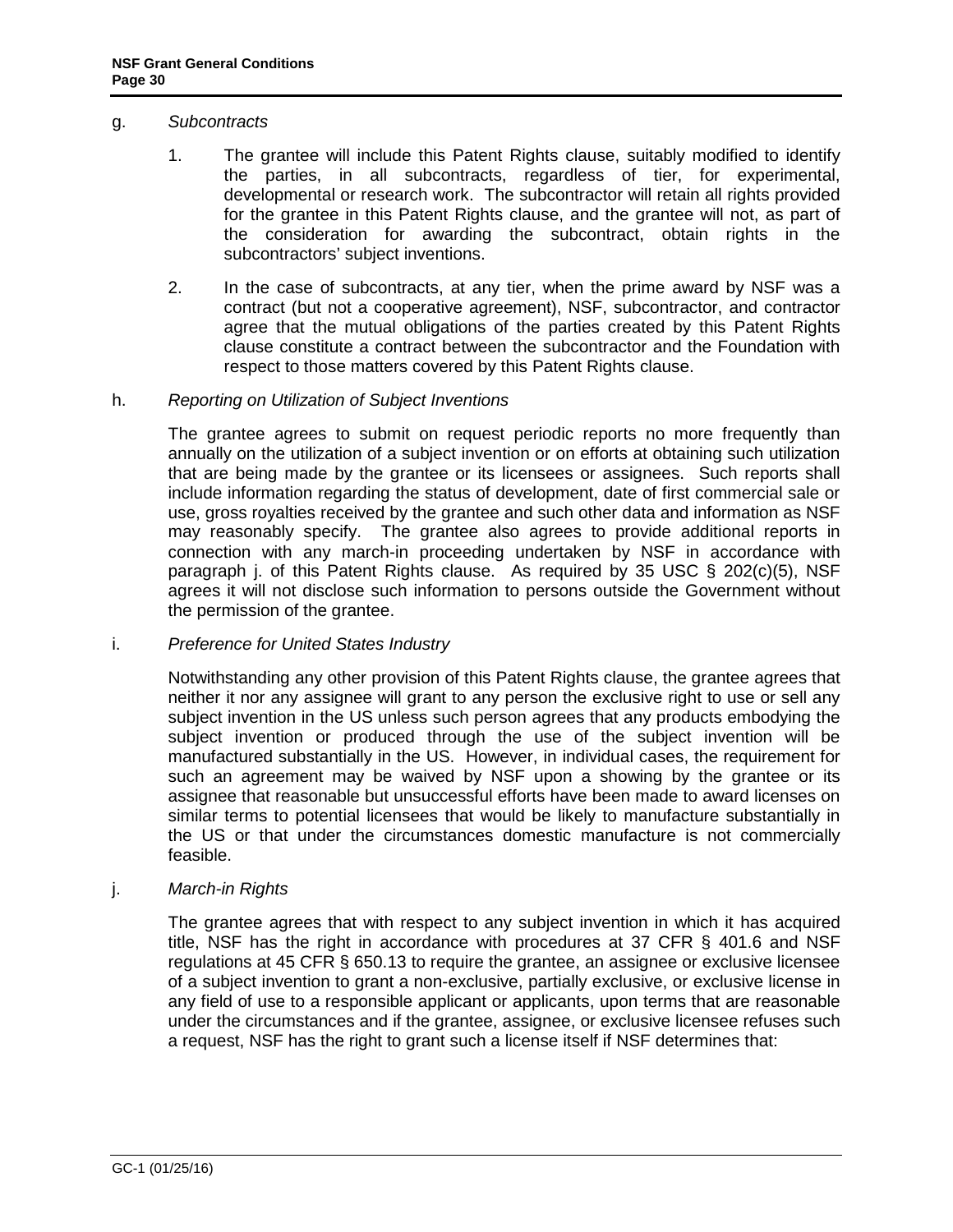- 1. such action is necessary because the grantee or assignee has not taken or is not expected to take within a reasonable time, effective steps to achieve practical application of the subject invention in such field of use;
- 2. such action is necessary to alleviate health or safety needs which are not reasonably satisfied by the grantee, assignee, or their licensees;
- 3. such action is necessary to meet requirements for public use specified by Federal regulations and such requirements are not reasonably satisfied by the grantee, assignee, or licensee; or
- 4. such action is necessary because the agreement required by paragraph i. of this Patent Rights clause has not been obtained or waived or because a licensee of the exclusive right to use or sell any subject invention in the US is in breach of such agreement.

### k. *Special Provisions for Grants with Non-profit Organizations*

If the grantee is a nonprofit organization, it agrees that:

- 1. rights to a subject invention in the US may not be assigned without the approval of NSF, except where such assignment is made to an organization which has as one of its primary functions the management of inventions, provided that such assignee will be subject to the same provisions as the grantee;
- 2. the grantee will share royalties collected on a subject invention with the inventor, including Federal employee co-inventors (when NSF deems it appropriate) when the subject invention is assigned in accordance with [35 USC § 202\(e\)](http://frwebgate.access.gpo.gov/cgi-bin/getdoc.cgi?dbname=browse_usc&docid=Cite:+35USC202) and [37](http://a257.g.akamaitech.net/7/257/2422/13nov20061500/edocket.access.gpo.gov/cfr_2006/julqtr/pdf/37cfr401.10.pdf)  [CFR § 401.10;](http://a257.g.akamaitech.net/7/257/2422/13nov20061500/edocket.access.gpo.gov/cfr_2006/julqtr/pdf/37cfr401.10.pdf)
- 3. the balance of any royalties or income earned by the grantee with respect to subject inventions, after payment of expenses (including payments to inventors) incidental to the administration of subject inventions, will be utilized for the support of scientific or engineering research or education; and
- 4. it will make efforts that are reasonable under the circumstances to attract licensees of subject inventions that are small business firms and that it will give preference to a small business firm if the grantee determines that the small business firm has a plan or proposal for marketing the invention which, if executed, is equally likely to bring the invention to practical application as any plans or proposals from applicants that are not small business firms; provided that the grantee is also satisfied that the small business firm has the capability and resources to carry out its plan or proposal. The decision whether to give a preference in any specific case will be at the discretion of the grantee. However, the grantee agrees that the Secretary of Commerce may review the grantee's licensing program and decisions regarding small business applicants, and the grantee will negotiate changes to its licensing policies, procedures or practices with the Secretary when the Secretary's review discloses that the grantee could take reasonable steps to implement more effectively the requirements of this paragraph k.4.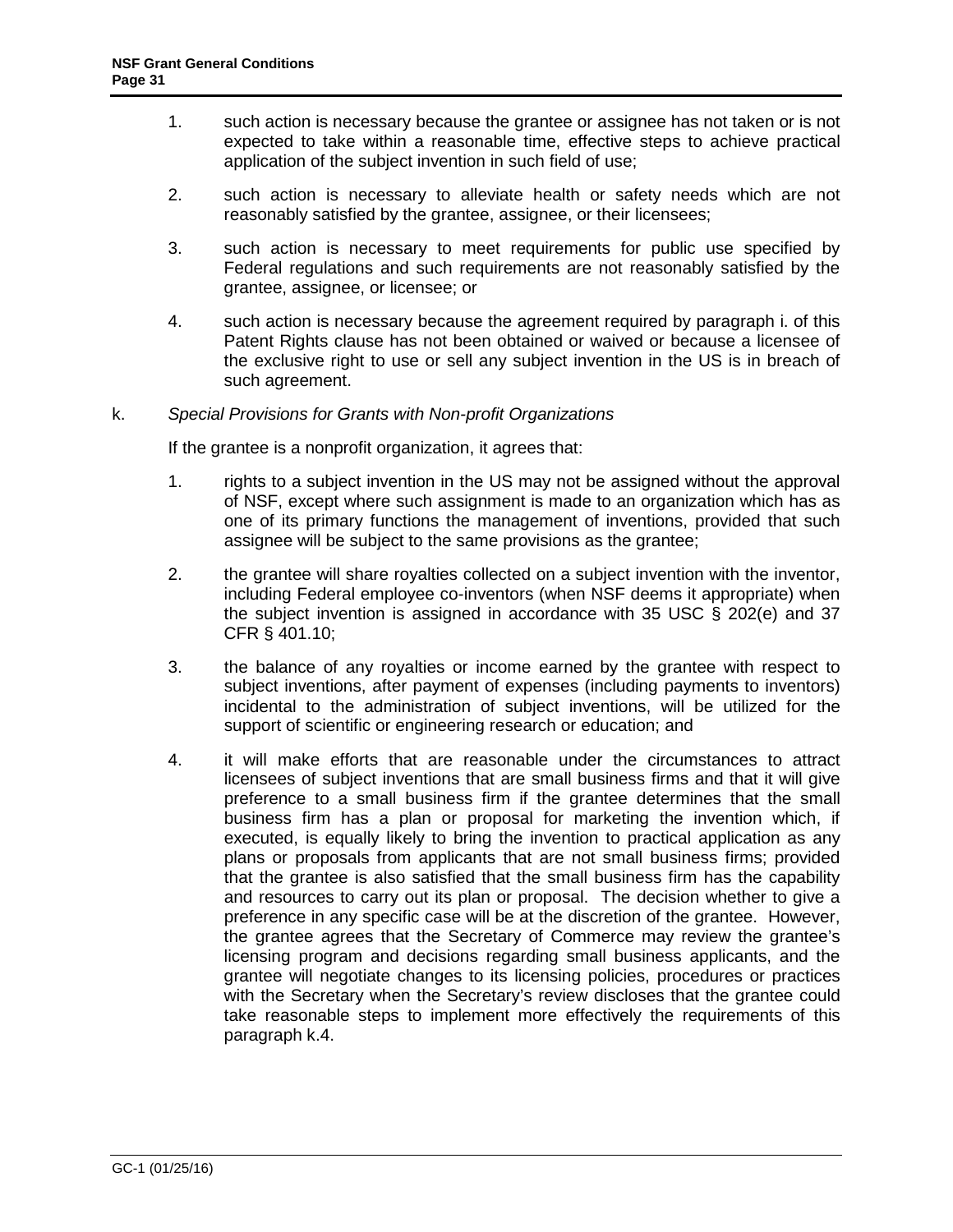#### <span id="page-31-0"></span>l. *Communications*

All communications required by this Patent Rights clause must be submitted through the [iEdison Invention Information Management System](https://public.era.nih.gov/iedison/public/login.do?TYPE=33554433&REALMOID=06-dc4d00e8-1464-45e1-937f-0525407c30fd&GUID=&SMAUTHREASON=0&METHOD=GET&SMAGENTNAME=-SM-938PYmoLVb4VrDeXo04LZUDVDvc%2b3899ByInEAjuSUvWNIGfB2zRpWiCivYGCogG&TARGET=-SM-http%3a%2f%2fpublic%2eera%2enih%2egov%2fiEdison) maintained by the National Institutes of Health unless prior permission for another form of submission is obtained from the Patent Assistant at [patents@nsf.gov](mailto:patents@nsf.gov) or at Office of the General Counsel, National Science Foundation, 4201 Wilson Boulevard, Arlington, VA 22230.

### <span id="page-31-1"></span>**30. Cost Sharing and Cost Sharing Records**

#### a. *General*

- 1. The grantee must cost share in accordance with any amount specified on Line M of the grant budget. Cost sharing participation in other projects may not be counted towards meeting the specific cost sharing requirements of the grant, and must come from non-federal sources.
- 2. Should the grantee become aware that it may be unable to provide the cost sharing of at least the amount identified on Line M of the NSF grant budget, it must: a) immediately provide written notification to the cognizant Grants and Agreements Officer of the situation; and b) indicate steps it plans to take to secure replacement cost sharing; or c) indicate the plans it has to either continue or phase out the project in the absence of the approved level of cost sharing.
- 3. Should NSF agree to the organization's proposed plans, the cognizant NSF Grants and Agreements Officer will modify the grant accordingly, including, if appropriate, reducing the amount of NSF support. Should the organization's plans be unacceptable to NSF, the grant may be subject to termination. NSF modifications to proposed cost sharing revisions are made on a case-by-case basis.
- 4. Failure by the organization to notify NSF, in accordance with paragraph 2. above, may result in the disallowance of some or all of the costs charged to the grant; the subsequent recovery by NSF of some or all of the NSF funds provided under the grant; possible termination of the grant; and may constitute a violation of the terms of the grant so serious as to provide grounds for subsequent suspension or debarment.

#### b. *Cost Sharing Records*

The grantee must maintain records of all project costs that are claimed by the grantee as cost sharing as well as records of costs to be paid by the Government. Such records are subject to audit. Acceptable forms of cost sharing contributions are those that meet the criteria identified in [2 CFR § 200.3](http://a257.g.akamaitech.net/7/257/2422/15mar20071500/edocket.access.gpo.gov/cfr_2007/janqtr/pdf/2cfr215.23.pdf)06. Unless otherwise specified in the grant, approval is given to include unrecovered indirect costs (also known as facilities and administrative costs for colleges and universities) as part of cost sharing or matching contributions. If the grantee's cost participation includes in-kind contributions, the basis for determining the valuation for volunteer services and donated property must be documented.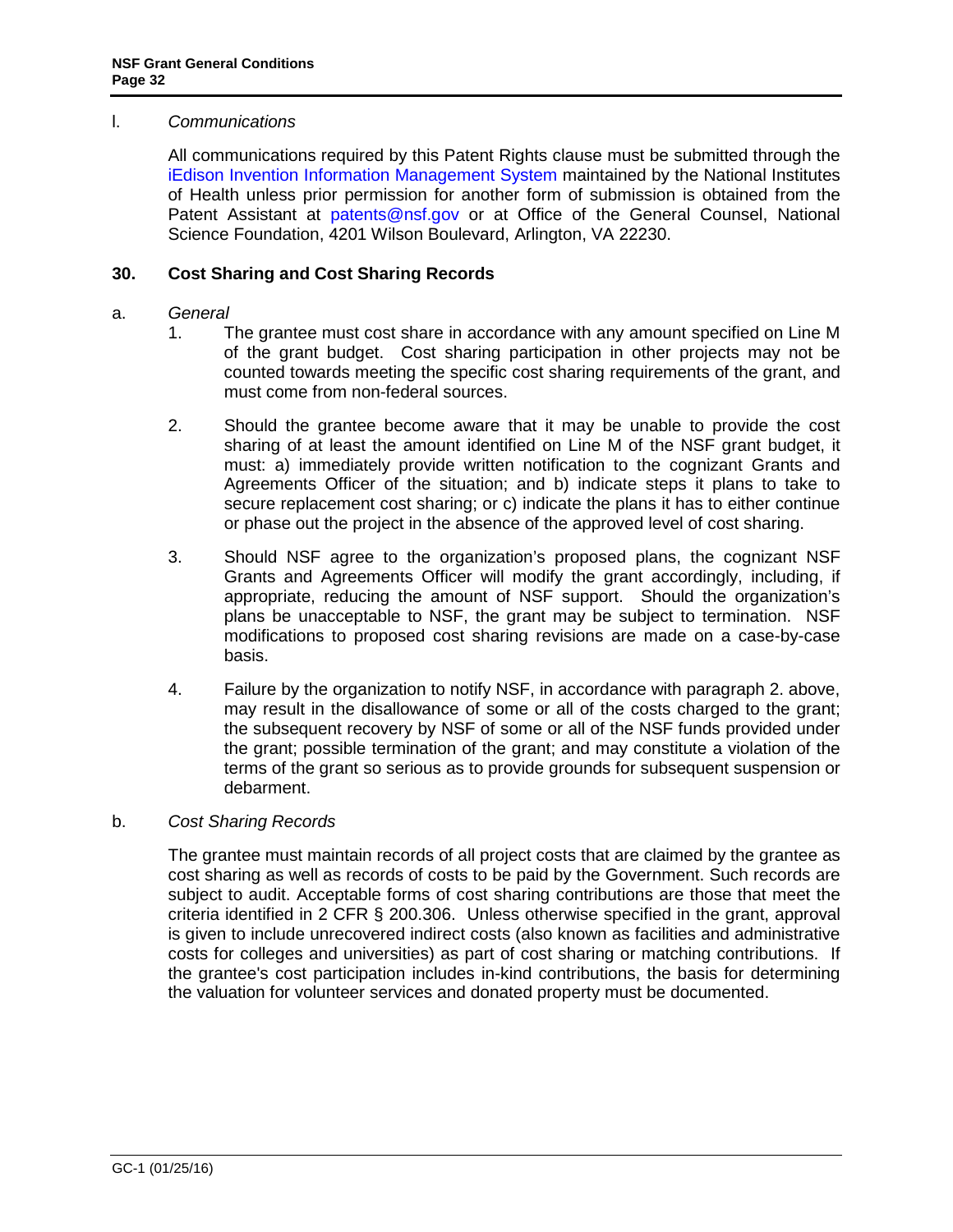#### <span id="page-32-0"></span>c. *Cost Sharing Reports*

The amount of mandatory cost sharing must be documented (on an annual and final basis), certified by the Authorized Organizational Representative, and reported to the cognizant NSF Program Officer via use of NSF's electronic systems. Such notifications must be submitted no later than 90 days prior to the end of the current budget period to meet the annual notification requirement, and no later than 120 days following the end date of the grant to meet the final notification requirement. The cost share notification is considered due during the 90 or 120 day period respectively. The notification becomes overdue **the day after the respective 90 or 120 day period ends.** Note, however, that standard grants made prior to January 25, 2016 retain the requirement to submit final cost sharing reports no later than 90 days following the end date of the grant.

### **31. Audit and Records**

- a. Financial records, supporting documents, statistical records, and other records pertinent to this grant must be retained by the grantee for a period of three years from grant financial closeout as described in [AAG Chapter III.E.](http://www.nsf.gov/pubs/policydocs/pappguide/nsf16001/aag_3.jsp#IIIE), except as noted in 2 CFR  $\S$ 200.333.
- b. Grantees that are States, Local Governments or Non-Profit Organizations, shall arrange for the conduct of audits as required by 2 CFR § 200 Subpart F. They shall provide copies of the reports of these audits to the Federal Audit Clearinghouse (see 2 CFR § 200.512(b)). Any federal audit of this project deemed necessary by NSF shall build upon the results of such audit(s).
- c. All grants issued by NSF meet the definition of "Research and Development" (R&D) at 2 CFR § 200.87. As such, auditees should identify NSF grants as part of the R&D cluster on the Schedule of Expenditures of Federal Awards (SEFA). The auditor should test NSF grants for compliance as instructed in Part V, Clusters of Programs. NSF recognizes that some grants may have another classification for purposes of indirect costs. The auditor is not required to report the disconnect (i.e., the grant is classified as R&D for audit purposes but non-research for indirect cost rate purposes), unless the auditee is charging indirect costs at a rate other than the rate(s) specified in the grant document(s).

#### **32. Site Visits**

NSF, through authorized representatives, has the right, at all reasonable times, to make site visits to review project accomplishments and management control systems and to provide such technical assistance as may be required. If any site visit is made by NSF on the premises of the grantee or a subrecipient under a grant, the grantee shall provide and shall require its subrecipients to provide all reasonable facilities and assistance for the safety and convenience of the NSF representatives in the performance of their duties. All site visits and evaluations shall be performed in such a manner that will not unduly delay the work.

#### **33. Suspension or Termination**

a. Any suspension or termination action taken by NSF must be issued by an NSF Grants and Agreements Officer and will be in accordance with this article and [AAG Chapter](http://www.nsf.gov/pubs/policydocs/pappguide/nsf16001/aag_7.jsp#VIIA)  [VII.A.](http://www.nsf.gov/pubs/policydocs/pappguide/nsf16001/aag_7.jsp#VIIA)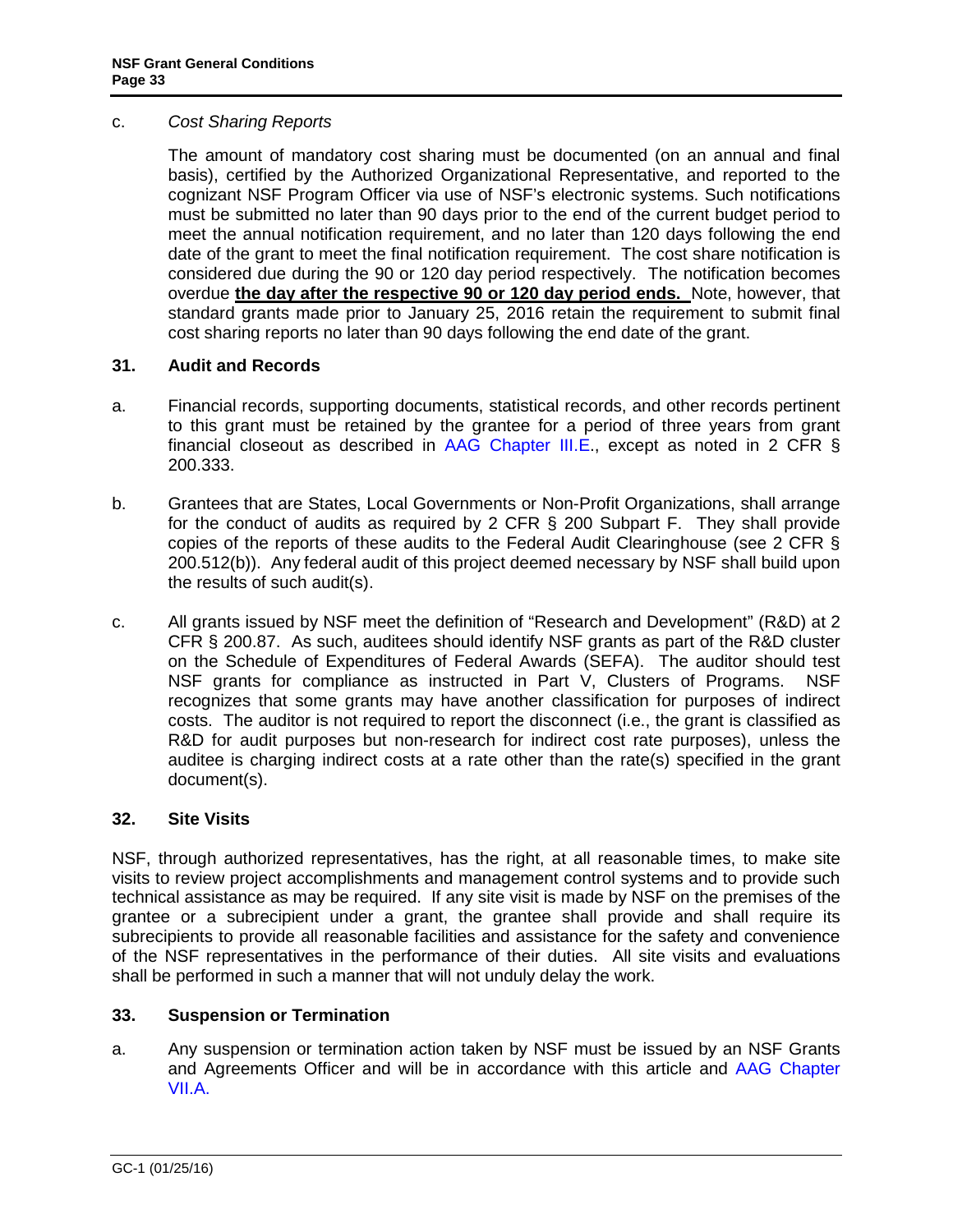- b. The grant may be suspended or terminated in whole or in part in any of the following situations by:
	- 1. NSF when the grantee fails to comply with the terms and conditions of the grant;
	- 2. NSF when the Foundation has cause;
	- 3. NSF when ordered by the Deputy Director under NSF's Regulation on Research Misconduct [\[45 CFR Part 689\]](http://www.access.gpo.gov/nara/cfr/waisidx_06/45cfr689_06.html);
	- 4. mutual agreement of NSF and the grantee; or
	- 5. the grantee on written notice to NSF setting forth the reasons for such action, the effective date, and, in the case of partial termination, the portion to be terminated or suspended (with the understanding that if NSF determines that the unterminated portion will not accomplish the purposes of the grant, it may suspend or terminate the entire grant).
- c. Normally, action by NSF to suspend or terminate a grant will be taken only after the grantee has been informed by NSF of any deficiency on its part and given an opportunity to correct it; but NSF may immediately suspend or terminate the grant without notice when it believes such action is reasonable to protect the interests of the Government.
- d. No costs incurred during a suspension period or after the effective date of a termination will be allowable, except those costs which, in the opinion of NSF, the grantee could not reasonably avoid or eliminate, or which were otherwise authorized by the suspension or termination notice, provided such costs would otherwise be allowable under the terms of the grant and the governing cost principles.
- e. Within 30 days of the termination date, the grantee will furnish a summary of progress under the grant and an itemized accounting of costs incurred prior to the termination date or pursuant to d, above. Final allowable costs under a termination settlement shall be in accordance with the terms of the grant, including this article, and the governing cost principles, giving due consideration to the progress under the grant. In no event will the total of NSF payments under a terminated grant exceed the grant amount, or the NSF pro rata share of the total project costs when cost sharing was anticipated, whichever is less.
- f. When an NSF grant is terminated or partially terminated, both NSF and the grantee remain responsible for compliance with the requirements in 2 CFR §§ 200.343 Closeout and 200.344 Post-closeout adjustments and continuing responsibilities.
- g. A notice of termination other than by mutual agreement and/or the final settlement amount may be subject to review pursuant to [Article 3](#page-33-0)4.
- <span id="page-33-0"></span>h. NSF will report award terminations to the OMB-designated integrity and performance system in accordance with Federal regulation, but only after the grantee has had an opportunity to exhaust the review procedures contained in [AAG Chapter VII.B.](http://www.nsf.gov/pubs/policydocs/pappguide/nsf16001/aag_7.jsp#VIIB)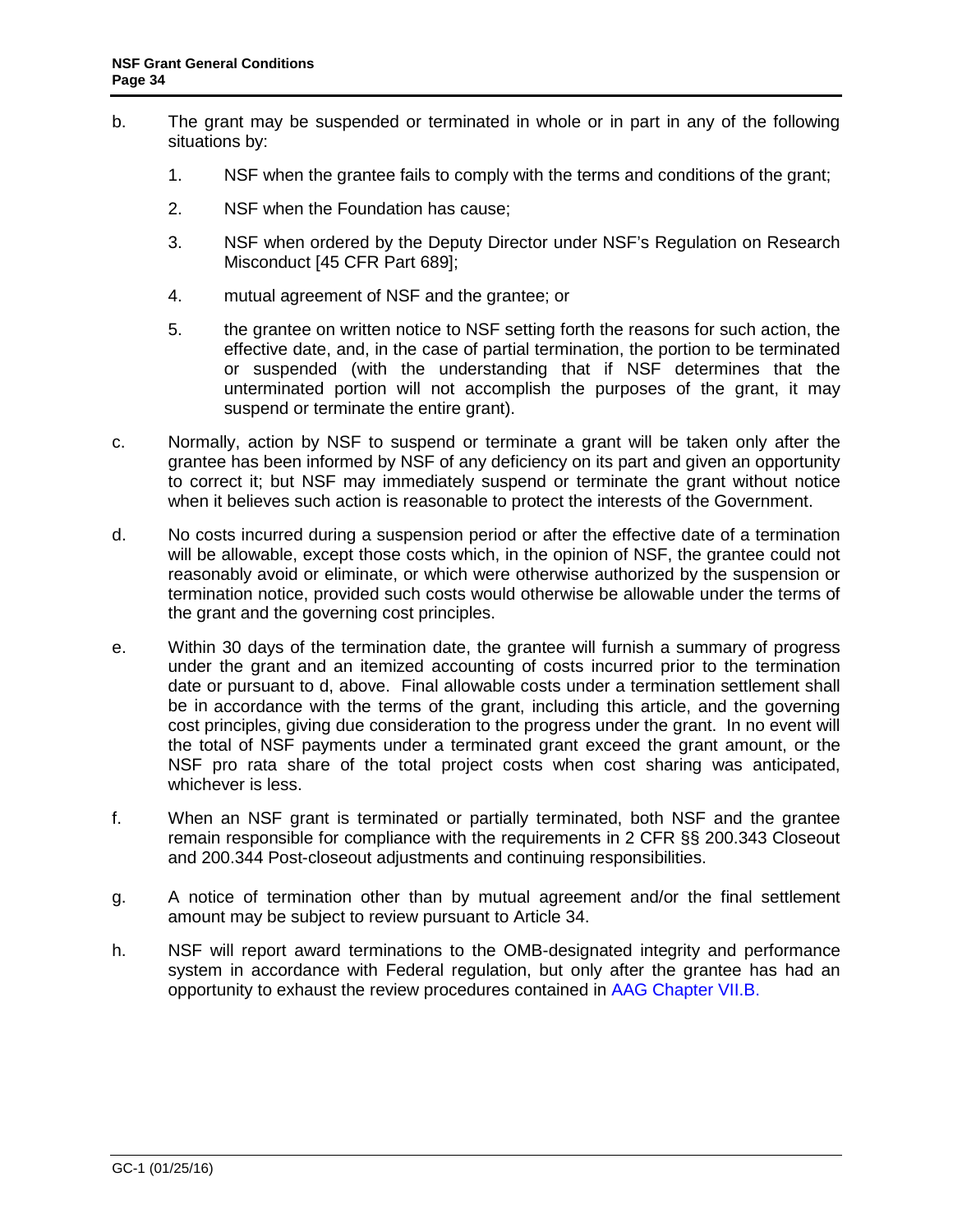#### <span id="page-34-0"></span>**34. Termination Review Procedure**

- a. A request for review of a notice of termination or settlement should be addressed to the Division Director, Division of Grants and Agreements (DGA), National Science Foundation, 4201 Wilson Blvd., Arlington, VA, 22230. It must be postmarked no later than 30 days after the date of the letter notifying the grantee of the termination or settlement.
- b. The request for review must contain a full statement of the grantee's position and the pertinent facts and reasons in support of such position.
- c. Review of a notice of termination or settlement will be conducted in accordance with [AAG Chapter VII.B.3.](http://www.nsf.gov/pubs/policydocs/pappguide/nsf16001/aag_7.jsp#VIIB3)
- d. Pending resolution of the request for review, the notice of termination shall remain in effect.

#### **35. Non-Discrimination Statutes**

- a. The grant is subject to the provisions of Title VI of the Civil Rights Act of 1964 [\[42 USC §](http://frwebgate.access.gpo.gov/cgi-bin/getdoc.cgi?dbname=browse_usc&docid=Cite:+42USC2000d)  [2000d](http://frwebgate.access.gpo.gov/cgi-bin/getdoc.cgi?dbname=browse_usc&docid=Cite:+42USC2000d) et seq.], Title IX of the Education Amendments of 1972 [20 USC §§ 1681 *et seq*.], the Rehabilitation Act of 1973 [\[29 USC § 794\]](http://frwebgate.access.gpo.gov/cgi-bin/getdoc.cgi?dbname=browse_usc&docid=Cite:+29USC794), the Age Discrimination Act of 1975 [\[42](http://www.access.gpo.gov/uscode/title42/chapter76_.html)  [USC §§ 6101 et seq\]](http://www.access.gpo.gov/uscode/title42/chapter76_.html), Equal Employment Opportunity [E.O. 11246], Limited English Proficiency (LEP) [E.O. 13166] and all regulations and policies issued by NSF pursuant to these statutes. Specifically, in accordance with these statutes, regulations, and policies, no person on the basis of race, color, national origin, sex, disability, or age shall be excluded from participation in, be denied the benefits of, or otherwise be subjected to discrimination under the grant.
- b. By electronically signing a proposal, the Authorized Organizational Representative is providing the requisite Certification of Compliance with National Science Foundation Nondiscrimination Regulations and Policies. This Nondiscrimination Certification sets forth the nondiscrimination obligations with which all grantees must comply.<sup>[5](#page-34-1)</sup> These obligations also apply to subrecipients and contractors under the grant. The grantee, therefore, shall obtain the NSF Nondiscrimination Certification from each organization that applies to be or serves as a subrecipient or contractor under the grant (for other than the provision of commercially available supplies, materials, equipment or general support services) prior to entering into the arrangement. Additional information may be found in [AAG Chapter VI.A.](http://www.nsf.gov/pubs/policydocs/pappguide/nsf16001/aag_6.jsp#VIA)

#### **36. Reporting Classifiable Information**

NSF grants are intended for unclassified, publicly releasable research. The grantee will not be granted access to classified information. NSF does not expect that the results of the research project will involve classified information.

If, however, in conducting the activities supported under a grant, the PI/PD or co-PI/co-PD is concerned that any of the research results involve potentially classifiable information that may warrant Government restrictions on the dissemination of the results, the PI/PD or co-PI/co-PD should promptly notify the cognizant NSF Program Officer.

<span id="page-34-1"></span> <sup>5</sup> The complete text of the Nondiscrimination Certification is available electronically in the [GPG Chapter II, Exhibit II-6.](http://www.nsf.gov/pubs/policydocs/pappguide/nsf16001/gpg_2.jsp#IIex6)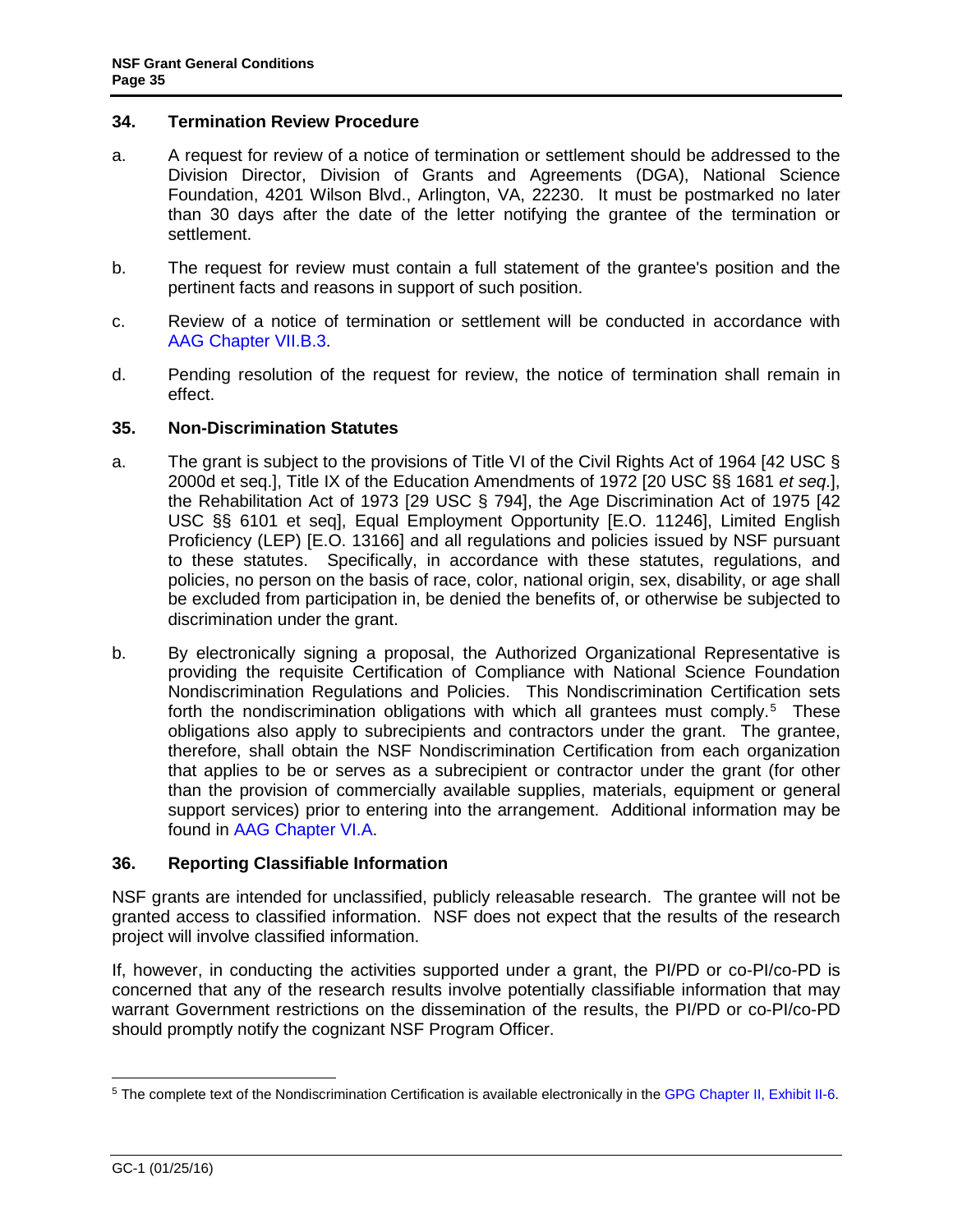#### <span id="page-35-0"></span>**37. Animal Welfare**

- a. Any grantee performing research on vertebrate animals<sup>[6](#page-35-1)</sup> shall comply with the Animal Welfare Act [\[7 USC §§ 2131 et seq.](http://www.access.gpo.gov/uscode/title7/chapter54_.html)] and the regulations promulgated hereunder by the Secretary of Agriculture [\[9 CFR §§ 1.1-4.11\]](http://www.access.gpo.gov/nara/cfr/waisidx_07/9cfrv1_07.html) pertaining to the humane care, handling, and treatment of vertebrate animals held or used for research, teaching or other activities supported by Federal awards. The grantee is expected to ensure that the guidelines described in the National Academy of Science (NAS) Publication, "*[Guide for](http://www.nap.edu/readingroom/books/labrats/)  [the Care and Use of Laboratory Animals](http://www.nap.edu/readingroom/books/labrats/)*" are followed and to comply with the *Public Health Service Policy and Government Principles Regarding the Care and Use of Animals* (included as Appendix D to the NAS Guide). Further guidance on the use of vertebrate animals in NSF funded projects can be found in the [AAG Chapter VI.B.3.](http://www.nsf.gov/pubs/policydocs/pappguide/nsf16001/aag_6.jsp#VIB3)
- b. Effective October 1, 2015, grantees must include NSF-supported activities with live vertebrate animals as covered activities in their Office of Laboratory Animal Welfare (OLAW) Animal Welfare Assurance. Further, they must promptly report situations involving NSF-supported animal activities to OLAW as required by the Public Health Service (PHS) Policy on Humane Care and Use of Laboratory Animals [\(http://grants.nih.gov/grants/olaw/references/phspol.htm\)](http://grants.nih.gov/grants/olaw/references/phspol.htm) Section IV.F.3. The cognizant NSF Program Officer also should be notified.
- c. Any changes to, or lapses in, the Institutional Animal Care and Use Committee approved animal use protocols associated with an NSF award should be reported promptly by the grantee to the cognizant NSF Program Officer.
- d. In the event the grantee's multi-project Assurance is cancelled or lapses, the grantee must immediately notify the cognizant NSF Grants and Agreements Officer(s) identified in the notice of award.

NOTE--The grantee may request registration of its facility and a current listing of licensed dealers from the Regional Office of the Animal and Plant Health Inspection Service (APHIS), United States Department of Agriculture, for the region in which its research facility is located. The location of the nearest APHIS Regional Office, as well as information concerning this and other APHIS activities may be obtained at [http://www.aphis.usda.gov/.](http://www.aphis.usda.gov/)

#### **38. Research Involving Recombinant or Synthetic Nucleic Acid Molecules**

If this grant supports research involving recombinant or synthetic nucleic acid molecules, the grantee agrees to comply with the *Guidelines for Research Involving Recombinant or Synthetic Nucleic Acid Molecules* (NIH Guidelines) [\(http://oba.od.nih.gov/rdna/nih\\_guidelines\\_oba.html\)](http://oba.od.nih.gov/rdna/nih_guidelines_oba.html) including the procedural requirements and any subsequent revisions as they are published in the Federal Register. Further information on research awards that involve recombinant or synthetic nucleic acid molecules can be found in the [AAG Chapter VI.B.2.](http://www.nsf.gov/pubs/policydocs/pappguide/nsf16001/aag_6.jsp#VIB2)

<span id="page-35-1"></span> $6$  In addition to vertebrate animals covered by the Animal Welfare Act, the requirements specified in this Article also are extended to rats, birds and mice.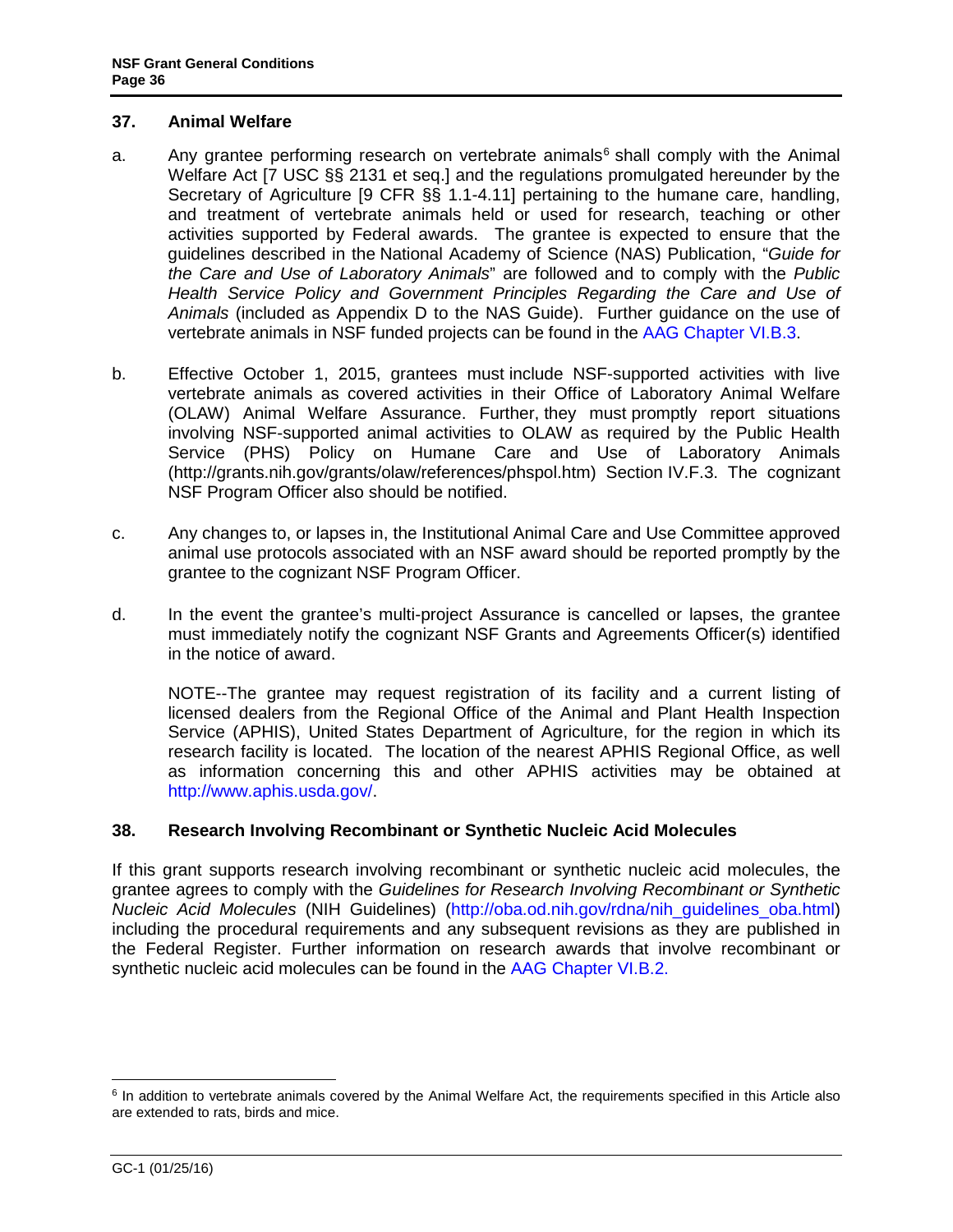#### <span id="page-36-0"></span>**39. Clean Air and Water**

(Applicable only if the grant exceeds \$150,000, or a facility to be used has been the subject of a conviction under the Clean Air Act [\[42 USC § 7413\(c\)\(1\)\]](http://frwebgate.access.gpo.gov/cgi-bin/getdoc.cgi?dbname=browse_usc&docid=Cite:+42USC7413) or the Clean Water Act [\[33 USC §](http://frwebgate.access.gpo.gov/cgi-bin/getdoc.cgi?dbname=browse_usc&docid=Cite:+33USC1319)  [1319\(c\)](http://frwebgate.access.gpo.gov/cgi-bin/getdoc.cgi?dbname=browse_usc&docid=Cite:+33USC1319)] and is listed by the Environmental Protection Agency (EPA), or the grant is not otherwise exempt.) The grantee agrees as follows:

- a. To comply with all the requirements of Section 114 of the Clean Air Act [\[42 USC § 7414\]](http://frwebgate.access.gpo.gov/cgi-bin/getdoc.cgi?dbname=browse_usc&docid=Cite:+42USC7414) and Section 308 of the Clean Water Act [\[33 USC § 1318\]](http://frwebgate.access.gpo.gov/cgi-bin/getdoc.cgi?dbname=browse_usc&docid=Cite:+33USC1318), respectively, relating to inspection, monitoring, entry, reports and information, as well as other requirements specified in Section 114 and Section 308 of the Clean Air Act and the Clean Water Act, respectively, and all regulations and guidelines issued thereunder before the grant of the grant.
- b. That no portion of the work required by the grant will be performed in a facility listed on the Environmental Protection Agency List of Violating Facilities on the date that the grant was granted unless and until EPA eliminates the name of such facility or facilities from such listing.
- c. To use its best efforts to comply with clean air standards and clean water standards at the facility in which the grant is being performed.
- d. To insert the substance of the provisions of this article into any nonexempt subaward.

## **40. Human Research Subjects**

The grantee is responsible for the protection of the rights and welfare of any human subjects involved in research, development and related activities supported by this grant. The grantee agrees to comply with the NSF regulation, entitled, "*Protection of Human Subjects* [\[45 CFR Part](http://www.access.gpo.gov/nara/cfr/waisidx_06/45cfr690_06.html)  [690\].](http://www.access.gpo.gov/nara/cfr/waisidx_06/45cfr690_06.html)"

## **41. Life Sciences Dual Use Research of Concern (DURC)**

This Article applies to all research, for which NSF grant funds may be used, that potentially falls within the scope of the *US Government Policy for Institutional Oversight of Life Sciences Dual Use Research of Concern* [\(http://www.phe.gov/s3/dualuse/Pages/default.aspx\)](http://www.phe.gov/s3/dualuse/Pages/default.aspx) as published in September 2014, hereafter referred to as the "Policy". See also AAG Chapter VI.B.5.

Grantees are responsible for monitoring the research progress and for implementation of all appropriate biosafety and biosecurity risk mitigation measures including compliance with all applicable laws and regulations related to that implementation, including the Policy specified above. (See also [http://osp.od.nih.gov/office-biotechnology-activities/biosecurity/dual-use](http://osp.od.nih.gov/office-biotechnology-activities/biosecurity/dual-use-research-concern)[research-concern](http://osp.od.nih.gov/office-biotechnology-activities/biosecurity/dual-use-research-concern) for Frequently Asked Questions, case studies, and other educational materials on DURC.)

## **42. Investigator Financial Disclosure Policy**

If the grantee employs more than 50 persons, the grantee must maintain an appropriate written and enforced policy on conflict of interest consistent with the provisions of [AAG Chapter IV.A.](http://www.nsf.gov/pubs/policydocs/pappguide/nsf16001/aag_4.jsp#IVA) See also FAQ 200.112-1 of the *[Frequently Asked Questions for The Office of Management and](https://cfo.gov/wp-content/uploads/2015/09/9.9.15-Frequently-Asked-Questions.pdf)  [Budget's Uniform Administrative Requirements, Cost Principles, and Audit Requirements for](https://cfo.gov/wp-content/uploads/2015/09/9.9.15-Frequently-Asked-Questions.pdf)  [Federal Awards at 2 CFR](https://cfo.gov/wp-content/uploads/2015/09/9.9.15-Frequently-Asked-Questions.pdf)* § *200* regarding Conflict of Interest.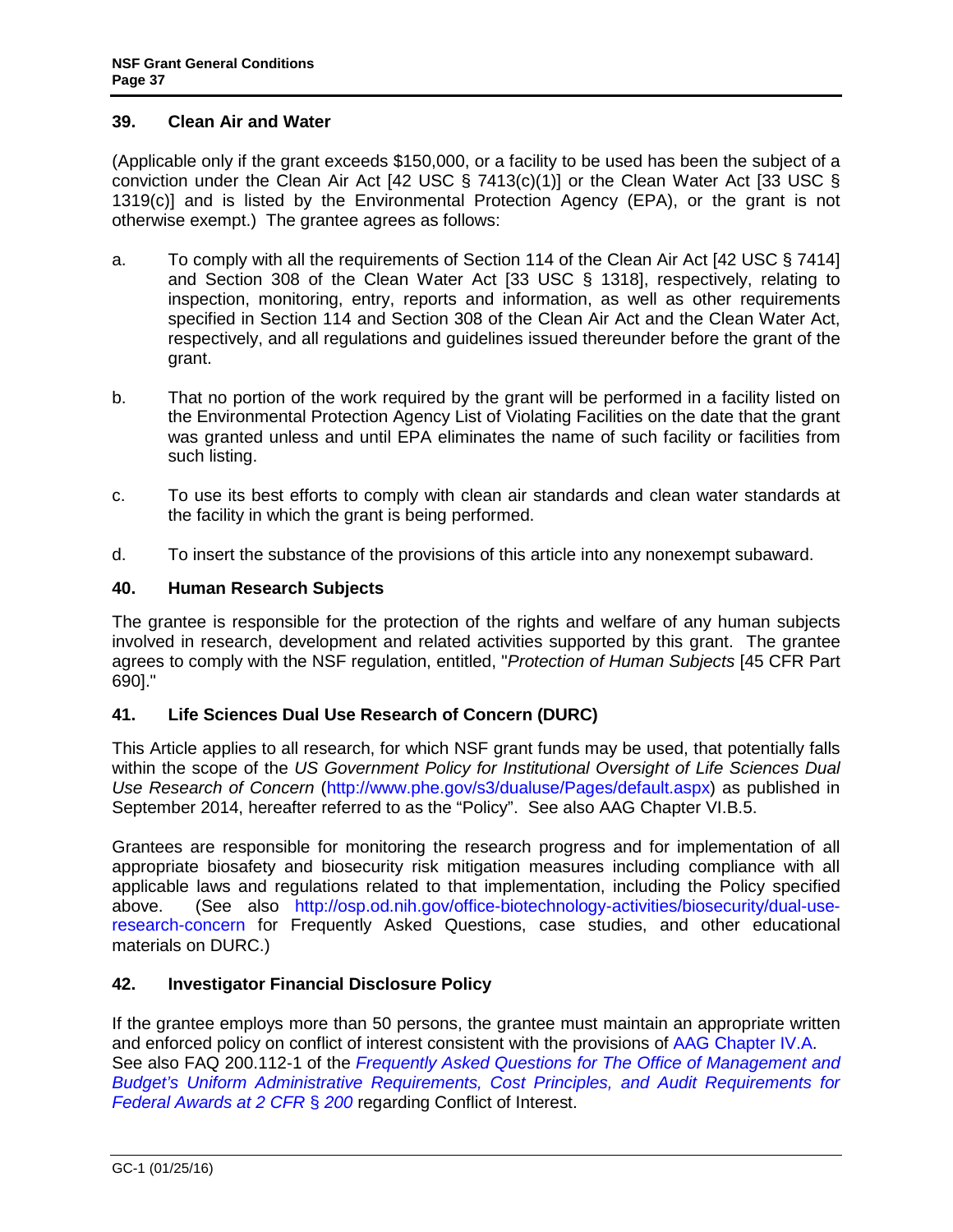## <span id="page-37-0"></span>**43. Whistleblower Protection**

Grantees are notified of the applicability of 41 USC § 4712, as amended by P.L. 112-239, providing protection for whistleblowers.

#### **44. State Sales and Use Taxes**

Grantees are reminded that the governing cost principles cited in [Article 12](#page-12-3) limit the allowability of taxes to those the organization is required to pay. Grantees must avail themselves of any tax exemptions for which any activities supported by Federal funds may qualify, including any applicable exemptions from state or local sales and use taxes on the purchase of goods and services made with NSF grant funds.

#### **45. Debarment and Suspension**

Recipients shall fully comply with the requirements stipulated in [Subpart C of 2 CFR Part 180,](http://www.whitehouse.gov/omb/fedreg/2005/083105_debarment.pdf) entitled "*Responsibilities of Participants Regarding Transactions*" as supplemented by NSF's regulations at 2 CFR Part 2520 [\(http://www.gpo.gov/fdsys/pkg/CFR-2011-title2-vol1/pdf/CFR-](http://www.gpo.gov/fdsys/pkg/CFR-2011-title2-vol1/pdf/CFR-2011-title2-vol1-part2520.pdf)[2011-title2-vol1-part2520.pdf\)](http://www.gpo.gov/fdsys/pkg/CFR-2011-title2-vol1/pdf/CFR-2011-title2-vol1-part2520.pdf). The recipient is responsible for ensuring that any lower tier covered transaction, as described in [Subpart B of 2 CFR Part 180,](http://www.whitehouse.gov/omb/fedreg/2005/083105_debarment.pdf) entitled "*Covered Transactions*," includes a term or condition requiring compliance with Subpart C. The recipient also is responsible for further requiring the inclusion of a similar term or condition in any subsequent lower tier covered transaction. The recipient acknowledges that failing to disclose the information required under 45 [CFR § 180.335](http://www.nsf.gov/oig/2_CFR_PART180.pdf) may result in the termination of the grant, or pursuance of other available remedies, including suspension and debarment.

## **46. Resolution of Conflicting Conditions**

Should there be any inconsistency between any special conditions contained in the notice of award and these *Grant General Conditions* (GC-1), the special conditions in the notice of award shall control. Should there be any inconsistency between these *Grant General Conditions* (GC-1), any special conditions contained in the notice of award, and any NSF solicitation cited or included by reference in the notice of award, the matter should be referred to the cognizant NSF Grants and Agreements Officer for guidance.

#### **Other Considerations**

## **47. Liability**

NSF cannot assume any liability for accidents, bodily injury, illness, breach of contract, any other damages or loss, or any claims arising out of any activities undertaken pursuant to the grant, whether with respect to persons or property of the grantee or third parties. The grantee institution is advised to insure or otherwise protect itself or others, as it may deem desirable.

#### **48. Sharing of Findings, Data, and Other Research Products**

a. NSF expects significant findings from research and education activities it supports to be promptly submitted for publication, with authorship that accurately reflects the contributions of those involved. It expects investigators to share with other researchers, at no more than incremental cost and within a reasonable time, the data, samples, physical collections and other supporting materials created or gathered in the course of the work. It also encourages grantees to share software and inventions or otherwise act to make the innovations they embody widely useful and usable.